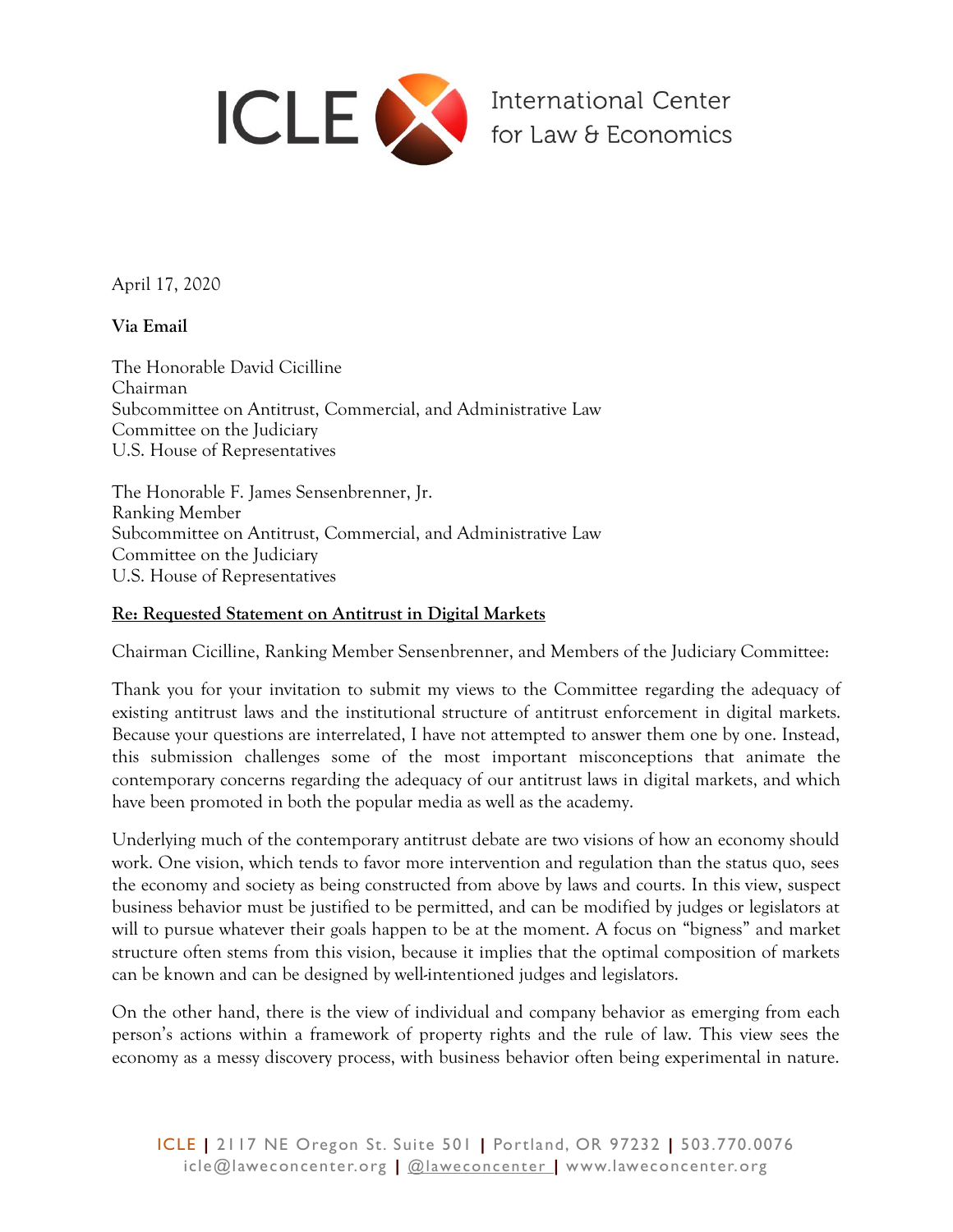This second conception often sees government intervention as risky, because it assumes a level of knowledge about the dynamics of markets that is impossible to obtain.

Without such knowledge, many interventions that may, on the surface, appear to be desirable will often end up eliminating beneficial behavior that the intervening body simply does not understand. Because of this inherent uncertainty, this vision of governance is skeptical about attempts to impose "better" outcomes from the top, especially when they are done on the basis of weak or incomplete evidence.

This does not imply that legislatures and courts are powerless or that they should do nothing. There are ways that antitrust law can be improved to better optimize the implicit and explicit cost-benefit calculations that enforcers and courts are asked to perform under this condition of uncertainty. Nor does it mean that the only appropriate reforms are those that necessarily *reduce* the role of antitrust law. Last year, for instance, I published an article in the Nebraska Law Review explaining that courts should *expand* standing and antitrust injury doctrines to better conform them with the economic realities of two-sided business models.<sup>1</sup>

But the allegations of the insufficiency of the modern antitrust regime that I wish to address in this statement are of a different character. In particular, they take as a given that there is *something wrong* with antitrust doctrine or its enforcement, and cast about for policy "corrections." As I discuss below, however, the common flaw with all of these arguments is that they are not grounded in robust empirical or theoretical support. Rather, they are little more than hunches that *something* must be wrong, conscripted to serve a presumptively interventionist agenda. Because they are merely hypotheses about things that could go wrong, they do not determine—and rarely even ask—if heightened antitrust scrutiny and increased antitrust enforcement are actually called for in the first place.

Of course, it is *possible* that there are harms being missed and for which enforcers should be better equipped. Advocates of reform have yet to adequately explain much of what we need to know to make such a determination, however, and even more so to craft the right approach to it if we did. Laws should be formulated on more than an intuition that surely, *somewhere*, there must be anticompetitive conduct. Antitrust law should be refined on the basis of an empirical demonstration of harms, as well as a careful weighing of those harms against the losses to social welfare that would arise if *procompetitive* conduct were deterred alongside anticompetitive.

<span id="page-1-0"></span>To achieve this, antitrust law and enforcement policy should, above all, continue to adhere to the error-cost framework, which informs antitrust decision-making by considering the relative costs of mistaken intervention compared with mistaken non-intervention. <sup>2</sup> Specific cases should be addressed as they come, with an implicit understanding that, especially in digital markets, precious few generalizable presumptions can be inferred from the previous case. The overall stance should be

<sup>1</sup> Geoffrey A. Manne & Kristian Stout, *The Evolution of Antitrust Doctrine After* Ohio v. Amex *and the* Apple v. Pepper *Decision That Should Have Been*, 98 NEB. L. REV. 425 (2019).

<sup>2</sup> *See generally* Frank H. Easterbrook, *Limits of Antitrust*, 63 TEX. L. REV. 1, 14-15 (1984). *See also* Geoffrey A. Manne & Joshua D. Wright, *Innovation and the Limits of Antitrust*, 6 J. COMP. L. & ECON. 153 (2010).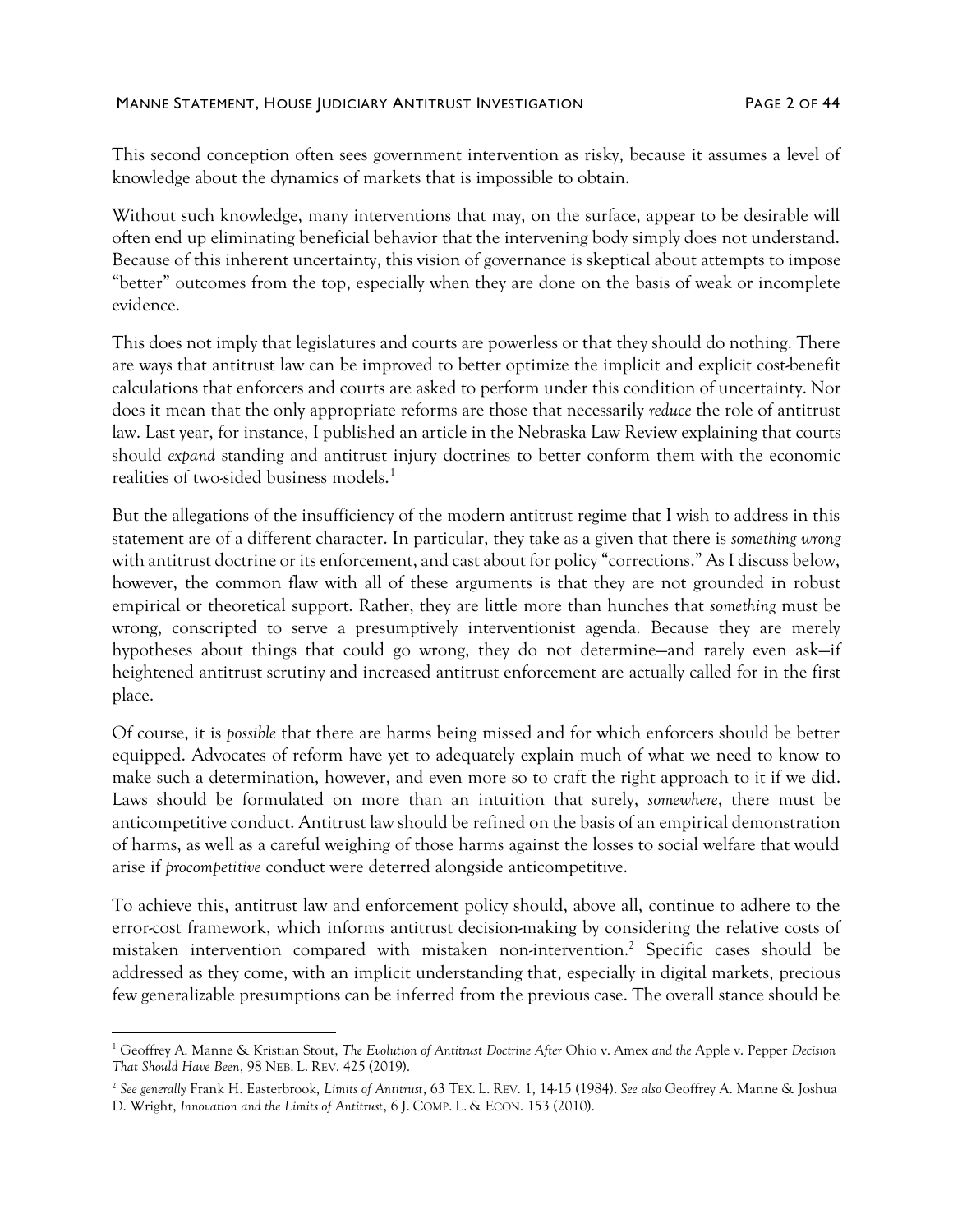<span id="page-2-1"></span>one of restraint, reflecting the state of our knowledge.<sup>3</sup> We may well be able to identify anticompetitive harm in certain cases, and when we do, we should enforce the current laws. But dramatic new statutes that undo decades of antitrust jurisprudence or reallocate burdens of proof with the stroke of a pen are unjustified.

As I discuss below, and contrary to the conventional wisdom, enforcers are hardly asleep at the switch and courts are hardly blindly deferential to conduct undertaken by large firms in the digital economy. But it is impossible to infer from the general "state of the world," or from perceived "wrong" judicial decisions, that the current antitrust regime has failed.

To the extent that Congress chooses to act, it should do so by encouraging the antitrust agencies to elicit and expose more and better information.<sup>4</sup> For example, Congress might require (and fund) agencies to coordinate the collection and analysis of data and significant economic research. The combination of the agencies' expertise and enforcement-related knowledge with high-quality research could significantly improve the state of our knowledge and the agencies' ability to make more informed enforcement decisions. Congress could also require the agencies to better elucidate and justify the reasoning underlying their enforcement decisions—including their decisions *not* to bring an enforcement action. This would serve as a useful roadmap for firms to better understand which conduct and mergers are considered violations of competition laws, and which are not. Such an approach should also inspire greater public confidence in the system and help to alleviate concerns that lobbying or political maneuvering was leading to underenforcement.

I urge the Members of this Committee to consider whether the assumption that something is wrong, and that something must be done to overturn the long-held presumptions upholding the current antitrust regime, are well supported. This Committee should look skeptically at the flawed theories being offered to support increased antitrust intervention, and tread carefully before upending what is, despite the limits of our knowledge, a generally stable and economically well-informed body of law that has evolved over the course of more than a century.<sup>5</sup>

In what follows I will address several common misperceptions that seem to be fueling the current drive for new and invigorated antitrust laws. These misperceptions are that:

<span id="page-2-0"></span>1. We can infer that antitrust enforcement is lax by looking at the number of cases enforcers bring;

<sup>3</sup> *See* Robert W. Crandall & Clifford Winston, *Does Antitrust Policy Improve Consumer Welfare? Assessing the Evidence*, 17 J. ECON. PERSP. 3, 4 (2003) ("[T]he economics profession should conclude that until it can provide some hard evidence that identifies where the antitrust authorities are significantly improving consumer welfare and can explain why some enforcement actions and remedies are helpful and others are not, those authorities would be well advised to prosecute only the most egregious anticompetitive violations.").

<sup>4</sup> Notably, this simple proposal is not new, although it has never been adopted. *See* Crandall & Winston, *id*. at 23 ("The Department of Justice and the FTC could help advance our knowledge of the effects of antitrust policy by making more data generated by cases available to researchers.").

<sup>&</sup>lt;sup>5</sup> For a quick treatment of the evolution of antitrust and the continued importance of the consumer welfare standard, see Elyse Dorsey, et al., *Consumer Welfare & the Rule of Law: The Case Against the New Populist Antitrust*, PEPPERDINE L. R. 5-9 (2020) (forthcoming), *available at* [https://regproject.org/wp-content/uploads/RTP-Antitrust-and-Consumer-Protection-](https://regproject.org/wp-content/uploads/RTP-Antitrust-and-Consumer-Protection-Populist-Antitrust.pdf)[Populist-Antitrust.pdf.](https://regproject.org/wp-content/uploads/RTP-Antitrust-and-Consumer-Protection-Populist-Antitrust.pdf)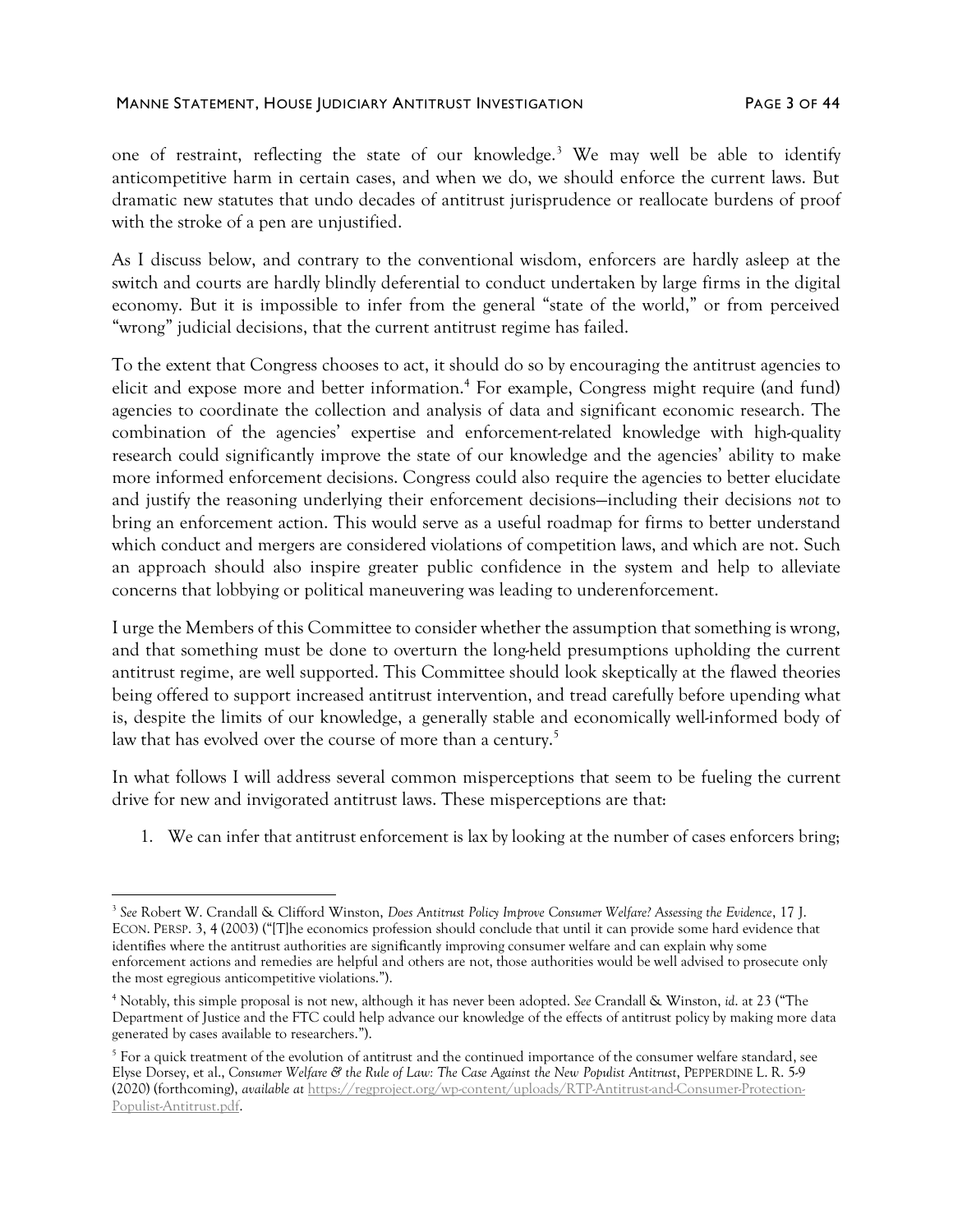#### MANNE STATEMENT, HOUSE JUDICIARY ANTITRUST INVESTIGATION PAGE 4 OF 44

- 2. Concentration is rising across the economy, and, as a result of this trend, competition is declining;
- 3. Digital markets must be uncompetitive because of the size of many large digital platforms;
- 4. Vertical integration by dominant digital platforms is presumptively harmful;
- 5. Digital platforms anticompetitively self-preference to the detriment of competition and consumers;
- 6. Dominant tech platforms engage in so-called "killer acquisitions" to stave off potential competitors before they grow too large; and
- 7. Access to user data confers a competitive advantage on incumbents and creates an important barrier to entry.

Thank you again for inviting me to comment on the Committee's ongoing investigation. Please feel free to reach out with further questions or requests for clarification as you see fit.

Respectfully Submitted,

/s/Geoffrey A. Manne

President and founder, International Center for Law & Economics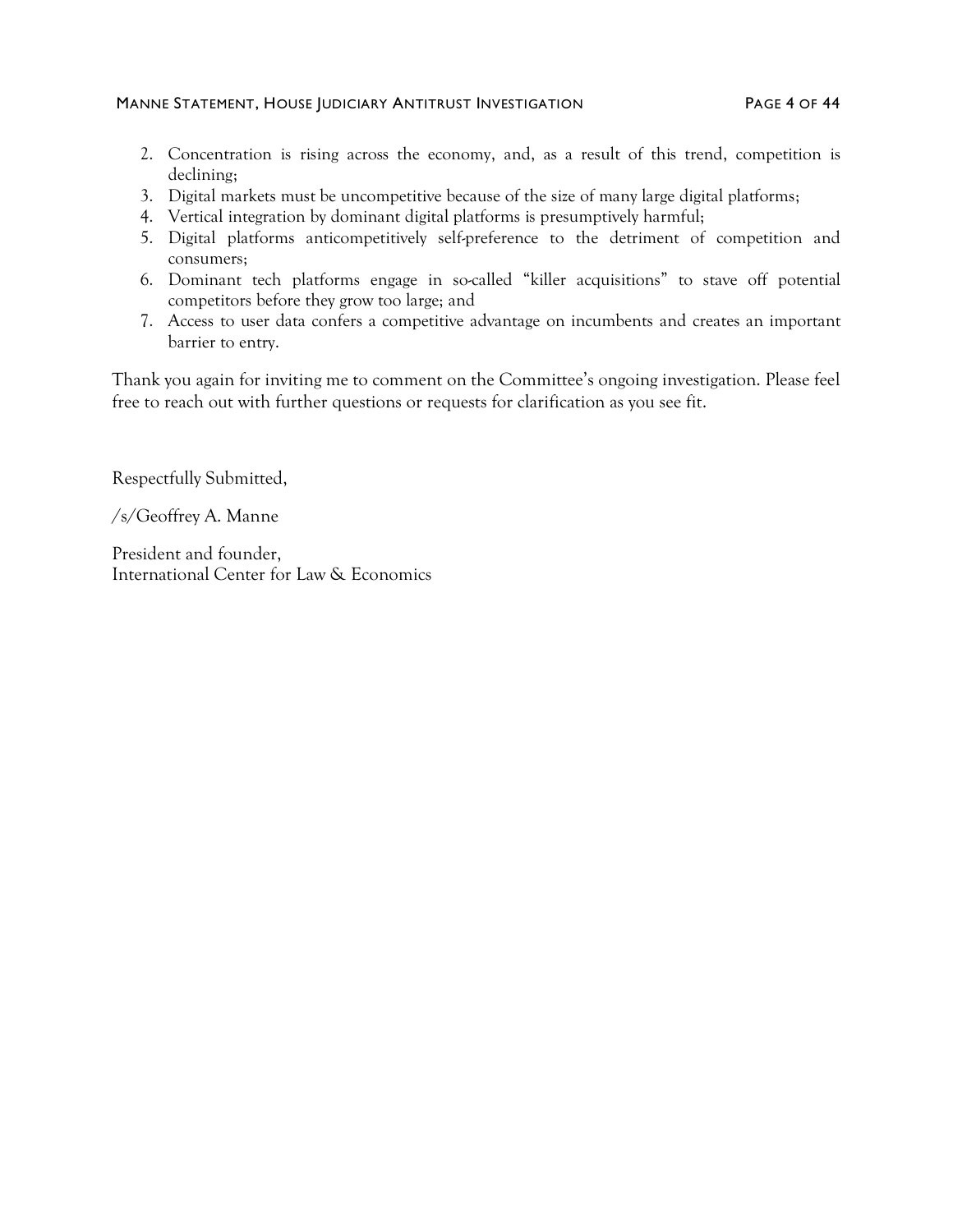## **Executive Summary**

#### *1. Antitrust enforcement has not been lax*

The oft-repeated popular narrative has it that lax antitrust enforcement has led to substantially increased concentration, strangling the economy, harming workers, and saddling consumers with greater markups in the process. Thus, much of the contemporary dissatisfaction with antitrust arises from a suspicion that overly lax enforcement of existing laws has led to record levels of concentration and a concomitant decline in competition. But both beliefs—lax enforcement and increased anticompetitive concentration—wither under more than cursory scrutiny.

Reviews of the literature reveal that the claim of lax enforcement is weak and unconvincing on its own terms. As the FTC's Michael Vita and David Osinski demonstrate in a thorough review of the merger enforcement literature:

[O]f the seven mergers in the 2000s [offered as evidence for the claim], four exhibited no increase in post-merger (or post-remedy) prices []; one had disputed results []; one represented a successful challenge to a consummated merger []; leaving only one (Whirlpool/ Maytag) indicative of potentially lax enforcement.<sup>6</sup>

Similarly, another recent study looking at FTC and DOJ enforcement data between 1979 and 2017 finds that:

[C]ontrary to the popular narrative, regulators have become *more* likely to challenge proposed mergers . . . . Indeed, controlling for the number of merger proposals submitted under HSR, *the likelihood of a merger challenge has more than doubled over this period*. 7

The number of Sherman Act cases brought by the federal antitrust agencies, meanwhile, has been relatively stable in recent years, but several recent blockbuster cases have been brought by the agencies and private litigants, and there has been no shortage of federal and state investigations. The vast majority of Section 2 cases dismissed on the basis of the plaintiff's failure to show anticompetitive effect were brought by private plaintiffs pursuing treble damages; given the incentives to bring weak cases, it cannot be inferred from such outcomes that antitrust law is ineffective.

But, in any case, it is highly misleading to count the number of antitrust cases and, using that number alone, to make conclusions about how effective antitrust law is. Firms act in the shadow of the law, and deploy significant legal resources to make sure they *avoid* activity that would lead to enforcement

<sup>6</sup> Michael Vita & David F. Osinski, *John Kwoka's Mergers, Merger Control, and Remedies: A Critical Review*, 82 ANTITRUST L.J.361, 385 (2018).

<sup>7</sup> Jeffrey T. Macher & John W. Mayo, *The Evolution of Merger Enforcement Intensity: What Do the Data Show?*, GEO. CTR. FOR BUS. & PUB. POL'Y (Nov. 2019) (emphasis added), *available at*

[https://www.dropbox.com/s/69xqogvda9g5ehj/The%20Evolution%20of%20Merger%20Enforcement%20Intensity%20No](https://www.dropbox.com/s/69xqogvda9g5ehj/The%20Evolution%20of%20Merger%20Enforcement%20Intensity%20Nov.%20%2719.pdf) [v.%20%2719.pdf.](https://www.dropbox.com/s/69xqogvda9g5ehj/The%20Evolution%20of%20Merger%20Enforcement%20Intensity%20Nov.%20%2719.pdf)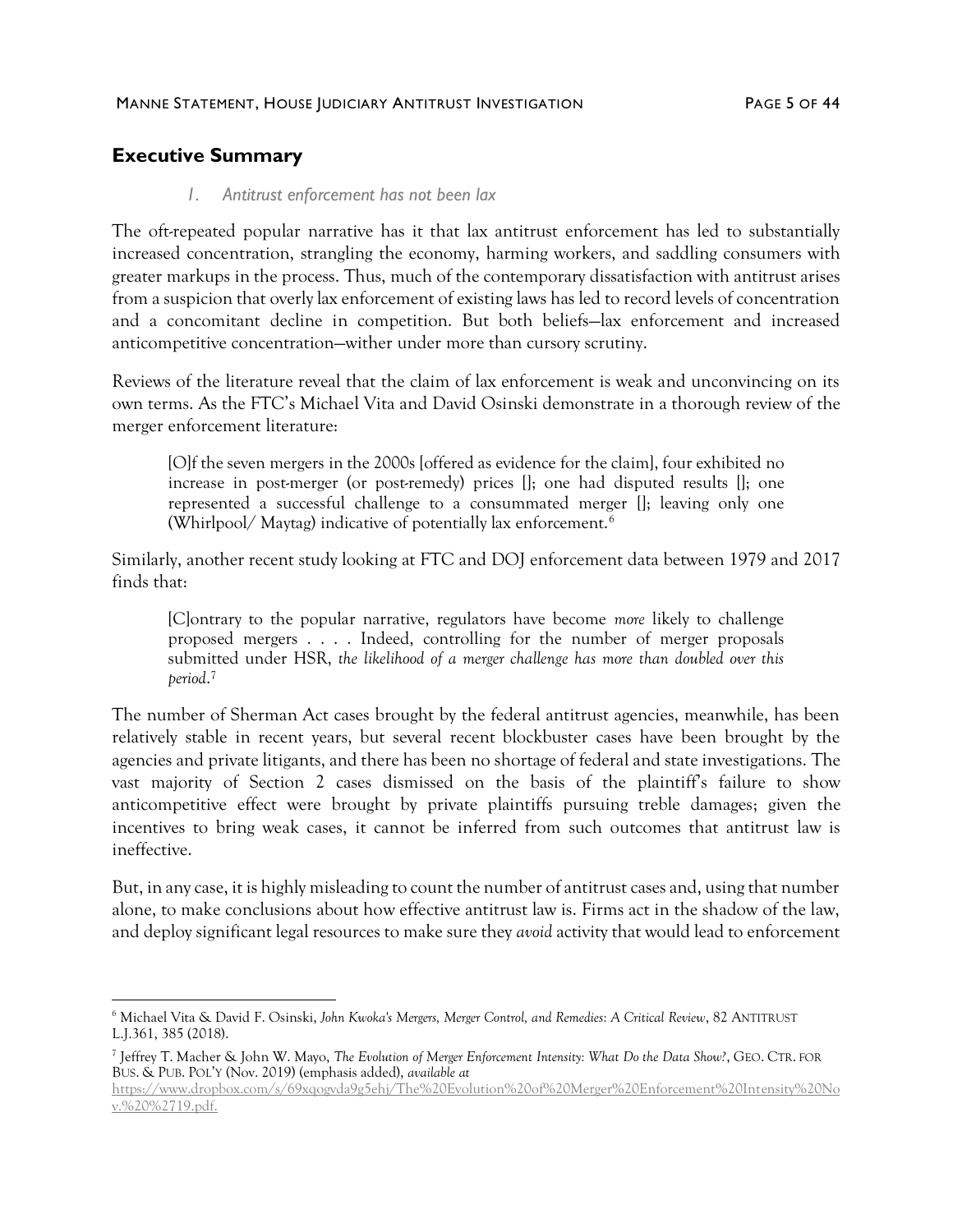#### MANNE STATEMENT, HOUSE JUDICIARY ANTITRUST INVESTIGATION FAGE 6 OF 44

actions. Thus, any given number of cases brought could be just as consistent with a well-functioning enforcement regime as with an ill-functioning one.

*2. Rising national concentration is not a sign of weaker competition.* 

The assertion that increased market concentration has been driven by anticompetitive conduct (fueled by lax antitrust enforcement) and that it has, in turn, resulted in economic harm is not supported by the evidence or empirical research.

Competition rarely takes place in national markets; it takes place in local markets. And although it appears that national-level firm concentration is growing, this is actually driving *increased* competition and *decreased* concentration at the local level, which is typically what matters for consumers. The rise in national concentration is predominantly a function of more efficient firms competing in more—and more localized—markets, so rising national concentration, where it is observed, is a result of increased productivity and competition that weed out less-efficient producers.

Similar results hold for labor market effects. According to one recent study, while the labor market power of firms appears to have increased, "labor market power has not contributed to the declining labor share because, despite an overall increase in national concentration, we find that . . . local labor market concentration has declined over the last 35 years."<sup>8</sup>

This means it is inappropriate to draw conclusions about the strength of competition from national concentration measures. This view is shared by many economists across the political spectrum. Carl Shapiro (former Deputy Assistant Attorney General for Economics in the Antitrust Division of the U.S. Department of Justice under President Clinton) for example, raises these concerns regarding the national concentration data:

[S]imply as a matter of measurement, the Economic Census data that are being used to measure trends in concentration do not allow one to measure concentration in relevant antitrust markets, i.e., for the products and locations over which competition actually occurs. As a result, it is far from clear that the reported changes in concentration over time are informative regarding changes in competition over time. 9

The most recent Annual Report from President Trump's Council of Economic Advisors sounds a similar note. After critically examining similar alarms about rising concentration, it concludes they are lacking, and that:

The assessment of the competitive health of the economy should be based on studies of properly defined markets, together with conceptual and empirical methods and data that

<sup>8</sup> David Berger, Kyle Herkenhoff & Simon Mongey, *Labor Market Power*, IZA—Institute of Labor Economics Working Paper (April 2019) at 1, *available at* [http://ftp.iza.org/dp12276.pdf.](http://ftp.iza.org/dp12276.pdf)

<sup>9</sup> Gregory J. Werden & Luke M. Froeb, *Don't Panic: A Guide to Claims of Increasing Concentration*, 33 ANTITRUST 74, 74 (2018).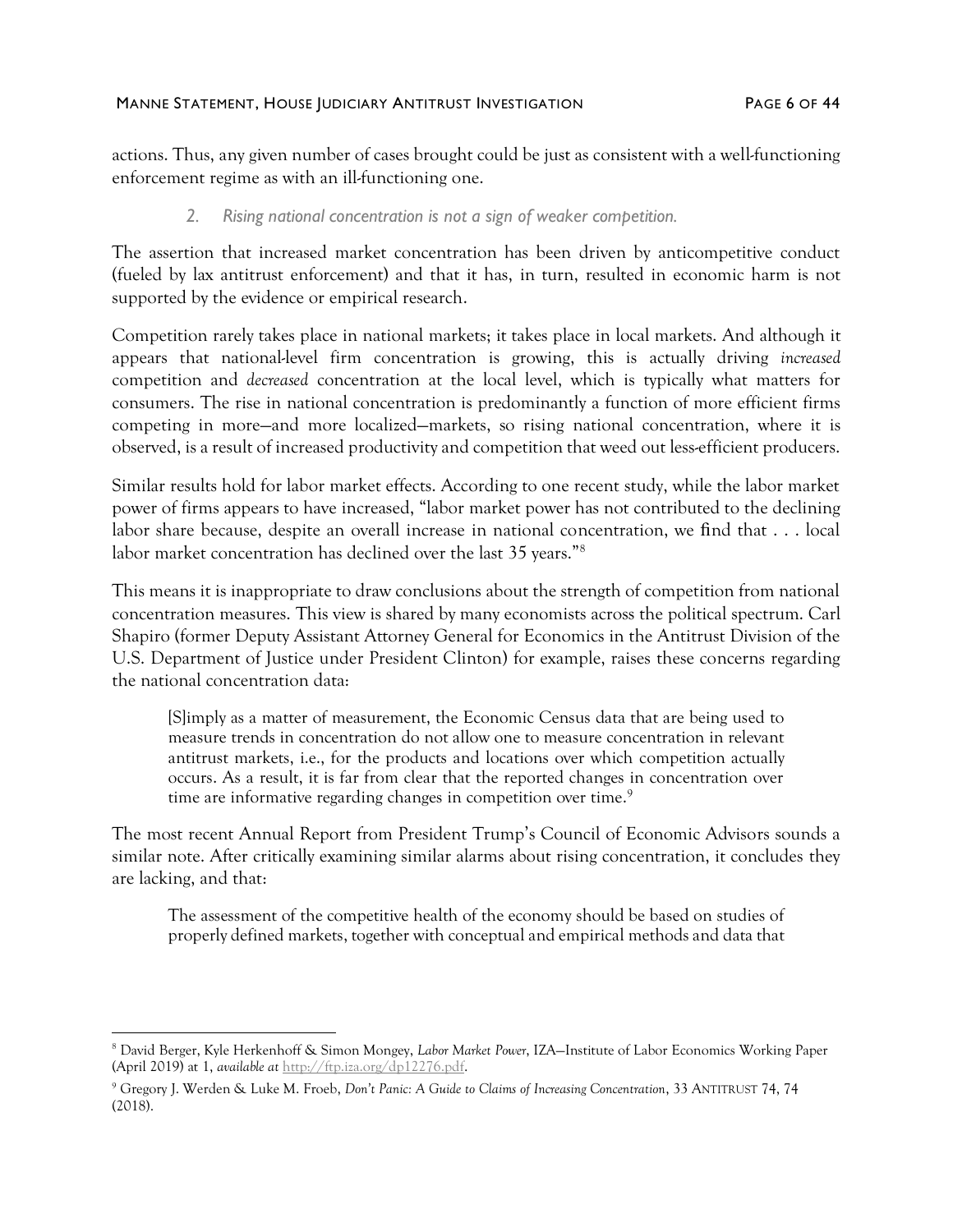are sufficient to distinguish between alternative explanations for rising concentration and markups.<sup>10</sup>

In general, competition is *increasing*, not decreasing, whether it is accompanied by an increase in concentration or not.

### *3. Properly defined, digital markets are extremely competitive*

It is similarly a mistake to assess the extent of competition among digital platforms with reference to the superficial product markets in which they appear to operate. Google and Amazon are direct competitors in search, for example—it makes no difference that one is nominally a "general search engine" and the other an "online retailer." Indeed, today, over two-thirds of all product searches occur on Amazon, not Google. Here as in other nominal product markets, the reality is that the large platforms—as well as many other companies—are increasingly and significantly in direct competition with each other for users and advertisers.

Market definition is inherently retrospective—systematically minimizing where competition is going, and locking even fast-evolving digital competitors into the past. And traditional market definition analysis that infers future substitution possibilities from existing or past market conditions will systematically lead to overly narrow markets and an increased likelihood of erroneous market power determinations. Because these products and services are constantly evolving, such firms can only be viewed as "dominant" (if at all) if we use economically meaningless market definitions, superficially defined by legacy products that do not reflect the actual behavior of users or businesses.

Assumptions that yesterday's (or even today's) market contours are indicative of future competition in digital markets is simply unmerited. The key for competition analysis is to assess all of the sources from which a company may feel competitive pressure, in order to truly determine whether that company possesses market power or rather just a fragile hold on its users. Thus, reliance on these relatively static market definitions regularly leads to the misidentification of competitively beneficial innovation or other procompetitive conduct as *anticompetitive*, and a systematic underappreciation of the actual extent of competition.

### *4. Vertical integration is good for consumers*

There is longstanding and strong empirical evidence to support the view that vertical integration is procompetitive or competitively benign. Professors Francine Lafontaine (former Director, FTC Bureau of Economics under President Obama) and Margaret Slade catalogued and analyzed this literature, and they assess its meaning for antitrust policy:

As to what the data reveal in relation to public policy, . . . the weight of the evidence . . . says that, under most circumstances, profit-maximizing vertical integration decisions are efficient, not just from the firms' but also from the consumers' points of view. . . . [E]ven in industries that are highly concentrated . . . , the net effect of vertical integration appears to be positive in many instances. We therefore conclude that, faced with a

<sup>&</sup>lt;sup>10</sup> EXECUTIVE OFFICE OF THE PRESIDENT, COUNCIL OF ECONOMIC ADVISERS, ECONOMIC REPORT OF THE PRESIDENT 215 (Feb. 2020).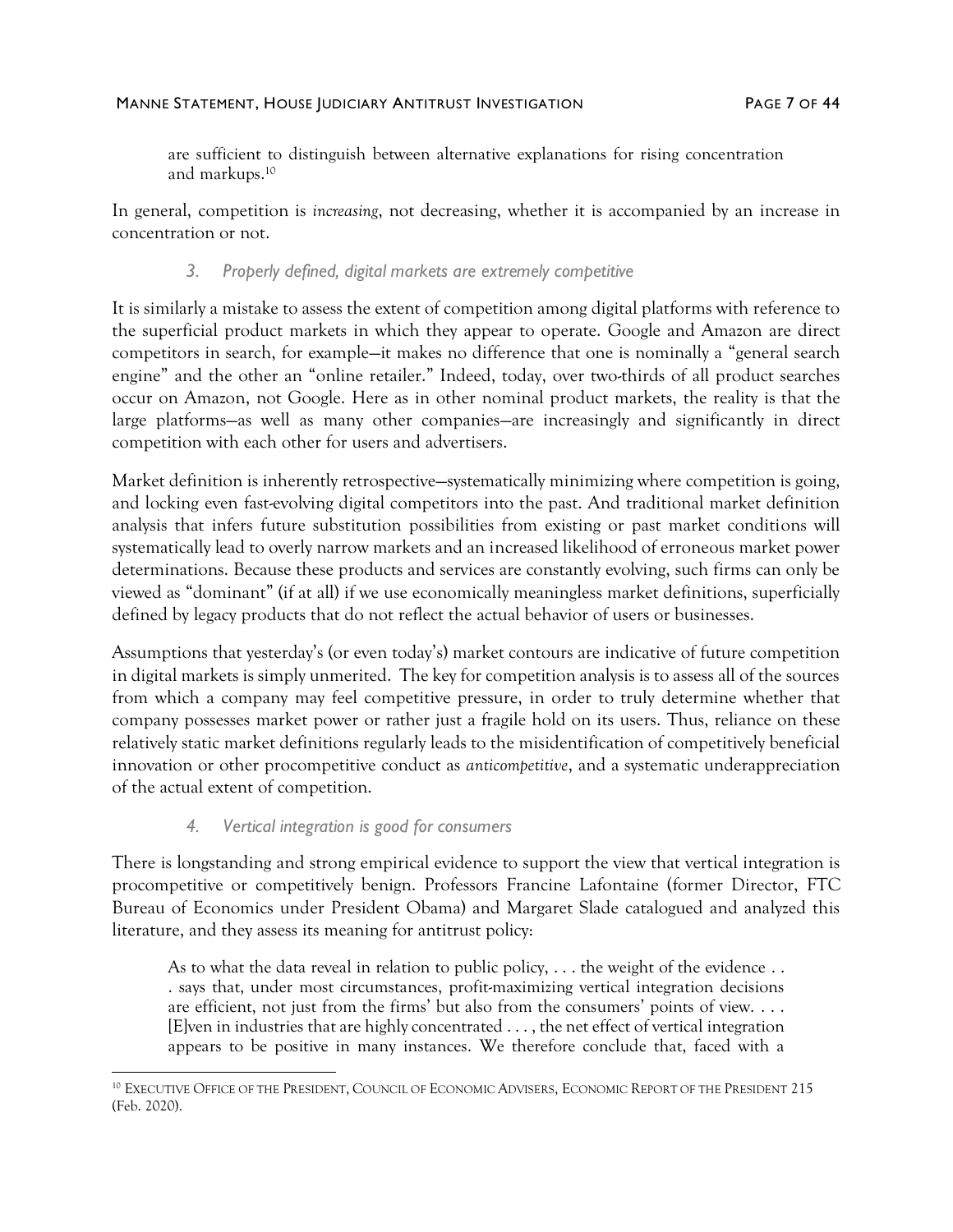vertical arrangement, the burden of evidence should be placed on competition authorities to demonstrate that that arrangement is harmful before the practice is attacked. 11

From a theoretical standpoint, the potential efficiencies associated with vertical integration are significant. Vertical integration may help firms to internalize transaction costs, prevent holdup or moral hazard, reduce double marginalization, and create pro-consumer product innovations integrating products and features efficiently. All of these ultimately benefit consumers. And these findings hold true in the digital economy: as the empirical evidence demonstrates, vertically integrated platforms tend to offer significant consumer benefits even when their conduct might lead to less consumer use of specific downstream competitors. The fact that consumers purchased far fewer CDs after Apple vertically integrated iTunes and the iPod was, thankfully, never a reason to block Apple's historic innovation.

Because of the efficiency gains that vertical mergers can produce, behavioral remedies should generally be seen as preferable to interventions that block vertical mergers altogether. If an agency can properly identify what would be the harmful conduct to emerge from a merger, then the appropriate response is not to reject the merger; it is to prohibit the problematic conduct and allow the merger to proceed in order to realize any efficiency gains (while limiting or removing the risk of foreclosure).

### *5. Self-preferencing by platforms does not harm innovation*

The notion that platform competition with complementors or "edge providers" is harmful to innovation is speculative and contrary to a range of studies showing that the opposite is likely true. Moreover, it is flatly contrary to a range of studies showing that the opposite is likely true. Platform competition is more complicated than simple theories of vertical discrimination would have it, and there is certainly no basis for a *presumption* of harm.

The notion that platforms should be forced to allow complementors to compete on their own terms, free of constraints or competition from platforms comes from the idea that platforms are most socially valuable when they are treated as "essential facilities." But mandating such an approach is not without costs, most importantly in terms of the effective operation of the platform and its own incentives for innovation.

Platforms have an incentive to optimize openness and to assure complementors of sufficient returns on their platform-specific investments. This doesn't mean that treating platforms as essential facilities is optimal, however; in fact, typically a well-managed platform will exert some control where doing so is most important, and openness where control is least meaningful.

A complementor that makes itself dependent upon a platform for distribution of its content takes a calculated risk. Firms occupy specialized positions in supply chains throughout the economy, and they make risky, asset-specific investments all the time. Protecting complementors from the inherent

<sup>11</sup> Francine Lafontaine & Margaret Slade, *Vertical Integration and Firm Boundaries: The Evidence*, 45 J. ECON. LIT. 629, 680 (2007).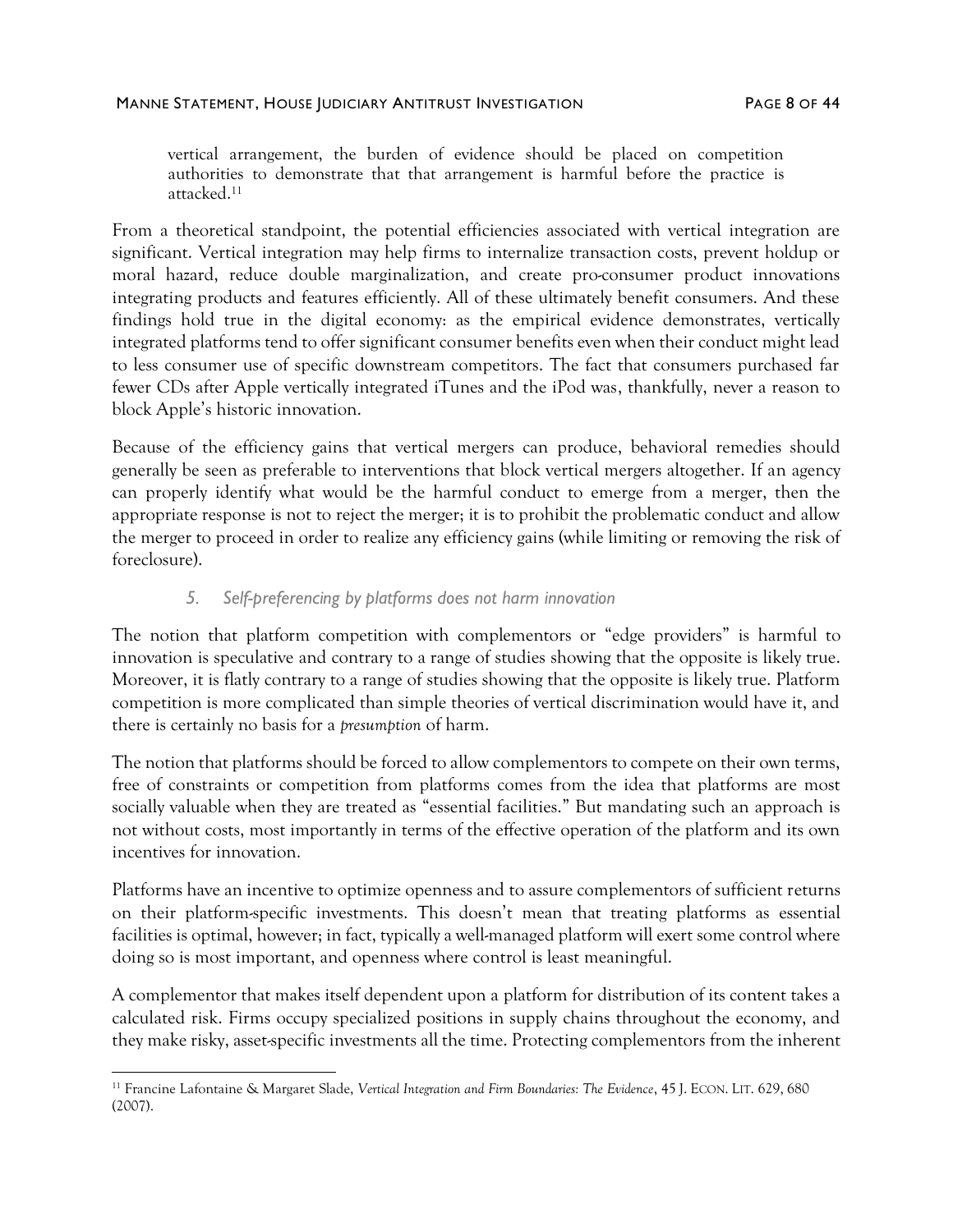#### MANNE STATEMENT, HOUSE JUDICIARY ANTITRUST INVESTIGATION FAGE 9 OF 44

risk in a business model in which they are entirely dependent upon another company with which they have no contractual relationship is at least as likely to encourage *excessive* risk taking and inefficient over-investment as it is to ensure that investment and innovation aren't too low.

### *6. Killer acquisitions are uncommon in digital markets and difficult to identify ex ante*

Concerns are often raised about the possibility of incumbent firms engaging in so-called "killer acquisitions"—the acquisition of nascent or potential competitors in order to thwart any competitive effect these rivals may exert before it grows too large.

These fears are often rooted in hindsight bias. Most small acquisitions either fail outright or have a negligible impact on the acquirer's business. In the small minority of cases where the acquisition becomes hugely successful, it is almost impossible to know whether the acquired company could have achieved the same level of success in the counterfactual scenario. For example, Instagram arguably lacked a meaningful revenue-building business model before its acquisition, so it is not obvious that the company would have succeeded without Facebook's advertising expertise. Asserting that enforcers may have missed one or two anticompetitive mergers in the tech market is entirely speculative, and insufficient evidence for severely altering the doctrinal balance of the current system.

An enhanced potential competition merger doctrine would entail thinking that deterring mergers, on balance, would deter more of these harmful mergers than procompetitive ones. But if we think this is true, then we also must think there is *far more* competition and entry in digital markets than is credited by critics—thus undermining durable market power assumptions in the first place.

If, as is often claimed, Instagram's product represented a future or potential constraint on Facebook when Facebook purchased it in 2012, then, as John Yun notes, "what makes other differentiated social networks such as LinkedIn, Pinterest, Snapchat, Twitter, TikTok, and YouTube different from Instagram? They must also be considered actual, potential, or nascent competitors to Facebook."<sup>12</sup> Yet this is clearly not what is meant when critics declare that Facebook faces no competitive constraints. The two positions are mutually exclusive, however.

Without sufficient evidence, proposals to ban large technology companies from acquiring nascent or potential competitors could do much more harm than good, resulting in significantly lower levels of innovation and consumer welfare, including deterring start-up activity. In addition to halting welfare-enhancing integrations and potentially leaving many small companies to fail in the long run, regulatory intervention that reduces the likelihood of reaching a profitable exit could reduce the incentive for venture capitalists to invest in startups and may inhibit new business formation. A research paper analyzing venture capital investments and M&A activity found that "the number of [VC] deals scaled by the number of public firms . . . declines by about 27% in . . . states that enact

<sup>&</sup>lt;sup>12</sup> Prepared Statement of John M. Yun, Associate Professor Antonin Scalia Law School at Geo. Mason U., Before the U.S. Senate Committee on the Judiciary Subcommittee on Antitrust, Competition Policy, and Consumer Rights, Hearing on "Competition in Digital Technology Markets: Examining Acquisitions of Nascent or Potential Competitors by Digital Platforms" 9 (Sep. 24, 2019).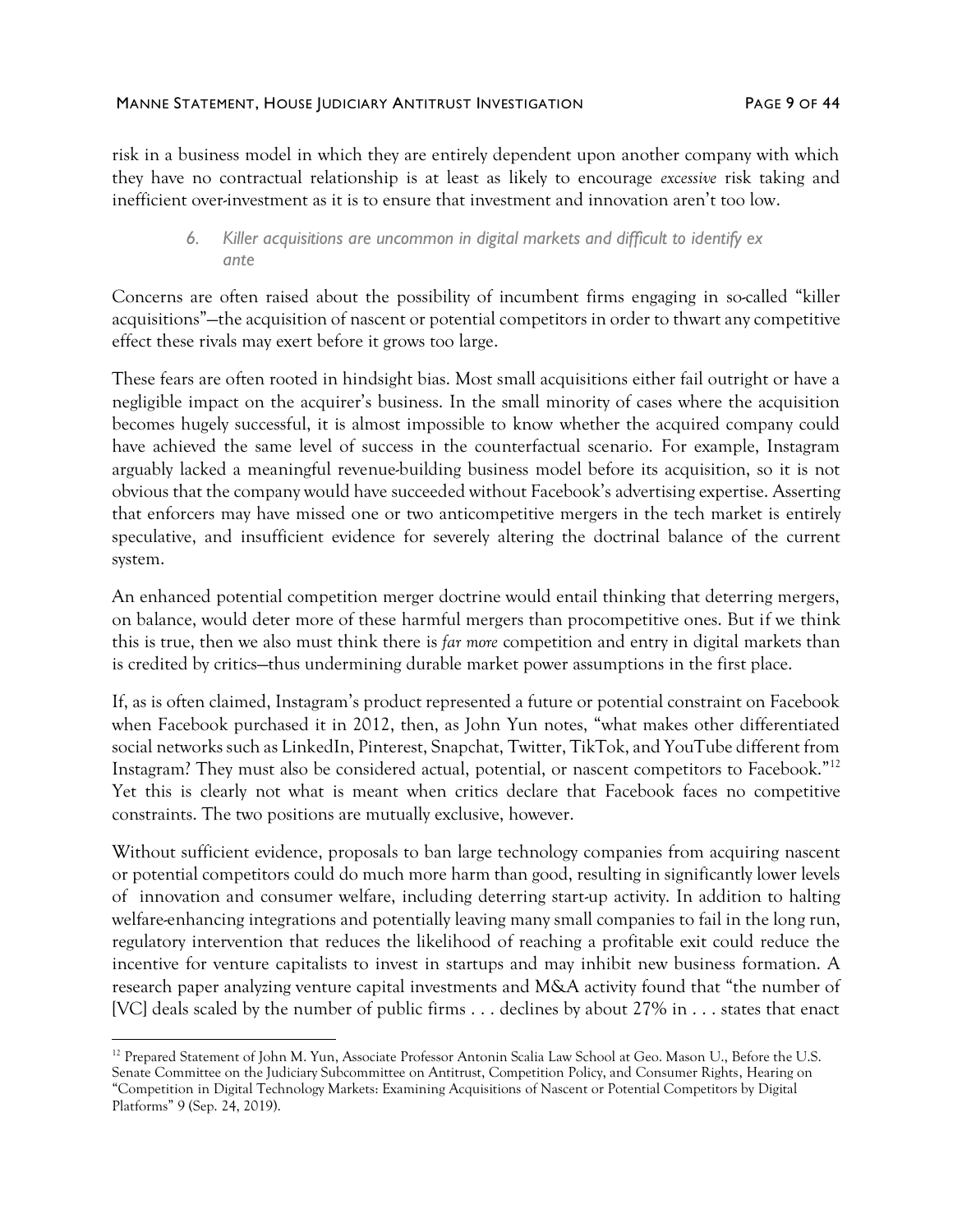an antitakeover law."<sup>13</sup> As the authors conclude, "an active M&A market is important for encouraging venture capital investments, entrepreneurship and growth."<sup>14</sup>

### *7. Access to data is not an anticompetitive barrier to entry*

Access to large amounts of data does not, by itself, constitute an anticompetitive barrier to entry. Data is simply one of many inputs necessary for a firm to compete effectively.

As with other economic inputs (e.g., capital, labor, intellectual property, etc.), access to data may represent a significant cost of doing business. But this does not render it special. And such costs are (properly) never treated as antitrust barriers to entry. The crucial question is whether the cost of accessing data reduces social welfare by *artificially* limiting entry; the presence of a cost borne by *all* entrants is not an artificial limitation.

Some assume that because incumbents generate and use big data, challengers must do so as well. But the reality is that incumbents entered without data and produced it subsequent to entry, sometimes creating entirely new businesses and business models around it. Facebook is an obvious example of this dynamic, but so are Uber, Google, and many others. These companies entered and became successful by creating new innovative approaches, *despite* the significant amounts of data held by incumbents.

Moreover, it is rare that access to the relevant data is unavailable because of an incumbent's own data holdings. Data is not like oil; it is not a scarce resource. Information about people and their preferences is available from myriad sources, and one firm's use of such data does not in any way reduce its availability for another's use.

<sup>13</sup> Gordon M. Phillips & Alexei Zhdanov, *Venture Capital Investments and Merger and Acquisition Activity Around the World*, Tuck Sch. of Bus. Working Paper 27 (2017), *available at* [https://papers.ssrn.com/sol3/papers.cfm?abstract\\_id=3072665.](https://papers.ssrn.com/sol3/papers.cfm?abstract_id=3072665) <sup>14</sup> *Id.* at 32.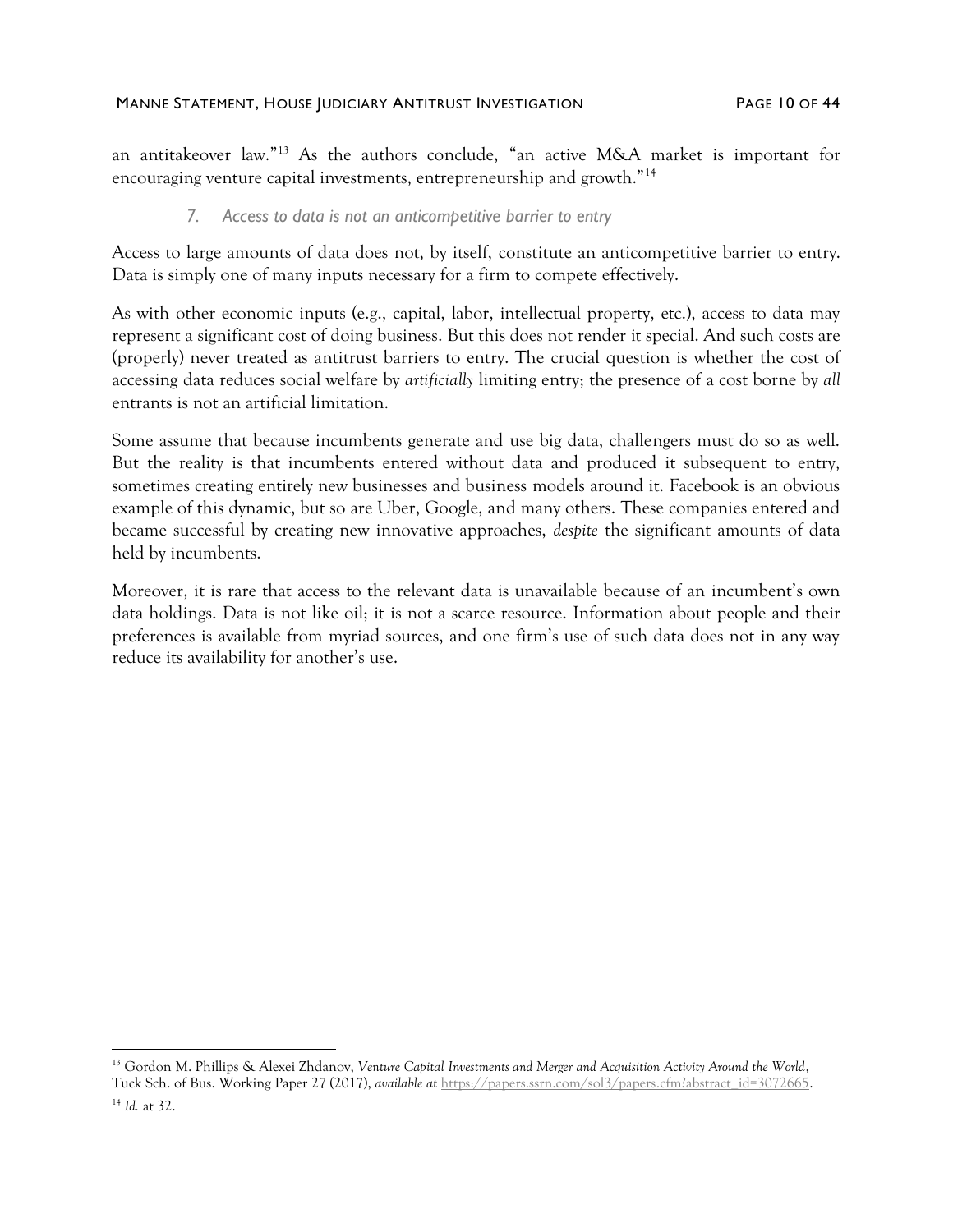## **I. Misconception: Lax antitrust enforcement has led to problematic levels of anticompetitive concentration and reduced competition**

The oft-repeated popular narrative has it that lax antitrust enforcement has led to substantially increased concentration,<sup>15</sup> strangling the economy,<sup>16</sup> harming workers,<sup>17</sup> and saddling consumers with greater markups<sup>18</sup> in the process. Thus, much of the contemporary dissatisfaction with antitrust arises from a suspicion that overly lax enforcement of existing laws has led to record levels of concentration and a concomitant decline in competition.<sup>19</sup> But both beliefs—lax enforcement and increased anticompetitive concentration—wither under more than cursory scrutiny.

### <span id="page-10-1"></span>**A. Antitrust enforcement has not been lax**

As the FTC's Michael Vita and David Osinski demonstrate in a thorough review of the critical literature, the claim of lax enforcement is weak and unconvincing on its own terms.<sup>20</sup> Although their study considered only merger enforcement, it is merger enforcement, of course, that is most relevant to claims of increasing concentration. Furthermore, the study's results offer an important cautionary tale regarding the validity of claims of lax enforcement generally. Thus, Vita & Osinski's thorough assessment of the evidence offered for the claim that "recent merger control has not been sufficiently aggressive"<sup>21</sup> finds, to the contrary, that:

<span id="page-10-0"></span>[O]f the seven mergers in the 2000s [offered as evidence for the claim], four exhibited no increase in post-merger (or post-remedy) prices []; one had disputed results []; one represented a successful challenge to a consummated merger []; leaving only one (Whirlpool/Maytag) indicative of potentially lax enforcement.<sup>22</sup>

<sup>&</sup>lt;sup>15</sup> The narrative has its fullest, and perhaps most influential, discussion in THOMAS PHILIPPON, THE GREAT REVERSAL: HOW AMERICA GAVE UP ON FREE MARKETS (Harvard University Press, 2019).

<sup>16</sup> David Wessel, *Is Lack of Competition Strangling the U.S. Economy?*, HARV. BUS. REV. (Apr. 2018), [https://hbr.org/2018/03/is-lack-of-competition-strangling-the-u-s-economy.](https://hbr.org/2018/03/is-lack-of-competition-strangling-the-u-s-economy)

<sup>17</sup> Adil Abdela & Marshall Steinbaum, *The United States Has a Market Concentration Problem*, ROOSEVELT INSTITUTE 8 (2018), *available at* [https://rooseveltinstitute.org/wp-content/uploads/2018/09/The-United-States-has-a-market-concentration](https://rooseveltinstitute.org/wp-content/uploads/2018/09/The-United-States-has-a-market-concentration-problem-brief-final.pdf#page=8)[problem-brief-final.pdf#page=8.](https://rooseveltinstitute.org/wp-content/uploads/2018/09/The-United-States-has-a-market-concentration-problem-brief-final.pdf#page=8) 

<sup>18</sup> Jan De Loecker, Jan Eeckhout & Gabriel Unger, *The Rise of Market Power and the Macroeconomic Implications*, 135 Q. J. ECON. 561 (2020).

<sup>&</sup>lt;sup>19</sup> See, e.g. Press Release: House Judiciary Committee Launches Bipartisan Investigation into Competition in Digital Markets (Jun. 3, 2019), *available at* <https://judiciary.house.gov/news/documentsingle.aspx?DocumentID=2051> ("Given the growing tide of concentration and consolidation across our economy, it is vital that we investigate the current state of competition in digital markets and the health of the antitrust laws"); *see also* MARSHALL STEINBAUM & MAURICE E. STUCKE, THE EFFECTIVE COMPETITION STANDARD: A NEW STANDARD FOR ANTITRUST 1 (2018), *available at* [https://rooseveltinstitute.org/wp](https://rooseveltinstitute.org/wp-content/uploads/2018/09/The-Effective-Competition-Standard-FINAL-1.pdf)[content/uploads/2018/09/The-Effective-Competition-Standard-FINAL-1.pdf.](https://rooseveltinstitute.org/wp-content/uploads/2018/09/The-Effective-Competition-Standard-FINAL-1.pdf)

<sup>20</sup> *See* Michael Vita & David F. Osinski, *John Kwoka's Mergers, Merger Control, and Remedies: A Critical Review*, 82 ANTITRUST L.J.361 (2018). *See also* Michael Vita, *Kwoka's Mergers, Merger Control, and Remedies: Rejoinder to Kwoka*, 28 RESEARCH IN L. & ECON. 433 (2018).

<sup>21</sup> JOHN KWOKA, MERGERS, MERGER CONTROL, AND REMEDIES: A RETROSPECTIVE ANALYSIS OF U.S. POLICY 158 (2015).

<sup>22</sup> Vita & Osinski, *A Critical Review, supra* not[e 20,](#page-10-0) at 385.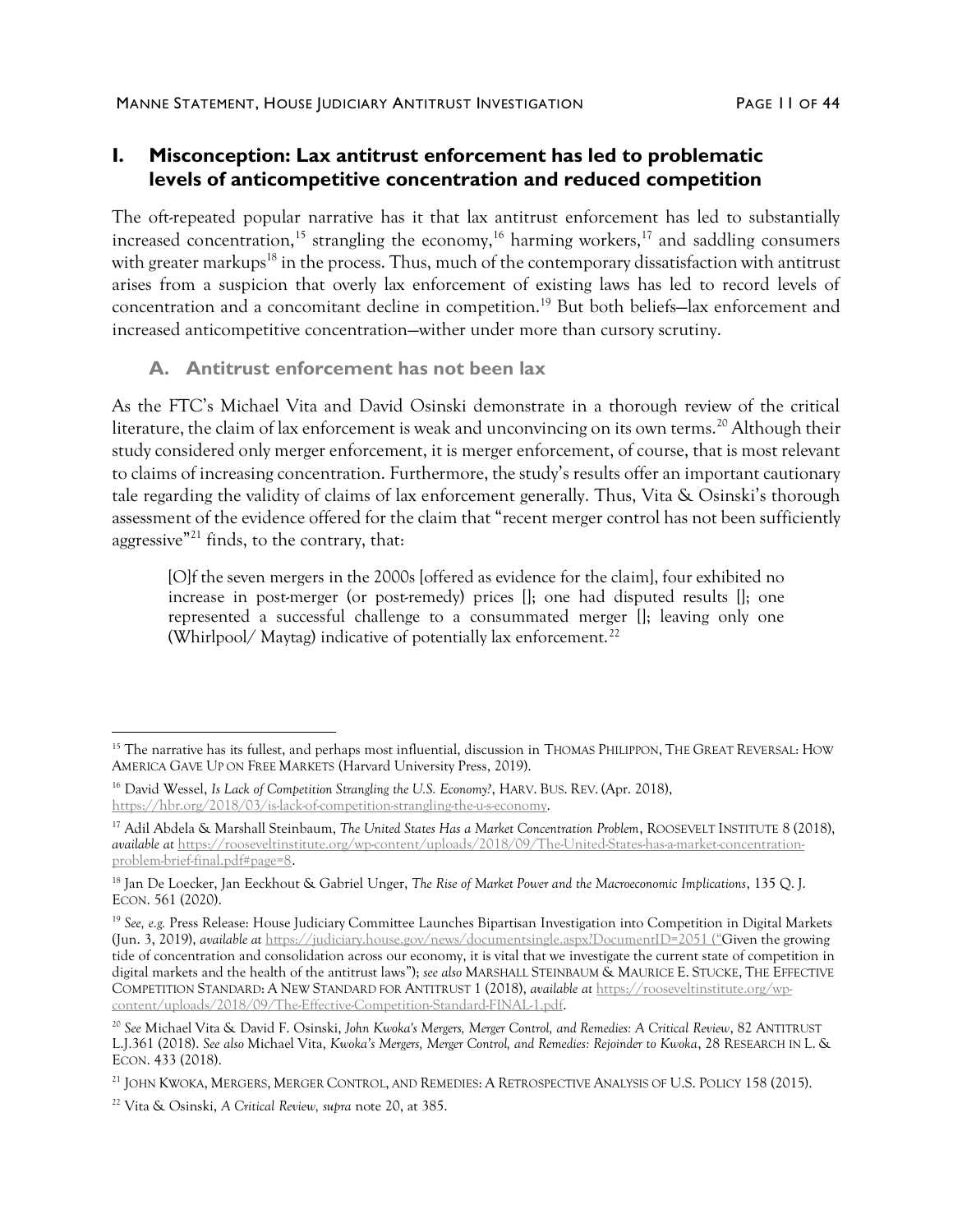Similarly, another recent study looking at FTC and DOJ enforcement data between 1979 and 2017 finds that:

[C]ontrary to the popular narrative, regulators have become *more* likely to challenge proposed mergers . . . . Indeed, controlling for the number of merger proposals submitted under HSR, *the likelihood of a merger challenge has more than doubled over this period*. 23

The number of Sherman Act cases brought by the federal antitrust agencies, meanwhile, has been relatively stable in recent years, but several recent blockbuster cases have been brought by the agencies<sup>24</sup> and private litigants,<sup>25</sup> and there has been no shortage of federal and state investigations. But all of this is beside the point: for reasons discussed below, it is highly misleading to count the number of antitrust cases and, using that number alone, make conclusions about how effective antitrust law is.

Complaints about current antitrust enforcement—particularly against digital platforms—based on the alleged failure to achieve an idealized state of competition end up amounting to an arbitrary, oneway ratcheting preference for more enforcement per se. Inevitably, such claims rest on assumptions of market power and anticompetitive conduct rooted in casual, idealized, overly narrow market definitions. These conceptions pinch the scope of analysis and create unwarranted suspicion for conduct that falls outside of this narrow view. Critics thus fall prey to the Nirvana fallacy because they assess perceived flaws in digital markets against an idealized competitive benchmark, rather than the likely real-world results of antitrust intervention.<sup>26</sup>

But both common sense and empirical evidence show that digital markets are currently providing enormous consumer surplus to users, intuitions to the contrary notwithstanding.<sup>27</sup> Although critics may quibble about the exact amount of consumer surplus generated by digital goods, it is undeniably the case that such surplus exists, and its existence is inconsistent with a belief that vast anticompetitive concentration has been permitted by enforcers.

<sup>26</sup> *See* Harold Demsetz, *Information and Efficiency*, 12 J. L. & ECON. 14, 27 (1969).

<sup>23</sup> Jeffrey T. Macher & John W. Mayo, *The Evolution of Merger Enforcement Intensity: What Do the Data Show?*, GEO. CTR. FOR BUS. & PUB. POL'Y (Nov. 2019) (emphasis added), *available at*

[https://www.dropbox.com/s/69xqogvda9g5ehj/The%20Evolution%20of%20Merger%20Enforcement%20Intensity%20No](https://www.dropbox.com/s/69xqogvda9g5ehj/The%20Evolution%20of%20Merger%20Enforcement%20Intensity%20Nov.%20%2719.pdf) [v.%20%2719.pdf.](https://www.dropbox.com/s/69xqogvda9g5ehj/The%20Evolution%20of%20Merger%20Enforcement%20Intensity%20Nov.%20%2719.pdf)

<sup>&</sup>lt;sup>24</sup> Among many others, see, for example, Fed. Trade Comm'n v. Surescripts, LLC, Civil Action No. 19-1080-JDB (D.D.C. filed Apr. 17, 2019); Fed. Trade Comm'n v. Qualcomm Inc., No. 17-CV-00220-LHK (N.D. Cal. June 26, 2017); United States v. American Express Co., 88 F.Supp.3d 143 (E.D.N.Y.2015); Fed. Trade Comm'n v. Actavis, Inc., 570 U.S. 136 (2013); In the Matter of Intel Corp., Fed. Trade Comm'n Docket No. 9341 (Oct. 29, 2010); United States v. Dentsply International, Inc., 399 F.3d 181 (3d Cir. 2005); U.S. v. Visa U.S.A., Inc., 344 F.3d 229 (2d Cir. 2003); United States v. Microsoft Corp. 253 F.3d 34 (D.C. Cir. 2001).

<sup>&</sup>lt;sup>25</sup> Private civil actions are too numerous to count. Among significant recent cases, see, for example, Apple, Inc. v. Pepper, 139 S. Ct. 1514 (2019); In re Qualcomm Antitrust Litig., 328 F.R.D. 280 (N.D. Cal. 2018); O'Bannon v. Nat'l Collegiate Athletic Ass'n, 802 F.3d 1049 (9th Cir. 2015); American Needle, Inc. v. Nat'l Football League, 560 U.S. 183 (2010).

<sup>27</sup> *See, e.g.,* Erik Brynjolfsson, Avinash Collis & Felix Eggers, *Using Massive Online Choice Experiments to Measure Changes in Well-being*, 116 PROCEEDINGS OF THE NATIONAL ACADEMY OF SCIENCES 7252 (2019); *see also* Peter Cohen, Robert Hahn, Jonathan Hall, Steven Levitt & Robert Metcalfe, *Using Big Data to Estimate Consumer Surplus: The Case of Uber*, NBER WORKING PAPER NO. W22627 (2016), *available at* https://papers.ssrn.com/sol3/papers.cfm?abstract\_id=2837639.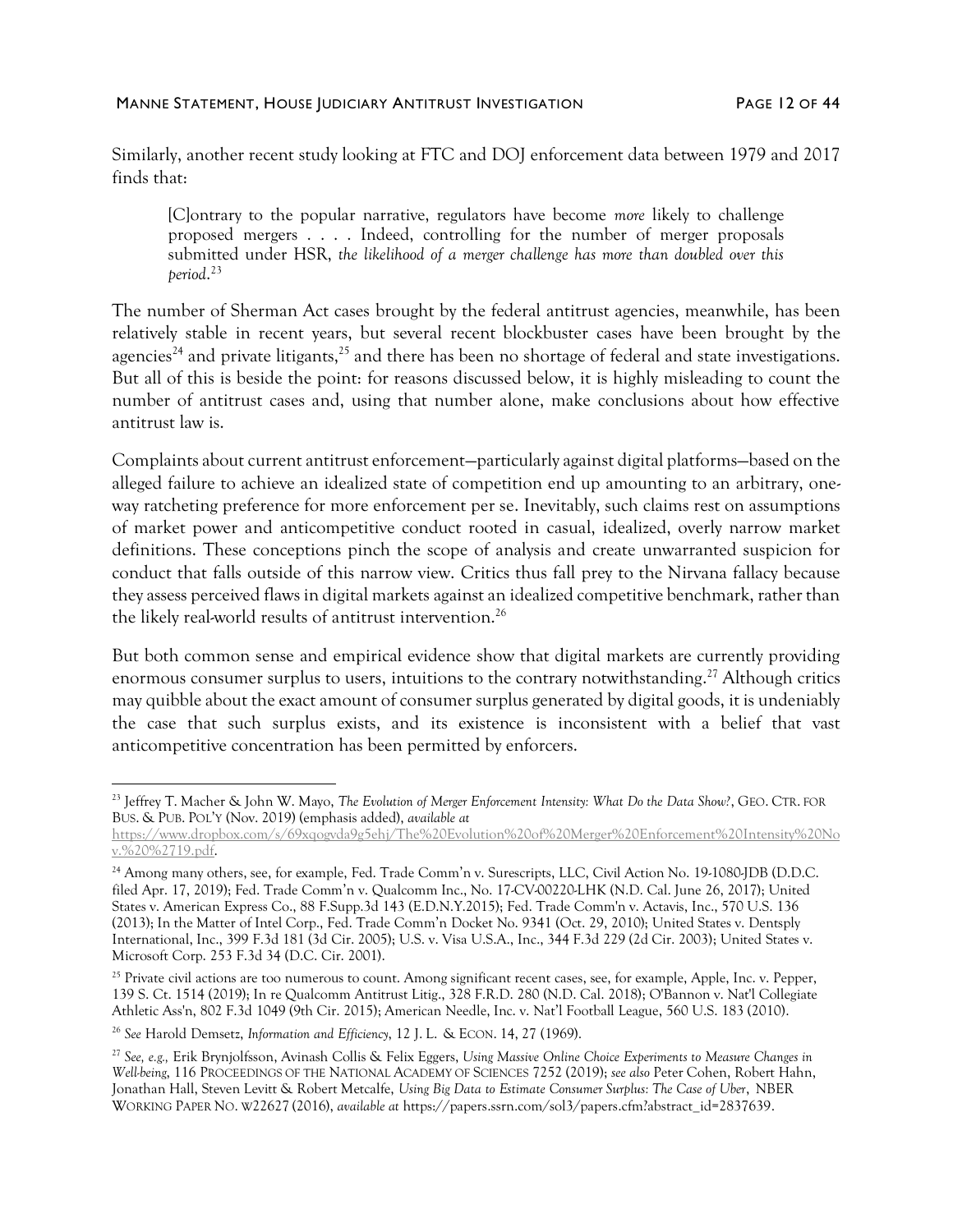#### MANNE STATEMENT, HOUSE JUDICIARY ANTITRUST INVESTIGATION FAGE 13 OF 44

As the world faces an ongoing pandemic, this truth could not be made any clearer. The large digital platforms have made COVID-19 lockdowns and social distancing more bearable, as well as enabling the US economy to continue functioning as much as possible throughout the quarantine.<sup>28</sup> Although the contributions of digital platforms are just a small part of a much wider battle, they suggest that the world is drastically better situated to deal with COVID-19 than it would have been twenty years ago—and this is in no small part thanks to numerous innovations from these firms.

It is critical to understand that the critics' primary complaint—that there are not enough cases brought and won—is, on its own, just as consistent with a belief that the regime is functioning well as it is with a belief that it is functioning poorly. The antitrust laws have evolved over the course of a century, and in that time have developed a coherent body of doctrine to guide firms, courts, and enforcers.<sup>29</sup> It is entirely predictable that firms would, for the most part, be accurately guided in their affairs by the law and would largely avoid offending well-established competition principles:

For a given level of enforcement *effort*, the number of enforcement *actions* (and litigation generally) will be related to the extent of uncertainties and ambiguities about legal outcomes perceived by defendants. . . . If the number [of enforcement actions] is low, the reason could be lax enforcement or it could be clear legal standards and a reputation for vigorous enforcement. . . . Accordingly, in the absence of more information, counts of legal actions by themselves ought not to carry much weight.<sup>30</sup>

<span id="page-12-0"></span>Further, in such a mature regime, one would expect relatively fewer marginal cases that present truly novel problems. Thus it is not remotely "staggering" (as Hal Singer characterizes it in his statement to this Committee) that courts may have dismissed some 97 percent of Section 2 cases based on the plaintiff's failure to show anticompetitive effect,<sup>31</sup> the vast majority of which were brought by private plaintiffs pursuing treble damages. Such an outcome is in fact at least as consistent with an antitrust litigation regime that decisively deters harmful conduct, while overly encouraging plaintiffs to attempt to extract payouts. In sum, a lack of cases and plaintiff's victories cannot, on their own, justify condemnation of the current antitrust regime.

Moreover, assessing the economic consequences of our antitrust laws by considering only the effects of those enforcement actions actually undertaken is enormously misleading. As Douglas Melamed (former Acting Assistant Attorney General of the DOJ Antitrust Division under President Clinton) puts it:

<sup>28</sup> *See, e.g.,* Dirk Auer, *What Has Big Tech Ever Done for Us? Part I*, TRUTH ON THE MARKET (Mar. 17, 2020), [https://truthonthemarket.com/2020/03/17/what-has-big-tech-ever-done-for-us-imagine-if-covid-19-had-occurred-20-years](https://truthonthemarket.com/2020/03/17/what-has-big-tech-ever-done-for-us-imagine-if-covid-19-had-occurred-20-years-ago/)[ago/;](https://truthonthemarket.com/2020/03/17/what-has-big-tech-ever-done-for-us-imagine-if-covid-19-had-occurred-20-years-ago/) *see also* Dirk Auer, *What Has Big Tech Ever Done for Us? Part II*, TRUTH ON THE MARKET (Mar. 25, 2020), [https://truthonthemarket.com/2020/03/25/what-has-big-tech-ever-done-for-us-part-two/.](https://truthonthemarket.com/2020/03/25/what-has-big-tech-ever-done-for-us-part-two/)

<sup>29</sup> *See* Elyse Dorsey et al., *supra* note [5,](#page-2-0) at 5-9.

<sup>30</sup> Lawrence J. White, *Antitrust Activities During the Clinton Administration*, in HIGH STAKES ANTITRUST—THE LAST HURRAH? 11, 12-13 (Robert W. Hahn ed., 2003).

<sup>31</sup> Hal Singer, *Submission of Hal Singer to House Judiciary Antitrust Subcommittee Investigation of Digital Platforms* (Apr. 2020) at 2, *available at* [https://www.econone.com/wp-content/uploads/2020/03/Singer-Letter-to-Chairman-Cicilline-and-Ranking-](https://www.econone.com/wp-content/uploads/2020/03/Singer-Letter-to-Chairman-Cicilline-and-Ranking-Member-Sensenbrener.pdf)[Member-Sensenbrener.pdf.](https://www.econone.com/wp-content/uploads/2020/03/Singer-Letter-to-Chairman-Cicilline-and-Ranking-Member-Sensenbrener.pdf)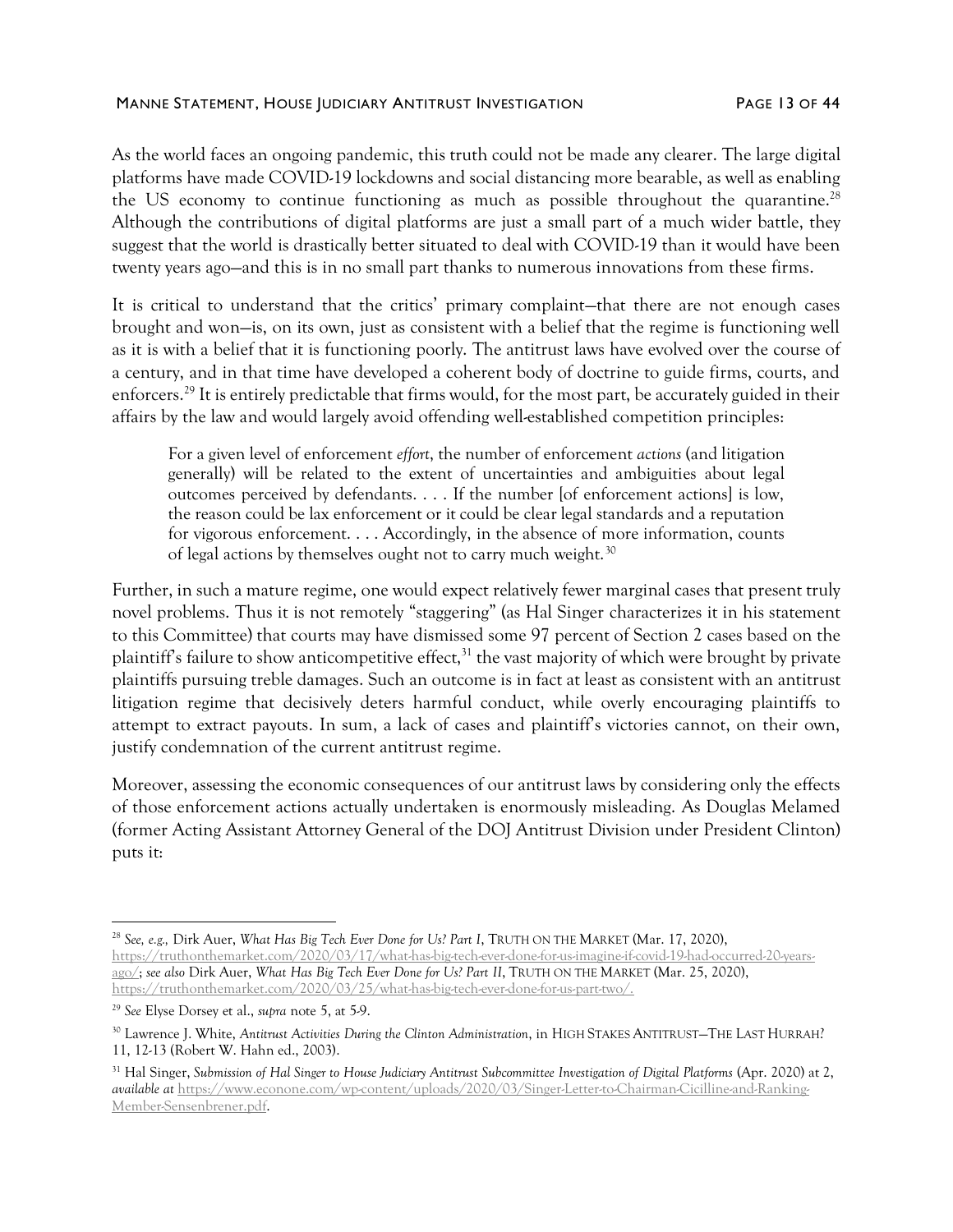Antitrust law [] has a widespread effect on business conduct throughout the economy. Its principal value is found, not in the big litigated cases, but in the multitude of anticompetitive actions that do not occur because they are deterred by the antitrust laws, and in the multitude of efficiency-enhancing actions that are not deterred by an overbroad or ambiguous antitrust law.<sup>32</sup>

This conclusion is in no way altered by the fact that, as Spencer Weber Waller argues, US antitrust law has become an outlier of global antitrust enforcement, compared to the EU's more "consensual" approach.<sup>33</sup> What matters is a policy's actual results, not whether it is widely adopted; the world is full of debunked beliefs that were once widely shared.

For this same reason it is far from certain that the widespread adoption of the EU model is in any way indicative of superior results. It is equally (or even more) plausible that this model has proliferated because it naturally accommodates politically useful populist narratives and politically valuable and newsworthy enforcement decisions (whether they actually improve consumer welfare or not) that are constrained by the US's more evidence-based and rational antitrust decision-making. America's apparent isolation might thus be a testament to its *success* rather than an emblem of its failure.

In their much-lauded review of the state of antitrust law in 2004—*Does Antitrust Policy Improve Consumer Welfare? Assessing the Evidence*<sup>34</sup>—Robert Crandall and Clifford Winston found "little empirical evidence that past interventions have provided much direct benefit to consumers or significantly deterred anticompetitive behavior."<sup>35</sup> Theirs is not a condemnation of the overall level of enforcement, but a studied conclusion that the enforcement actions that *were* undertaken did not obviously further the goals of the antitrust laws.

Erroneous enforcement must be taken as given, and any effort to improve antitrust law must acknowledge that any increase in enforcement would likely increase *both* beneficial enforcement decisions and judicial outcomes as well as deleterious ones. Without assurance that the former outweighs the latter, invigorated enforcement cannot be said to improve antitrust law, but to undermine it. By the same token, any claimed justification of increased enforcement that assumes that *more* enforcement is necessarily an improvement is simply unjustifiable.

## **B. The US is not suffering from a pandemic of anticompetitive concentration**

Of course, it is also possible that enforcement of existing laws is *not* insufficient, but the laws themselves are failing to constrain problematic concentration. Yet the assertion that increased

<sup>32</sup> A. Douglas Melamed, *Antitrust Law and Its Critics*, 83 ANTITRUST L.J. 16 (*forthcoming*).

<sup>33</sup> *See* Spencer Weber Waller, *The Omega Man or The Isolation of U.S. Antitrust Law* 1 (Dec. 4, 2018*), available at* [https://papers.ssrn.com/sol3/papers.cfm?abstract\\_id=3295988.](https://papers.ssrn.com/sol3/papers.cfm?abstract_id=3295988)

<sup>34</sup> Crandall & Winston, *supra* not[e 3.](#page-2-1)

<sup>35</sup> *Id.* at 4.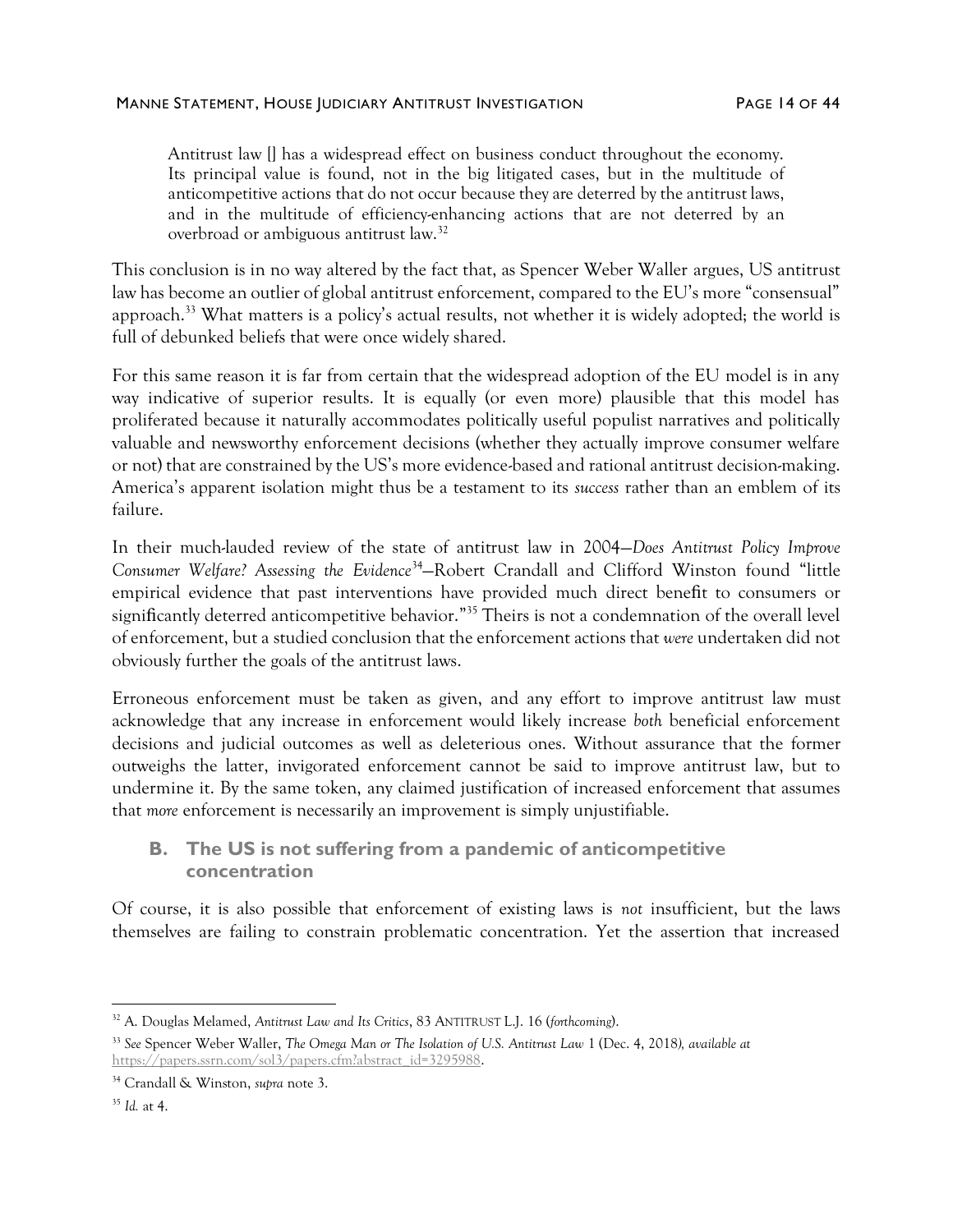market concentration has been driven by anticompetitive conduct and that it has, in turn, resulted in economic harm is not supported by the evidence or empirical research.

The popular narrative derives from a widely reported literature which has documented increasing national product market concentration.<sup>36</sup> That same literature has also promoted the arguments that increased concentration has had harmful effects, including increased markups and increased market power,<sup>37</sup> declining labor share,<sup>38</sup> and declining entry and dynamism.<sup>39</sup>

<span id="page-14-0"></span>There are good reasons to be skeptical of the national concentration and market power data on their face in the first place.<sup>40</sup> But even more important, the narrative that purports to find a causal relationship between these data and the depredations mentioned above is almost certainly incorrect.

To begin with, the assumption that "too much" concentration is harmful assumes both that the structure of a market is what determines economic outcomes, and that anyone knows what the "right" amount of concentration is. But, as economists have understood since at least the 1970s (and despite an extremely vigorous, but futile, effort to show otherwise), market structure is *not* outcome determinative.<sup>41</sup>

Once perfect knowledge of technology and price is abandoned, [competitive intensity] may increase, decrease, or remain unchanged as the number of firms in the market is increased. . . . [I]t is presumptuous to conclude . . . that markets populated by fewer firms perform less well or offer competition that is less intense. 42

<sup>41</sup> *See* Harold Demsetz, *Industry Structure, Market Rivalry, and Public Policy*, 16 J. L. & ECON. 1 (1973).

<sup>42</sup> Harold Demsetz, *The Intensity and Dimensionality of Competition*, in HAROLD DEMSETZ, THE ECONOMICS OF THE BUSINESS FIRM: SEVEN CRITICAL COMMENTARIES 137, 140-41 (1995).

<sup>36</sup> *See, e.g*., Germán Gutiérrez and Thomas Philippon, *Declining Competition and Investment in the U.S.*, NBER Working Paper No. 23583 (2017), *available at* [https://www.nber.org/papers/w23583;](https://www.nber.org/papers/w23583) Simcha Barkai, *Declining Labor and Capital Shares*, J. FIN. (2019) (forthcoming), *available at* [https://papers.ssrn.com/sol3/papers.cfm?abstract\\_id=3489965.](https://papers.ssrn.com/sol3/papers.cfm?abstract_id=3489965)

<sup>37</sup> *See* De Loecker, et al., *supra*, note [18,](#page-10-1) at 2.

<sup>38</sup> *See* David Autor, et al., *The Fall of the Labor Share and the Rise of Superstar Firms*, Q. J. ECON. 4 (*forthcoming*), *available at* [https://economics.mit.edu/files/12979.](https://economics.mit.edu/files/12979)

<sup>39</sup> Ryan A. Decker, John Haltiwanger, Ron S. Jarmin & Javier Miranda, *Where Has All the Skewness Gone? The Decline in High-Growth (Young) Firms in the U.S,* 86 EUR. ECON. R. 4, 5 (2016) *available at* [https://www.sciencedirect.com/science/article/pii/S0014292116300125?via%3Dihub.](https://www.sciencedirect.com/science/article/pii/S0014292116300125?via%3Dihub)

<sup>40</sup> A number of papers simply do not find that the accepted story—built in significant part around the famous De Loecker and Eeckhout study, see De Loecker, et al., *supra* note [18](#page-10-1)—regarding the vast size of markups and market power is accurate. Among other things, the claimed markups due to increased concentration are likely not nearly as substantial as commonly assumed. *See, e.g.,* James Traina, *Is Aggregate Market Power Increasing? Production Trends Using Financial Statements*, Stigler Center Working Paper (Feb. 2018), *available at*

[https://pdfs.semanticscholar.org/8059/7e4e80edebd66d3eef57e28d324623ad9ee0.pdf;](https://pdfs.semanticscholar.org/8059/7e4e80edebd66d3eef57e28d324623ad9ee0.pdf) *see also* WORLD ECONOMIC OUTLOOK, APRIL 2019 GROWTH SLOWDOWN, PRECARIOUS RECOVERY, INTERNATIONAL MONETARY FUND (Apr. 2019), *available at* [https://www.imf.org/en/Publications/WEO/Issues/2019/03/28/world-economic-outlook-april-2019.](https://www.imf.org/en/Publications/WEO/Issues/2019/03/28/world-economic-outlook-april-2019) Another study finds that profits have increased, but are still within their historical range. *See* Loukas Karabarbounis & Brent Neiman, *Accounting for Factorless Income*, NBER Working Paper No. 24404 (June 2018), *available at* [https://www.nber.org/papers/w24404.](https://www.nber.org/papers/w24404) And still another shows decreased wages in concentrated markets but also that local concentration has been *decreasing* over the relevant time period. *See* Kevin Rinz, *Labor Market Concentration, Earnings Inequality, and Earnings Mobility,* U.S. Census Bureau Working Paper 2018-10 (Sep. 2018), *available at* <https://www.census.gov/content/dam/Census/library/working-papers/2018/adrm/carra-wp-2018-10.pdf>*.*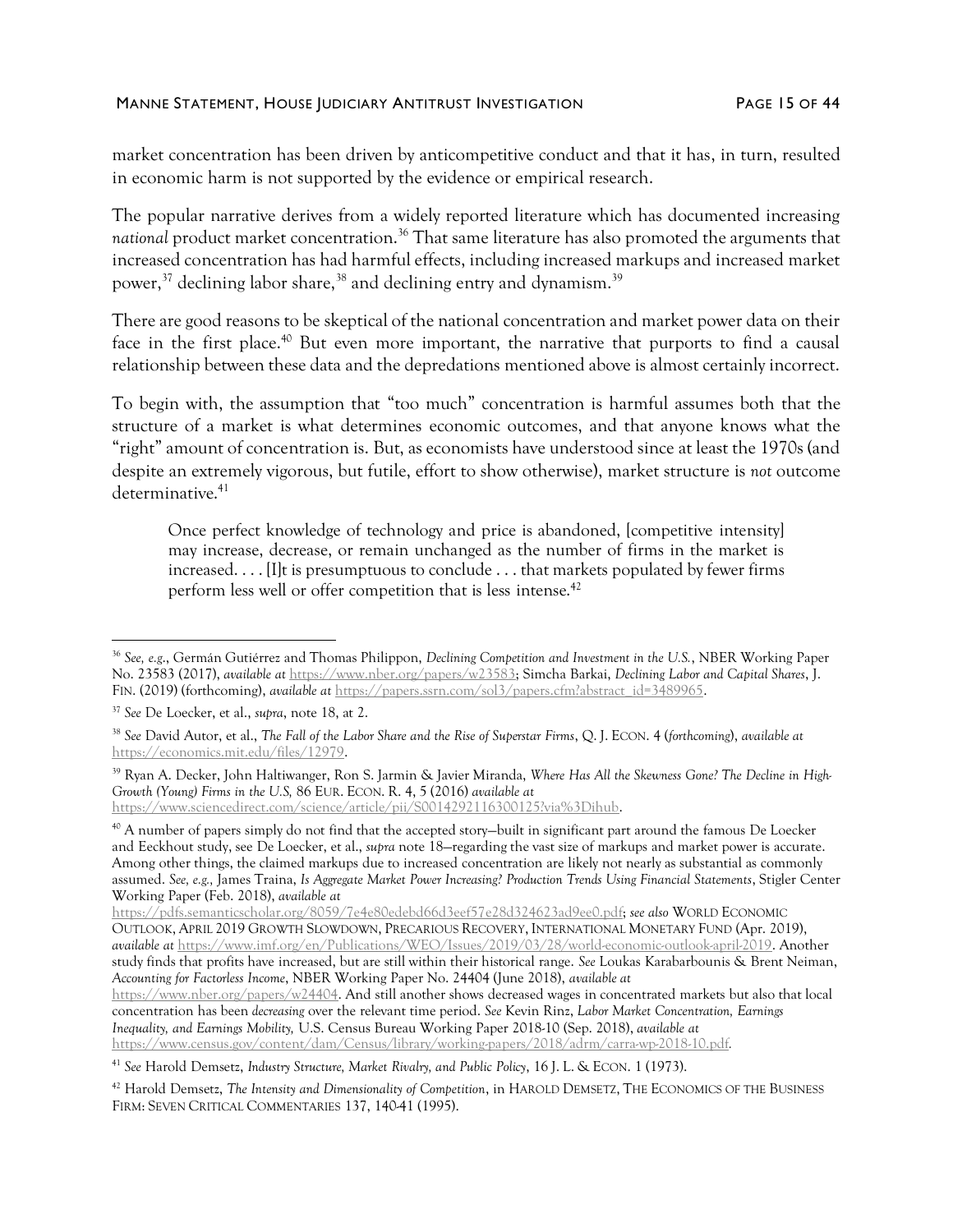#### MANNE STATEMENT, HOUSE JUDICIARY ANTITRUST INVESTIGATION FAGE 16 OF 44

This view is not an aberration, and it is held by scholars across the political spectrum. To take one prominent, recent example, professors Fiona Scott Morton (Deputy Assistant Attorney General for Economics in the DOJ Antitrust Division under President Obama), Martin Gaynor (former Director of the FTC Bureau of Economics under President Obama), and Steven Berry surveyed the industrial organization literature and found that presumptions based on measures of concentration are unlikely to provide sound guidance for public policy:

In short, there is no well-defined "causal effect of concentration on price," but rather a set of hypotheses that can explain observed correlations of the joint outcomes of price, measured markups, market share, and concentration. . . .

<span id="page-15-0"></span>Our own view, based on the well-established mainstream wisdom in the field of industrial organization for several decades, is that *regressions of market outcomes on measures of industry structure like the Herfindahl-Hirschman Index should be given little weight in policy debates*. 43

Furthermore, the national concentration statistics that are used to justify invigorated antitrust law and enhanced antitrust enforcement are generally derived from available data based on industry classifications and market definitions that have limited relevance to antitrust. As Luke Froeb (former Deputy Assistant Attorney General for Economics in the DOJ Antitrust Division under President Trump; former Director of the FTC Bureau of Economics under President Bush) and Greg Werden (former Economic Counsel in the DOJ Antitrust Division from 1977-2019) note:

[T]he data are apt to mask any actual changes in the concentration of markets, which can remain the same or decline despite increasing concentration for broad aggregations of economic activity. Reliable data on trends in market concentration are available for only a few sectors of the economy, and for several, market concentration has not increased despite substantial merger activity.<sup>44</sup>

This critique is made by economists across the political spectrum. Thus, as Carl Shapiro (former Deputy Assistant Attorney General for Economics in the DOJ Antitrust Division under President Clinton) explains:

<span id="page-15-1"></span>[S]imply as a matter of measurement, the Economic Census data that are being used to measure trends in concentration do not allow one to measure concentration in relevant antitrust markets, i.e., for the products and locations over which competition actually occurs. As a result, it is far from clear that the reported changes in concentration over time are informative regarding changes in competition over time. 45

<sup>43</sup> Steven Berry, Martin Gaynor & Fiona Scott Morton, *Do Increasing Markups Matter? Lessons from Empirical Industrial Organization*, Working Paper (Jun. 2019) at 5-6 (emphasis added), *available at*

<https://www.researchgate.net/publication/333966085> (emphasis added). *See also* Jonathan Baker & Timothy F. Bresnahan, *Economic Evidence in Antitrust: Defining Markets and Measuring Market Power*, John M. Olin Program in L. & Econ., Stanford Law Sch. Working Paper 24 (Sep. 2006) ("The Chicago identification argument has carried the day, and structure-conductperformance empirical methods have largely been discarded in economics.").

<sup>44</sup> Gregory J. Werden & Luke M. Froeb, *Don't Panic: A Guide to Claims of Increasing Concentration*, 33 ANTITRUST 74, 74 (2018).

<sup>45</sup> Carl Shapiro, *Antitrust in the Time of Populism*, 61 INT'L J. OF INDUS. ORG. 714, 727-28 (2018).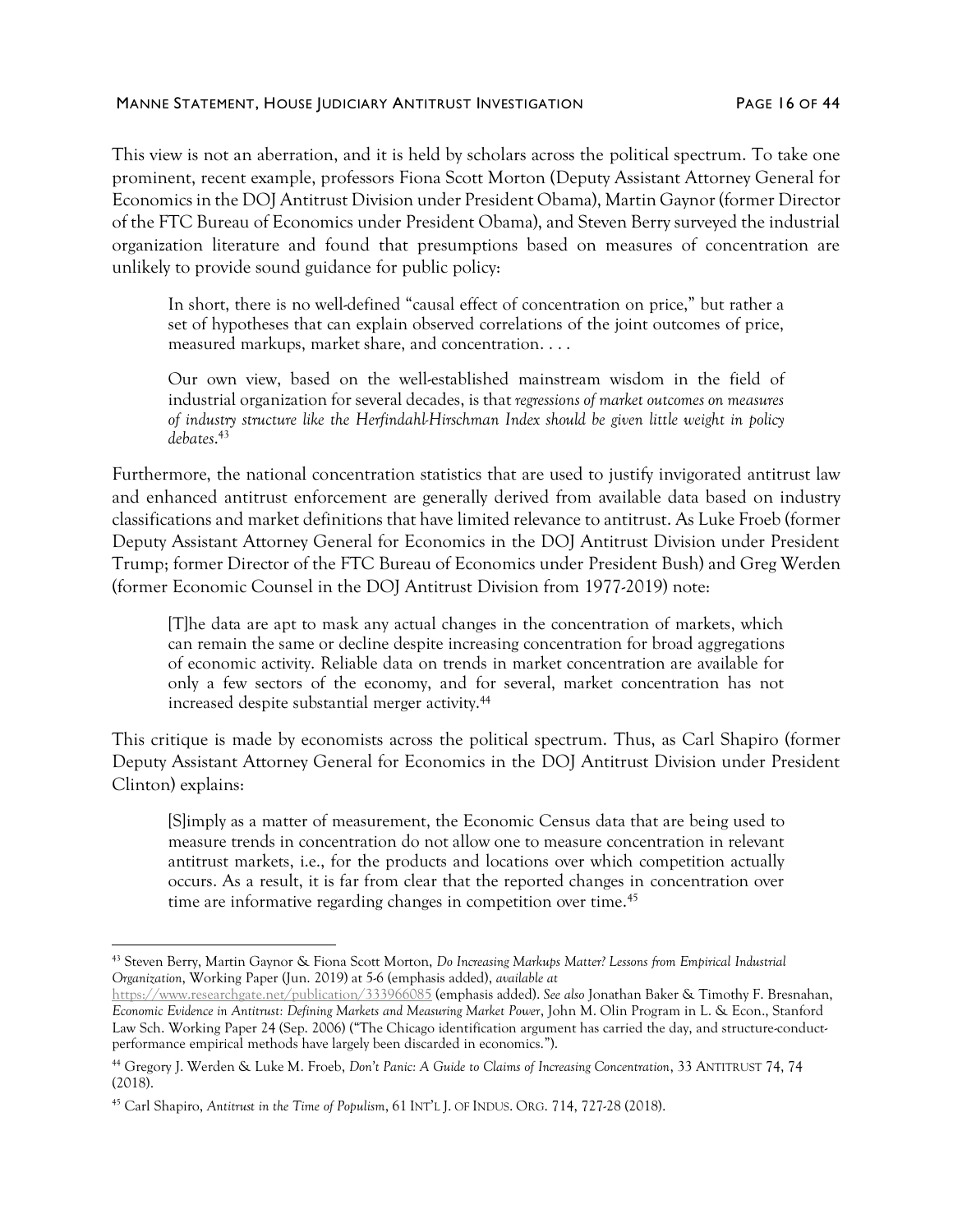The most recent Annual Report from President Trump's Council of Economic Advisors sounds a similar note. After critically examining similar alarms about rising concentration, it concludes that:

The assessment of the competitive health of the economy should be based on studies of properly defined markets, together with conceptual and empirical methods and data that are sufficient to distinguish between alternative explanations for rising concentration and markups.<sup>46</sup>

Most importantly, these criticisms of the assumed relationship between concentration and economic outcomes are borne out by a host of recent empirical research studies.

The absence of a correlation between increased concentration and both anticompetitive causes and deleterious economic effects is demonstrated by a recent, influential empirical paper by Sharat Ganapati. Ganapati finds that the increase in industry concentration in non-manufacturing sectors in the US between 1972 and 2012 is "related to an offsetting and positive force—these oligopolies are likely due to technical innovation or scale economies. [The] data suggests that national oligopolies are strongly correlated with innovations in productivity." <sup>47</sup> The result is that increased concentration results from a beneficial growth in firm size in productive industries that "expand[s] real output and hold[s] down prices, raising consumer welfare, while maintaining or reducing [these firms'] workforces." 48

A number of other recent papers looking at the data on concentration in detail and attempting to identify the likely cause for the observed data demonstrate clearly that measures of increased national concentration cannot justify increased antitrust intervention. In fact, as these papers show, the reason for increased concentration in the US in recent years appears to be technological, not anticompetitive. And, as might be expected from that cause, its effects seem to be *beneficial*.

More to the point, the assertions based on national concentration are incorrect mostly for a simple reason: *competition rarely takes place in* national *markets; it takes place in* local *markets*.

By way of illustration, it hardly matters to a shopper in, say, Portland, OR, that there may be fewer grocery store chains nationally if she has *more* stores to choose from within a short walk or drive from her home. If you're trying to connect the competitiveness of a market and the level of concentration, the relevant market to consider is *local.* 

Moreover, because many of the large firms driving the national concentration data operate across multiple product markets that do not offer substitutes for each other, the relevant *product* market definition is also narrower. In other words, it implies virtually nothing about competition in, for example, the produce market that Walmart dominates in "retail" or even "discount retail." In the real world, Walmart competes for consumers' produce dollars with other large retailers,

<sup>46</sup> EXECUTIVE OFFICE OF THE PRESIDENT, COUNCIL OF ECONOMIC ADVISERS, ECONOMIC REPORT OF THE PRESIDENT 215 (Feb. 2020).

<sup>47</sup> Sharat Ganapati, *Growing Oligopolies, Prices, Output, and Productivity*, Working Paper (Oct. 6, 2018) at 13 (*forthcoming* in AM. ECON. J.: MICROECONOMICS), *available at* [https://papers.ssrn.com/sol3/papers.cfm?abstract\\_id=3030966.](https://papers.ssrn.com/sol3/papers.cfm?abstract_id=3030966)

<sup>48</sup> *Id.* at 1.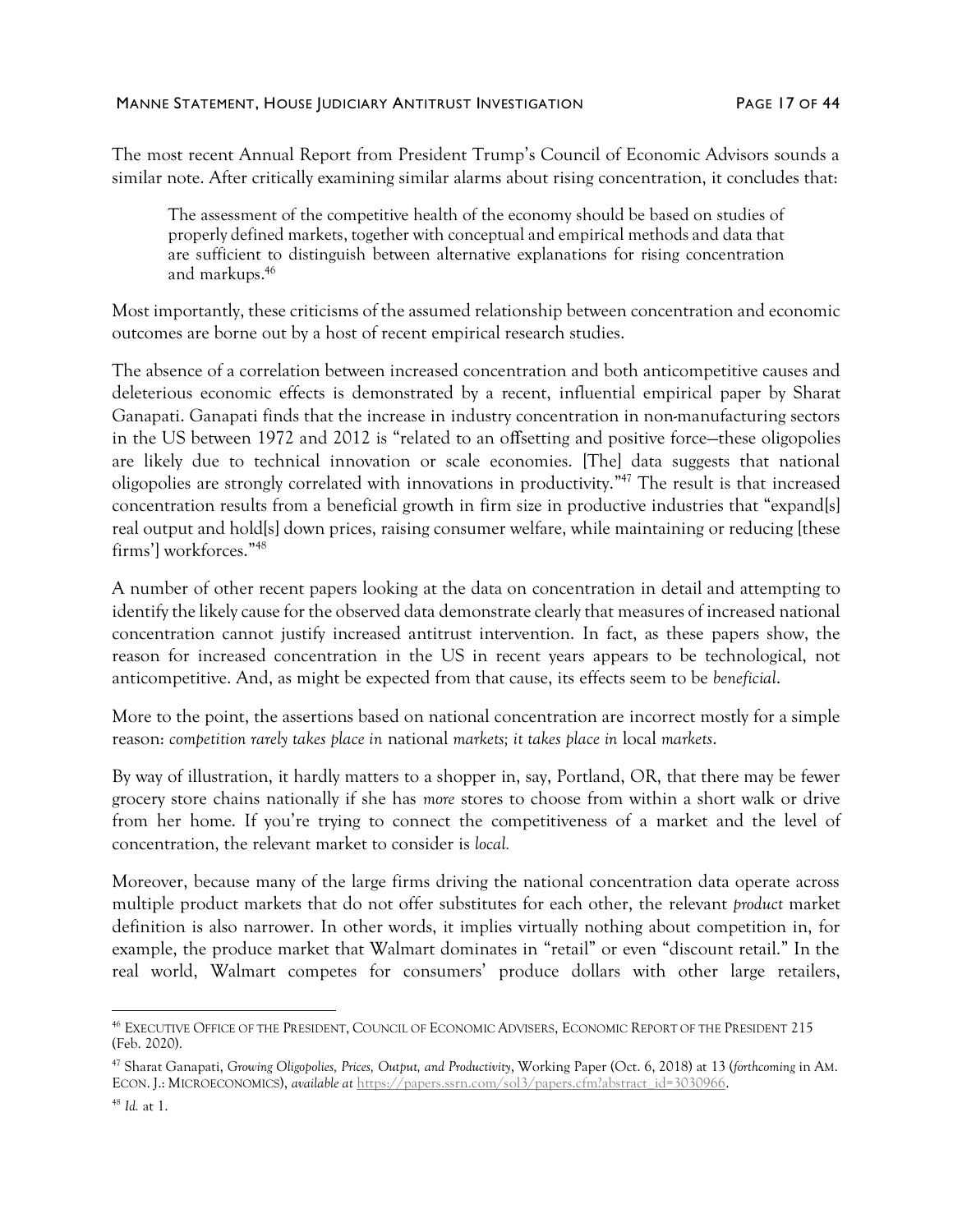#### MANNE STATEMENT, HOUSE JUDICIARY ANTITRUST INVESTIGATION FAGE 18 OF 44

supermarkets, smaller local grocers, and local produce markets. It also competes in the gasoline market with other large retailers, some supermarkets, and local gas stations. It competes in the electronics market with other large retailers, large electronic stores, small local electronics stores, and a plethora of online sellers large and small—and so forth.

This conclusion is not merely a supposition: In fact, recent empirical work demonstrates that national measures of concentration do not reflect market structures at the local level.

In a recent paper, $49$  the authors look at both the national and local concentration trends between 1990 and 2014 and find that:

- <span id="page-17-0"></span>1. Overall and for all major sectors, concentration is increasing nationally but decreasing locally.
- 2. Industries with diverging national/local trends are pervasive and account for a large share of employment and sales.
- 3. Among diverging industries, the top firms have increased concentration nationally, but *decreased* it locally.
- 4. Among diverging industries, opening of a plant from a top firm is associated with a long-lasting decrease in local concentration.<sup>50</sup>

<sup>49</sup> Esteban Rossi-Hansberg, Pierre-Daniel Sarte & Nicholas Trachter, *Diverging Trends in National and Local Concentration*, in NBER MACROECONOMICS ANNUAL 2020, VOLUME 35 (Martin Eichenbaum & Erik Hurst, eds., *forthcoming* 2020), *preliminary draft available at* <https://www.nber.org/chapters/c14475>*.*

<sup>50</sup> Rossi-Hansberg, et al., *Presentation: Diverging Trends in National and Local Concentration*, slide 3, *available at* [https://conference.nber.org/conf\\_papers/f132587/f132587.slides.pdf.](https://conference.nber.org/conf_papers/f132587/f132587.slides.pdf)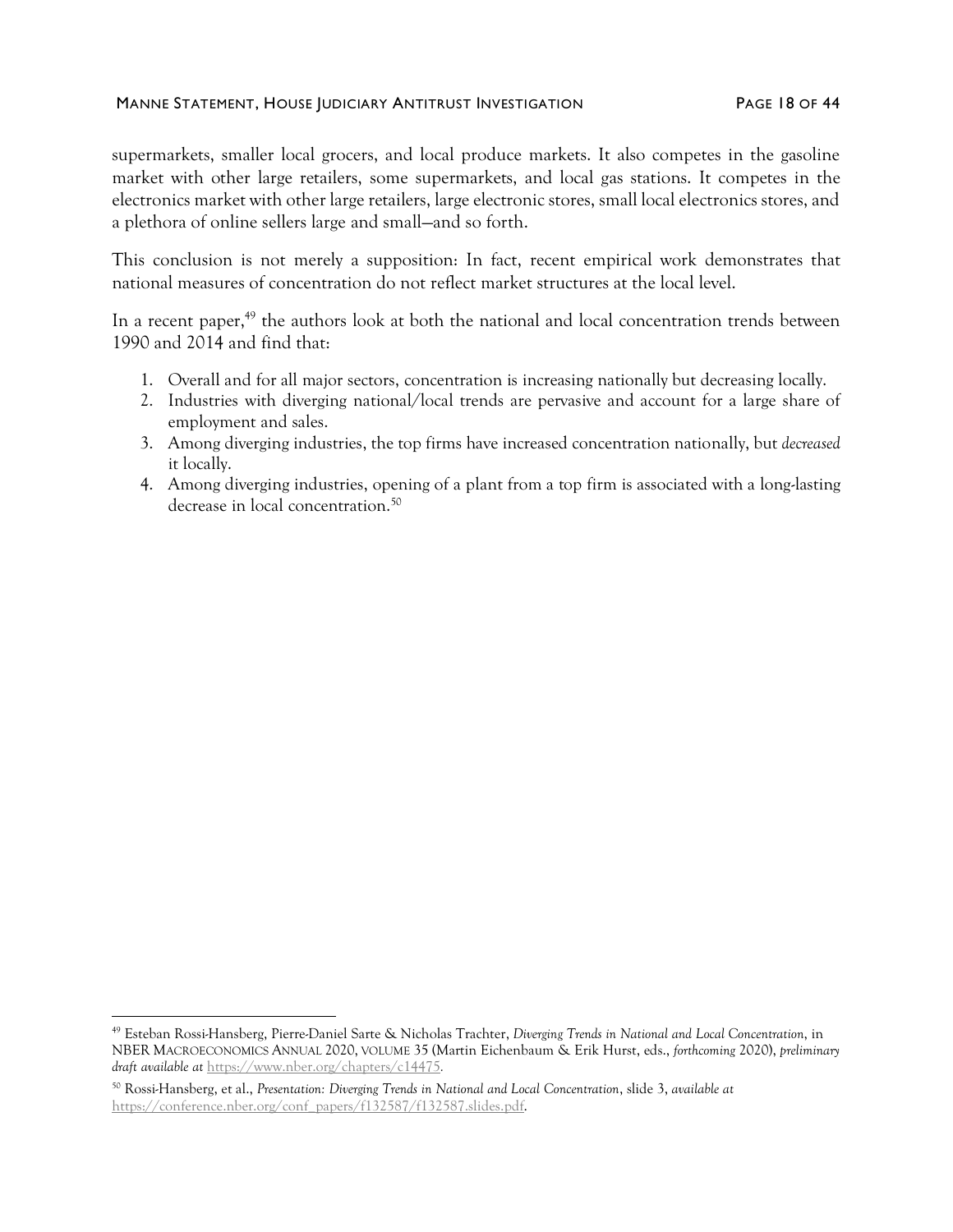

Figure 1: Diverging economy-wide national and local concentration trends

Nor is it possible to connect increased concentration to changes in labor market share; all of the above apply not only to product markets, but to *labor* markets, as well:

The proportion of aggregate U.S. employment located in all SIC 8 industries with increasing national market concentration and decreasing ZIP code level market concentration is 43 percent. Thus, given that some industries have also had declining concentration at both the national and ZIP code level, *78 percent (or over 3/4) of U.S. employment resides in industries with declining local market concentration*. 52

What is perhaps most remarkable about this data is the unique role of large firms in driving the *reduction* in concentration at the local level:

[T]he increase in market concentration observed at the national level over the last 25 years is being shaped by enterprises expanding into new local markets. This expansion into local markets is accompanied by a fall in local concentration as firms open establishments in new locations. *These observations are suggestive of more, rather than less, competitive markets*. 53

<sup>51</sup> Rossi-Hansberg, et al, *supra* note [49,](#page-17-0) at 9.

<sup>52</sup> *Id*. at 14 (emphasis added).

<sup>53</sup> *Id.* at 27 (emphasis added).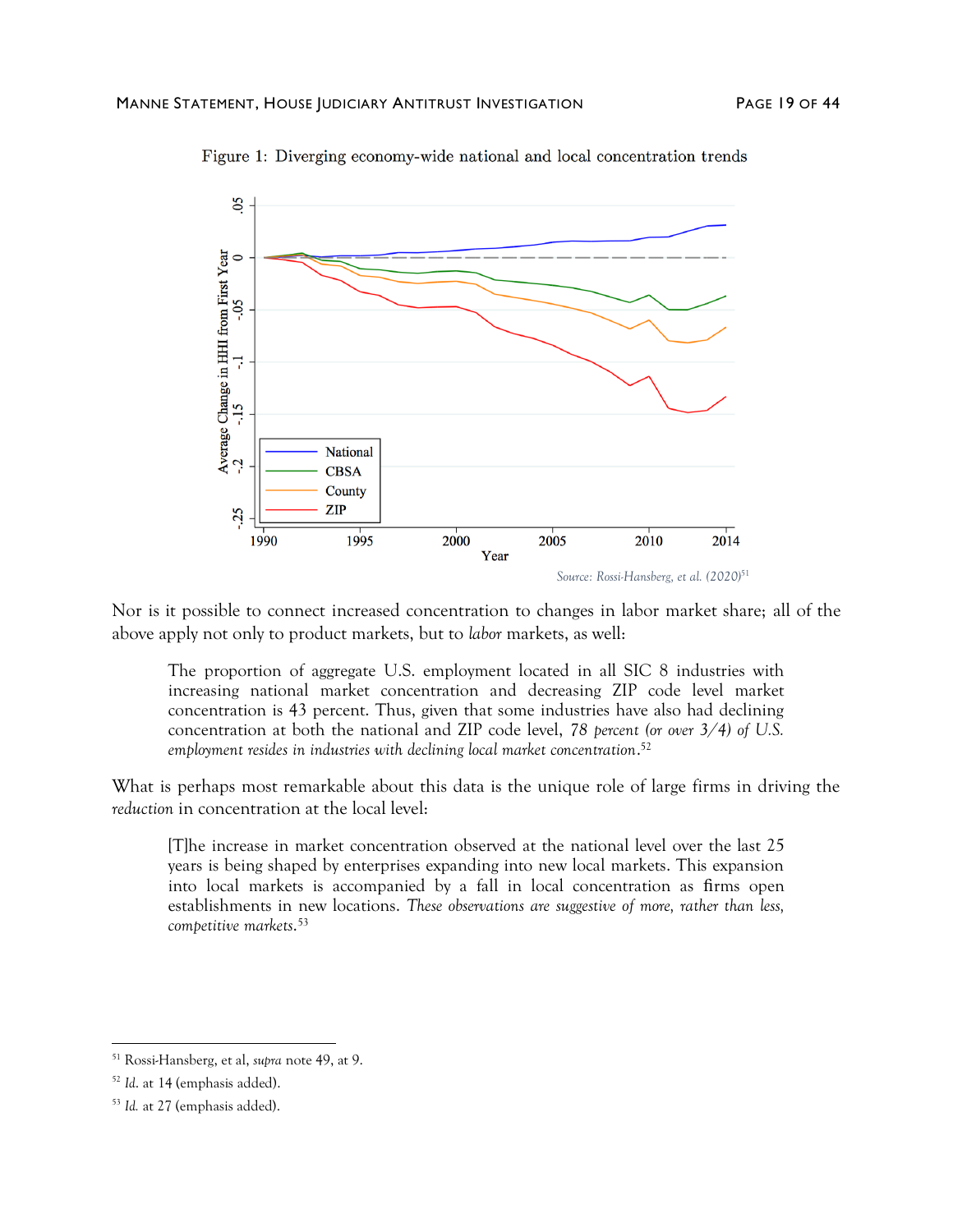#### MANNE STATEMENT, HOUSE JUDICIARY ANTITRUST INVESTIGATION FAGE 20 OF 44

A related paper explores this phenomenon in greater detail.<sup>54</sup> It shows that new technology has enabled large firms to scale production over a larger number of establishments across a wider geographic space. As a result, these large, national firms have grown by increasing the number of local markets they serve, and in which they are actually relatively *smaller* players.<sup>55</sup>

What appears to be happening is that national-level growth in *concentration* is actually being driven by increased *competition* in certain industries at the local level.<sup>56</sup> The net effect is a *decrease* in the power of top firms relative to the economy as a whole, as the largest firms specialize more, and are dominant in fewer industries.<sup>57</sup>

These results turn the commonly accepted narrative on its head:

- First, rising concentration, where it is observed, is a result of increased productivity and competition that weed out less-efficient producers. This is emphatically a *good* thing.
- Second, the rise in concentration is predominantly a function of more efficient firms competing in more—and more localized—markets. This means that competition is *increasing*, not decreasing, whether it is accompanied by an increase in concentration or not.

The same results hold for labor market effects. Another paper takes a similar approach to analyzing the effect of increased firm size on labor market share.<sup>58</sup> In a complete refutation of the popular narrative, the paper finds that, while the labor market power of firms appears to have increased, "labor market power has not contributed to the declining labor share because, despite an overall increase in national concentration, we find that . . . local labor market concentration has declined over the last 35 years."<sup>59</sup> Moreover, the authors find that, "[a]s large firms become larger, concentration rises even though the labor market is more competitive. *Competition, output, wages and welfare all increase at the same time as markets become more concentrated*."<sup>60</sup>

Further studies have corroborated these findings, noting that, on an industry-by-industry basis, the explanatory power of increasing concentration (or increasing firm size) is extremely weak. For example, while Autor, et al. (2017) attribute the purported decline in the labor share of the US economy to the rise of "superstar" firms, <sup>61</sup> Stanford economist, Robert Hall, shows that the data is far more nuanced. Thus, comparing the employment shares of firms with 10,000 or more workers in the 19 NAICS sectors between 1998 and 2015, Hall finds that:

<sup>54</sup> Chang-Tai Hsieh & Esteban Rossi-Hansberg, *The Industrial Revolution in Services*, Working Paper (Mar. 17, 2020), *available at* [https://www.princeton.edu/~erossi/IRS.pdf.](https://www.princeton.edu/~erossi/IRS.pdf)

<sup>&</sup>lt;sup>55</sup> Id. at 4 ("[R]ising [national] concentration in these sectors is entirely driven by an increase [in] the number of local markets served by the top firms").

<sup>56</sup> *Id.* at 13.

<sup>57</sup> *Id.* at 17

<sup>58</sup> David Berger, Kyle Herkenhoff & Simon Mongey, *Labor Market Power*, IZA—Institute of Labor Economics Working Paper (April 2019), *available at* [http://ftp.iza.org/dp12276.pdf.](http://ftp.iza.org/dp12276.pdf)

<sup>59</sup> *Id.* at 1.

<sup>60</sup> *Id.* at 39 (emphasis added).

<sup>61</sup> *See* Autor, et al., *supra* note [38.](#page-14-0)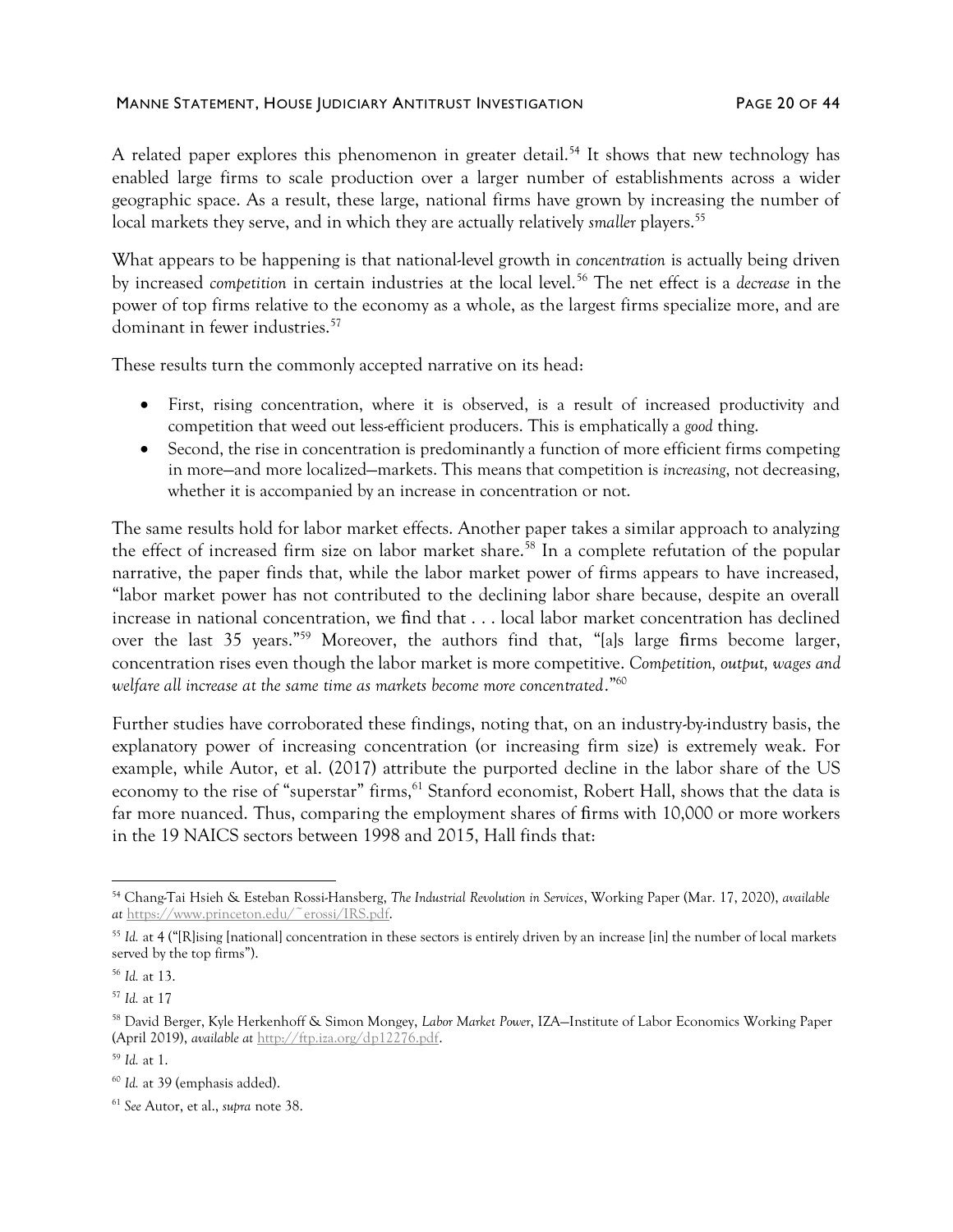#### MANNE STATEMENT, HOUSE JUDICIARY ANTITRUST INVESTIGATION FAGE 21 OF 44

- "In four of the 19 sectors, very high-employment firms declined in importance over the 17-year span of the data. The weighted-average increase across all sectors was only 1.8 percentage points, from 25.3 percent to 27.1 percent. *Thus it seems unlikely that rising concentration played much of a role in the general increase in market power*. . . ."; and
- "IThere is essentially no systematic relation between the mega-firm employment ratio  $\ldots$  and the ratio of price to marginal cost. . . . Over the wide range of variation in the employment ratio, sectors with low market power and with high market power are found, with essentially the same average values. *There is no cross-sectional support for the hypothesis of higher markup ratios in sectors with more very large firms and thus more concentration in the product markets contained in those sectors*."<sup>62</sup>

Economists have been studying the relationship between concentration and various potential indicia of anticompetitive effects—price, markup, profits, rate of return, etc.—for decades. There are, in fact, hundreds of empirical studies addressing this topic. Contrary to the claims of some, however, taken as a whole this literature is singularly unhelpful in resolving our fundamental ignorance about the functional relationship between structure and performance: "Inter-industry research has taught us much about how markets *look*… even if it has not shown us exactly how markets *work*." 63

Though some studies have plausibly shown that an increase in concentration in a particular case led to higher prices (although this is true in only a minority share of the relevant literature), assuming the same result from an increase in concentration in other industries or other contexts is simply not justified: "The most plausible competitive or efficiency theory of any particular industry's structure and business practices is as likely to be idiosyncratic to that industry as the most plausible strategic theory with market power."<sup>64</sup>

**C. The state of competition and concentration among digital platforms is not captured by superficial product market statistics** 

It is similarly a mistake to assess the extent of competition among digital platforms with reference to the superficial product markets in which they appear to operate. Google and Amazon are direct competitors in search, for example—it makes no difference that one is nominally a "general search engine" and the other an "online retailer." Indeed, today, over two-thirds of all product searches occur on Amazon, not Google.<sup>65</sup> Here as in other nominal product markets, the reality is that the

<sup>62</sup> Robert E. Hall, *New Evidence on the Markup of Prices Over Marginal Costs and the Role of Mega-Firms in the US Economy*, Working Paper 16 (April 27, 2018) (emphasis added), *available at*

<https://web.stanford.edu/~rehall/Evidence%20on%20markup%202018>*.*

<sup>63</sup> Richard Schmalensee, *Inter-Industry Studies of Structure and Performance*, in 2 HANDBOOK OF INDUSTRIAL ORGANIZATION 951, 1000 (Richard Schmalensee & Robert Willig eds., 1989). *See also* Timothy F. Bresnahan, *Empirical Studies of Industries with Market Power*, in 2 HANDBOOK OF INDUSTRIAL ORGANIZATION 1011, 1053-54 (Richard Schmalensee & Robert Willig eds., 1989) ("[A]lthough the [most advanced empirical literature] has had a great deal to say about measuring market power, it has had very little, as yet, to say about the causes of market power."); Frank H. Easterbrook, *Workable Antitrust Policy*, 84 MICH. L. REV. 1696, 1698 (1986) ("Today it is hard to find an economist who believes the old structure-conductperformance paradigm.").

<sup>64</sup> Baker & Bresnahan, *supra* note [43,](#page-15-0) at 26.

<sup>65</sup> *See* Greg Magana, *Amazon Rules the Product Search Process*, BUSINESS INSIDER (Mar. 20, 2019), [https://www.businessinsider.com/online-shoppers-rely-heavily-on-amazon-2019-3.](https://www.businessinsider.com/online-shoppers-rely-heavily-on-amazon-2019-3)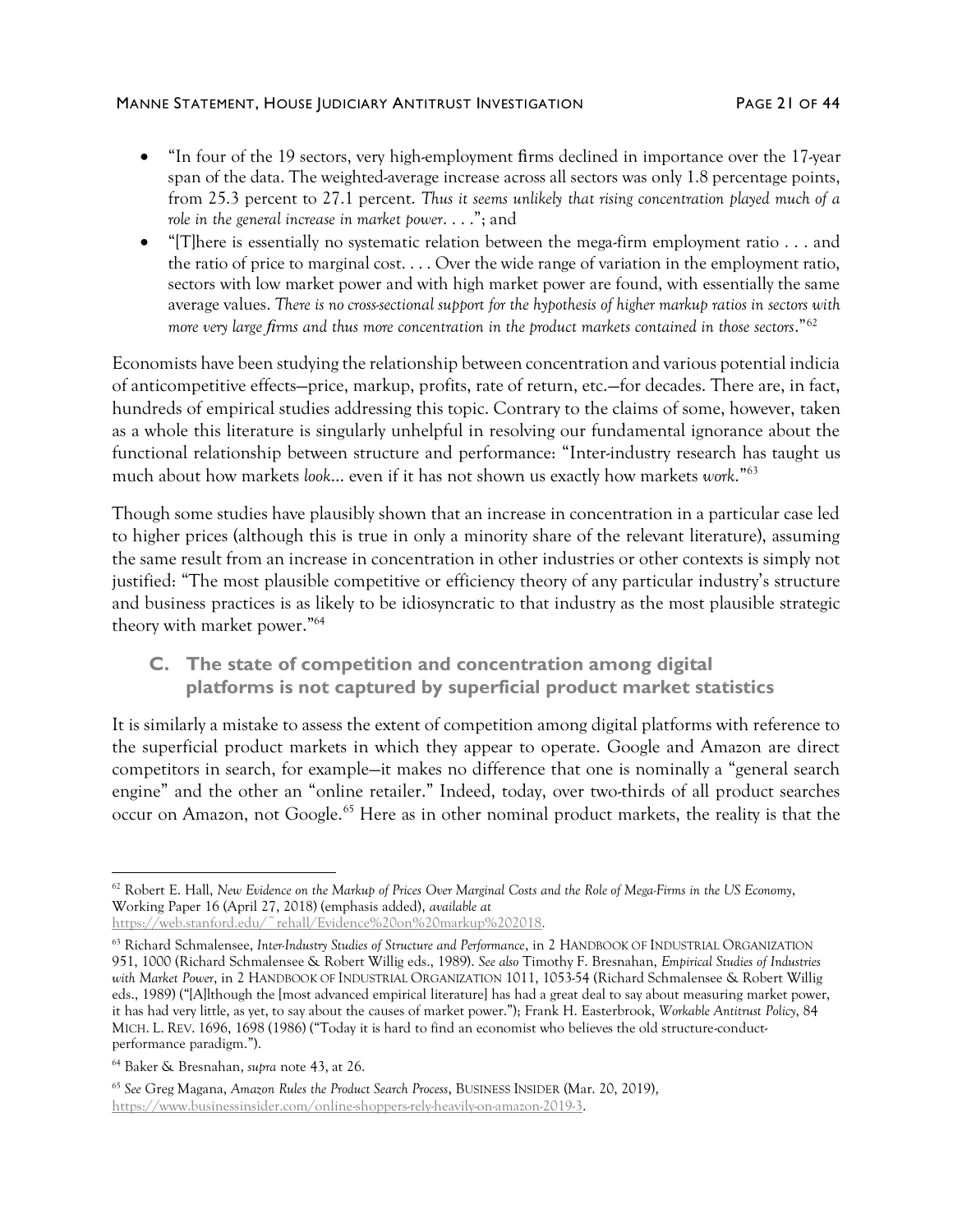large platforms—as well as many other companies—are increasingly and significantly in direct competition with each other for users and advertisers.

Market definition is inherently retrospective—systematically minimizing where competition is going, and locking even fast-evolving digital competitors into the past. And traditional market definition analysis that infers future substitution possibilities from existing or past market conditions will systematically lead to overly narrow markets and an increased likelihood of erroneous market power determinations. Because these products and services are constantly evolving, such firms can only be viewed as "dominant" (if at all) if we use economically meaningless market definitions, superficially defined by legacy products that do not reflect the actual behavior of users or businesses.

In digital markets it is not unusual for one or a few large, innovative firms to arise in perfectly healthy, competitive markets. And this is so for good reason: Unlike firms in more traditional industries, competition among technology firms typically turns on *product performance* rather than price.<sup>66</sup> Instead of competing on price to capture each sliver of a static market, online competitors develop new products and services that often simply supplant the alternatives. As a result, online and similar high-tech markets exhibit extremely high levels of R&D, continual product evolution, frequent entry, almost as frequent exit—and economies of scale. And in the process, they create new markets that, inevitably, encroach on each other's turf.

Moreover, many criticisms of digital platforms for being "too big" misunderstand entirely that having a large number of users is the whole point of platforms, from the users' point of view. The more other sellers and buyers there are on a marketplace, for example, the more likely an individual user is to find the product they want. The benefits of these network effects and increasing returns to scale imply that market concentration may be more, not less, desirable from a social welfare standpoint

In reality, digital platforms compete vigorously in a different and more competitive market—the "market for eyeballs," perhaps—and arguably none is truly dominant, at least not for long. At the same time, the competition for users' attention is constantly evolving. Today the battle rages over digital assistants and smart-home devices—a sector characterized by intense competition among Google's Assistant, Amazon's Alexa, and Apple's Siri, as well as failed or flailing combatants like Facebook's M, Microsoft's Cortana, and Samsung's Bixby. Surely this is not the last stage of competition among these firms, nor the last time that the relevant market(s) in which they compete will shift.

High-tech industries are often marked by frequent disruptions or paradigm shifts rather than horizontal market share contests; and spending on innovation and investment are important signals of competition, which comes from the continual threat of new entry down the road—often from competitors who, though they may start with relatively small market share, or may arise in completely different markets, can rapidly and unexpectedly come to overtake incumbents. They may not even

<sup>66</sup> *See, e.g*., Thomas M. Jorde and David J. Teece, *Antitrust Policy and Innovation: Taking Account of Performance, Competition, and Competitor Cooperation*, 147 J. INST'L. & THEORETICAL ECON. 118 (1991).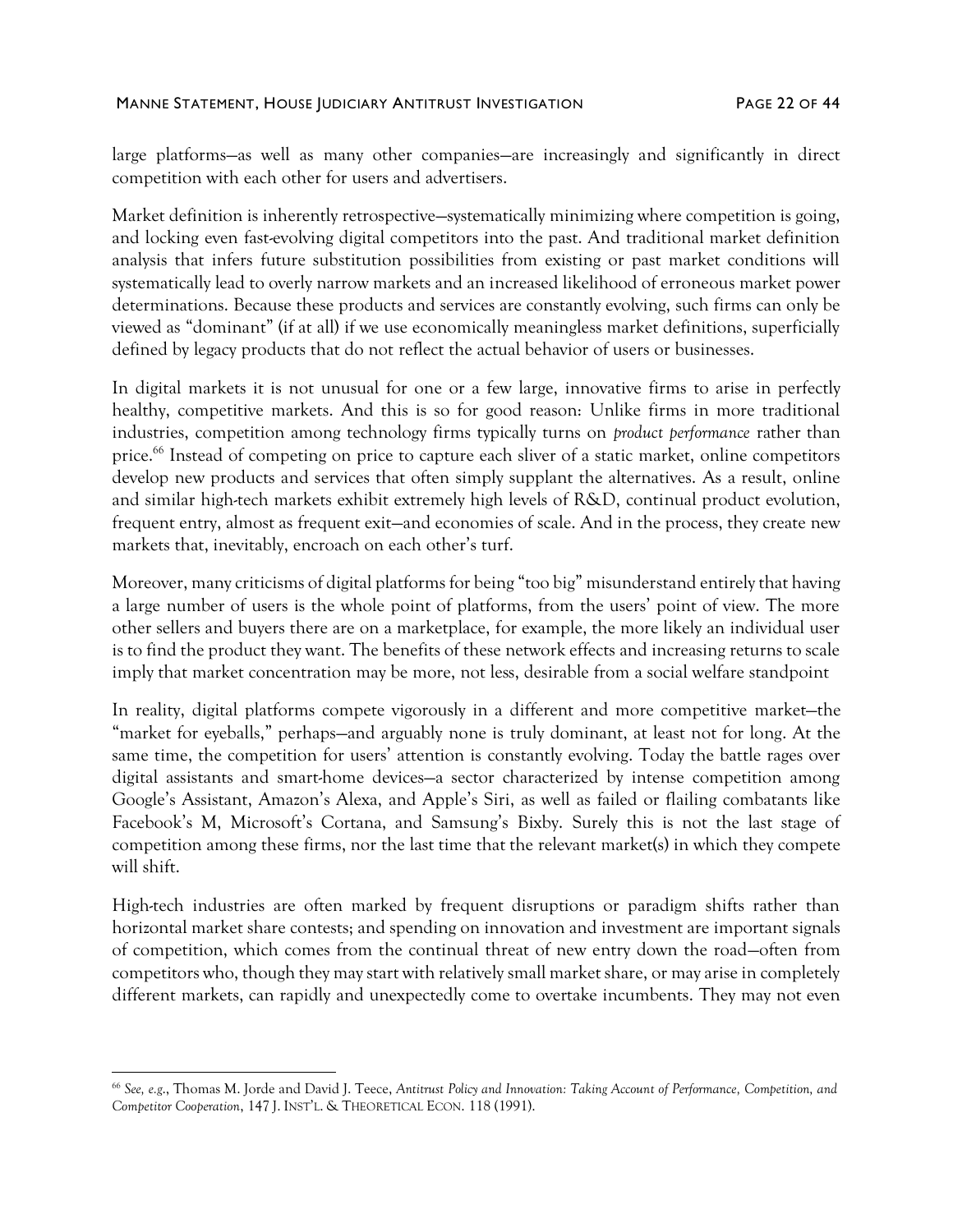#### MANNE STATEMENT, HOUSE JUDICIARY ANTITRUST INVESTIGATION FAGE 23 OF 44

<span id="page-22-0"></span>exist yet, but as long as markets are contestable, the possibility that they *may soon* exist is sufficient to drive competitive outcomes.<sup>67</sup>

Thus these companies face the unwavering threat of new entry and new competition—both from large incumbents in neighboring markets and startups with superior products or business models. During the ongoing pandemic, for example, the startup video conferencing app, Zoom, has emerged as a powerful competitor to the already competitive set of such offerings from large incumbents like Google, Cisco, and Microsoft. Notably, none of these large companies started out in the video conferencing space; at one time, surely none of them would have been described as competitors in this market. And yet each has emerged as a significant challenger to the others and to the incumbents that were already there. And this same dynamic has played out countless times.

Nor does the entry of one of these giants into a new market inevitably spell doom for other players there. When Google's purchase of ITA was approved (with conditions) by the DOJ in 2010,<sup>68</sup> for example, the conventional wisdom among tech journalists, advocates, and commentators—fueled by claims made by competitors—was that it spelled the end of online travel agencies and fare search sites like Kayak and Expedia.<sup>69</sup> Several years later, the actual outcome was an increase in competition and a strengthening of those competitors, which were forced by competition from Google to improve their own products:

Google Flight Search, loved by some and ignored by others, hasn't turned into the competition-crushing Web site that its critics predicted it would be. Rather, it quietly evolved into a useful site for air travelers. . . .

When Google bought ITA and used its technology to create Flight Search, competitors were worried that it would quickly put them out of business. But four years later, the companies that had misgivings are still here. Four online agencies—Expedia, Orbitz, Priceline (which owns Kayak.com) and Travelocity—have a virtual lock on the American online travel industry, with a 95 percent market share. 70

Today Google has improved its travel search and booking services even more and has improved its competitive position. And there has been consolidation among other players in the industry, further tightening the competitive landscape. Amazon is notionally nowhere to be found. And yet:

"Amazon in a significant way was determined to be the more significant threat long term, even though it's not present in hospitality today and Google is," says Price. "Amazon is

<sup>67</sup> *See generally* William J. Baumol, *Contestable Markets: An Uprising Theory of Industry Structure*, 72 AM. ECON. REV. 1 (1982).

<sup>68</sup> *See* Final Judgment, U.S. v. Google Inc. and ITA Software, Case: 1:11-cv-00688 (RLW) (D.D.C. Oct. 5, 2011).

<sup>69</sup> *See, e.g.,* Brett Synder, Google Acquires *ITA Software, and the Likes of Kayak and Bing Cry a Little*, CBS NEWS (July 2, 2020), https://www.cbsnews.com/news/google-acquires-ita-software-and-the-likes-of-kayak-and-bing-cry-a-little/; *see also* Margot Williams, *Expedia is Worried About Google/ITA Deal*, INSIDEGOOGLE.COM (July 12, 2010), [http://insidegoogle.com/2010/07/expedia-is-worried-about-googleita-deal/.](http://insidegoogle.com/2010/07/expedia-is-worried-about-googleita-deal/)

<sup>70</sup> Christopher Elliott, *Google Flight Search, Four Years In: Not the Competition-Killer Critics Feared*, WASH. POST (Oct. 2, 2014), [https://www.washingtonpost.com/lifestyle/travel/google-flight-search-four-years-in-success-or-not/2014/10/02/bfb69036-](https://www.washingtonpost.com/lifestyle/travel/google-flight-search-four-years-in-success-or-not/2014/10/02/bfb69036-45ab-11e4-9a15-137aa0153527_story.html) [45ab-11e4-9a15-137aa0153527\\_story.html.](https://www.washingtonpost.com/lifestyle/travel/google-flight-search-four-years-in-success-or-not/2014/10/02/bfb69036-45ab-11e4-9a15-137aa0153527_story.html)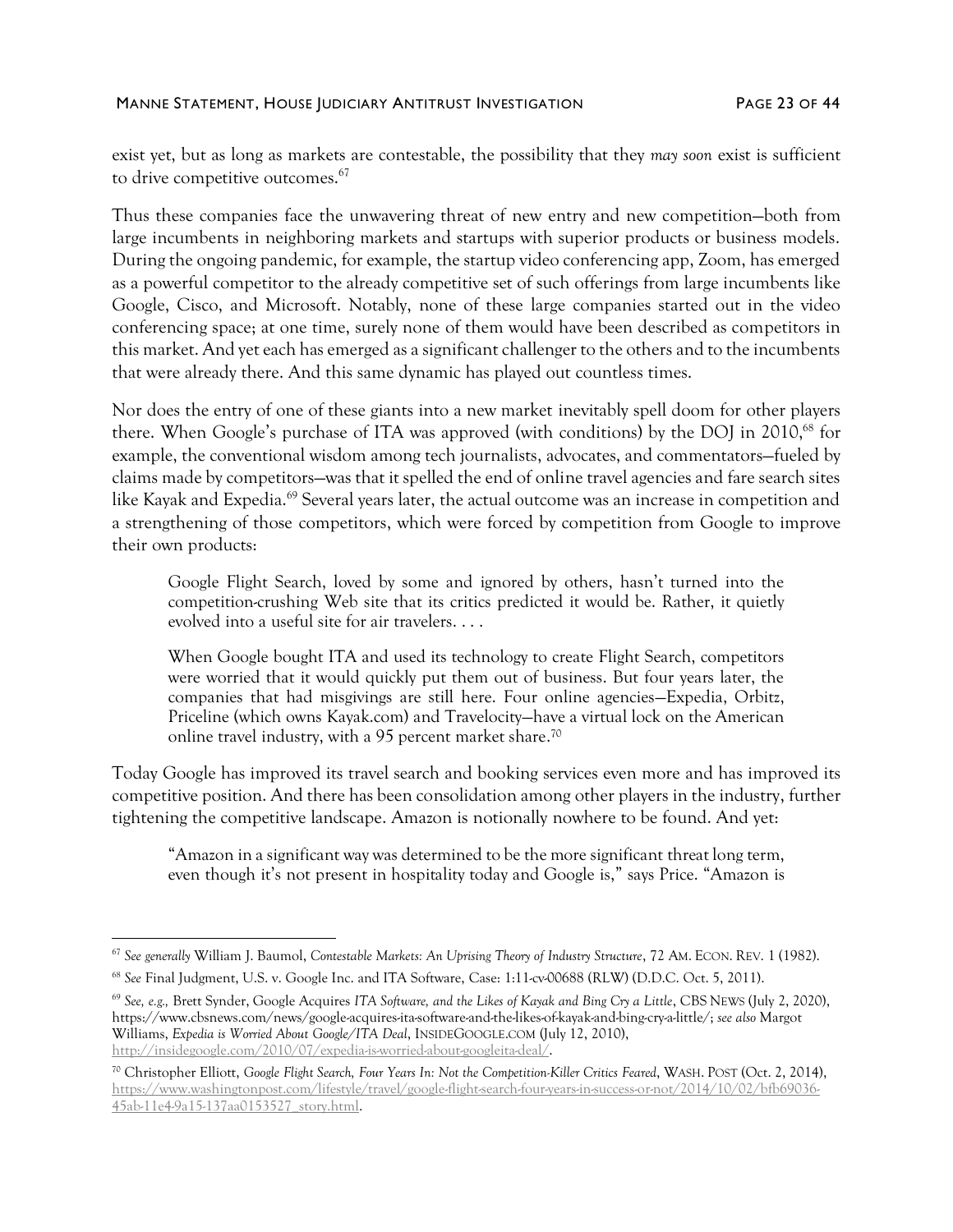#### MANNE STATEMENT, HOUSE JUDICIARY ANTITRUST INVESTIGATION FAGE 24 OF 44

such an efficient and effective digital retailer that it is, by its nature, a primary potential competitor."<sup>71</sup>

Assumptions that yesterday's (or even today's) market contours are indicative of future competition in digital markets is simply unmerited. The key for competition analysis is to assess all of the sources from which a company may feel competitive pressure, in order to truly determine whether that company possesses market power or rather just a fragile hold on its users. Thus, reliance on these relatively static market definitions regularly leads to the misidentification of competitively beneficial innovation or other procompetitive conduct as *anticompetitive*, and a systematic underappreciation of the actual extent of competition.

One can appreciate the desire to reduce incomprehensibly complex systems like the market to the predictable effects of a very few, readily quantified variables—or a single variable, as so many seem to want to do with market concentration or superficial market share. But just because such oversimplification is easier to comprehend does not mean it is correct.

# **II. Misconception: Vertical integration by dominant digital platforms is harmful**

Vertical behavior of digital firms—both through merger as well as through contract and unilateral action—frequently arouses the ire of critics of the current antitrust regime. Most such critics point to a few recent studies that cast some doubt on the ubiquity of benefits from vertical integration. But the findings of these few studies are regularly overstated, and, even taken at face value, they represent a miniscule fraction of the collected evidence supporting vertical integration.

There is longstanding and strong empirical evidence to support the view that vertical integration is competitively benign. Professors Francine Lafontaine (former Director, Bureau of Economics of the Federal Trade Commission under President Obama) and Margaret Slade famously catalogued and analyzed this literature, and they assess its meaning for antitrust policy:

As to what the data reveal in relation to public policy,  $\dots$  [w]e are  $\dots$  somewhat surprised at what the weight of the evidence is telling us. It says that, under most circumstances, profit-maximizing vertical integration decisions are efficient, not just from the firms' but also from the consumers' points of view. Although there are isolated studies that contradict this claim, the vast majority support it. Moreover, even in industries that are highly concentrated so that horizontal considerations assume substantial importance, the net effect of vertical integration appears to be positive in many instances. *We therefore conclude that, faced with a vertical arrangement, the burden of evidence should be placed on competition authorities to demonstrate that that arrangement is harmful before the practice is attacked*. 72

<span id="page-23-0"></span><sup>71</sup> Suzanne Rowan Kelleher, *Google and Amazon's Disruption of the Online Travel Industry is Looking Inevitable*, FORBES (June 30, 2019)[, https://www.forbes.com/sites/suzannerowankelleher/2019/06/30/google-and-amazons-disruption-of-the-online](https://www.forbes.com/sites/suzannerowankelleher/2019/06/30/google-and-amazons-disruption-of-the-online-travel-industry-is-looking-inevitable/#3b3312448e0f)[travel-industry-is-looking-inevitable/#3b3312448e0f.](https://www.forbes.com/sites/suzannerowankelleher/2019/06/30/google-and-amazons-disruption-of-the-online-travel-industry-is-looking-inevitable/#3b3312448e0f)

<sup>72</sup> Francine Lafontaine & Margaret Slade, *Vertical Integration and Firm Boundaries: The Evidence*, 45 J. ECON. LIT. 629, 680 (2007) (emphasis added); *see also* James C. Cooper et al., *Vertical Antitrust Policy as a Problem of Inference*, 23 INT'L J. INDUS.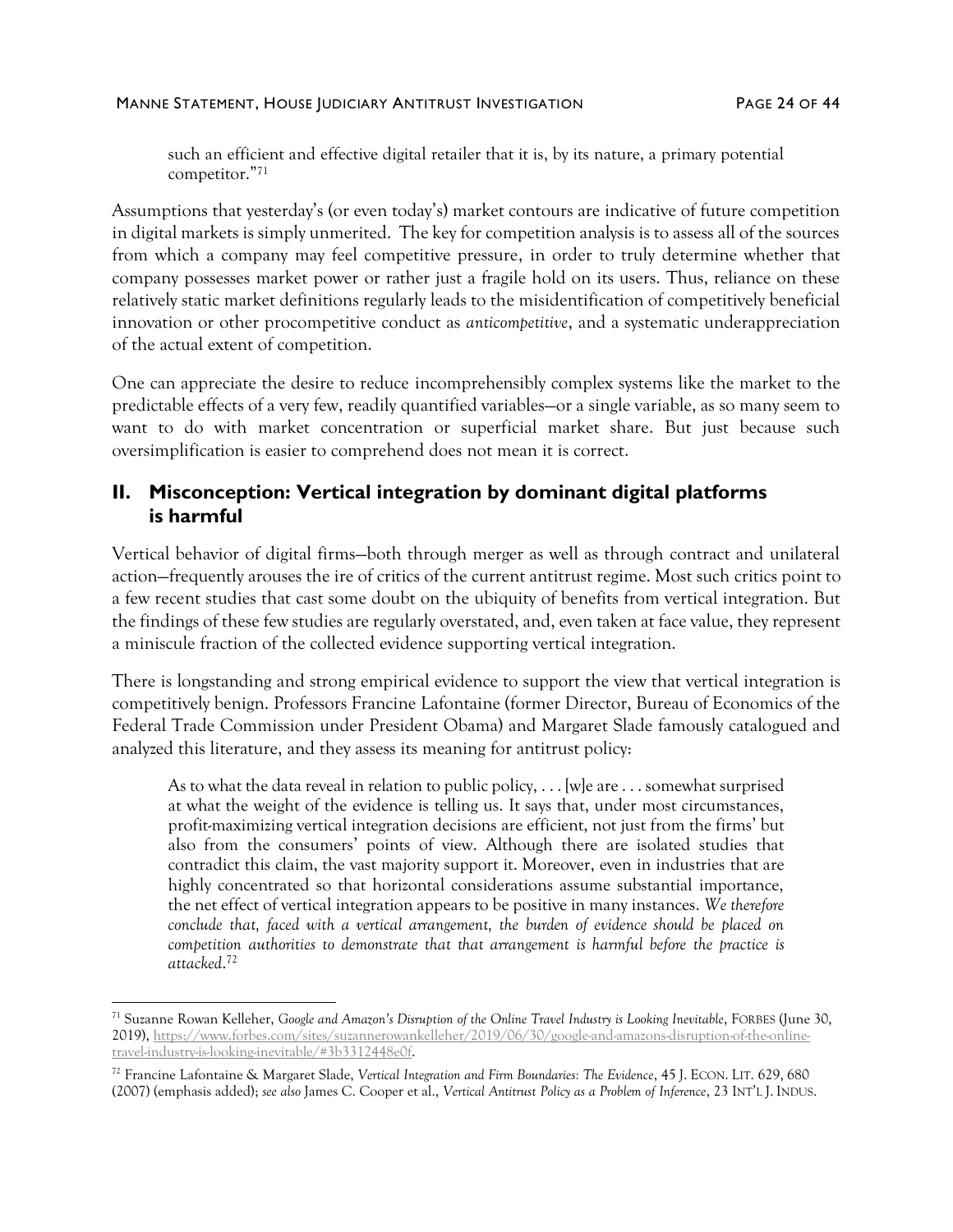#### MANNE STATEMENT, HOUSE JUDICIARY ANTITRUST INVESTIGATION FAGE 25 OF 44

Recently, both Lafontaine and Slade have reiterated the relevance of their studies to vertical merger policy. Professor Lafontaine noted at one of last year's FTC hearings that, despite some evidentiary limitations, "the empirical literature reveals consistent evidence of efficiencies associated with the use of vertical restraints (when chosen by market participants) and, similarly, with vertical integration decisions." <sup>73</sup> And Professor Slade noted in June 2019 at the OECD, that, even in light of further studies, "[t]he empirical evidence leads one to conclude that most vertical mergers are efficient."<sup>74</sup>

<span id="page-24-0"></span>In response, critics often dismiss the longstanding evidence as irrelevant or insufficient,<sup>75</sup> and point instead to a few newer studies, claiming they demonstrate that vertical mergers tend to be harmful in "oligopoly" markets (like those in which digital platforms operate).<sup>76</sup> "Surveys of earlier economic studies, relied upon by commenters who propose a procompetitive presumption, reference studies of vertical mergers in which the researchers sometimes identified competitive harm and sometimes did not. However, recent empirical work using the most advanced empirical toolkit often finds evidence of anticompetitive effects."<sup>77</sup>

But the reality is that the longstanding studies still constitute the overwhelming majority of the evidence we have—and many, if not most, of the papers they canvas are perfectly well done, even by modern standards. Moreover, "often finds evidence of anticompetitive effects" is a disingenuous characterization, implying that the balance of evidence taken from these studies tips the scales against a presumption of benefits from vertical mergers. In reality, the newer literature is no different than the old in finding widely procompetitive results overall, intermixed with relatively few, and relatively narrow, seemingly harmful effects. As scholars at the Global Antitrust Institute have noted in a thorough canvassing of the most recent literature:

*In sum, these papers from 2009-2018 continue to support the conclusions from Lafontaine & Slade (2007) and Cooper et al. (2005) that consumers mostly benefit from vertical integration.*

ORG. 639, 648, n. 25 (2005); *see also* Margaret E. Slade, *The Effects of Vertical Restraints: An Evidence Based Approach*, in REPORT: THE PROS AND CONS OF VERTICAL RESTRAINTS 12, 22 (2008) ("[Table 1 in this paper] indicates that voluntarily adopted restraints are associated with lower costs, greater consumption, higher stock returns, and better chances of survival.").

<sup>&</sup>lt;sup>73</sup> Competition and Consumer Protection in the 21<sup>*s*t</sup> Century: FTC Hearing #5: Vertical Merger Analysis and the Role of the Consumer *Welfare Standard in U.S. Antitrust Law; Before the FTC*, FTC Transcript 93 (Nov. 1, 2018) (statement of Francine Lafontaine, Professor, Michigan-Ross)

[https://www.ftc.gov/system/files/documents/public\\_events/1415284/ftc\\_hearings\\_session\\_5\\_transcript\\_11-1-18.pdf.](https://www.ftc.gov/system/files/documents/public_events/1415284/ftc_hearings_session_5_transcript_11-1-18.pdf)

<sup>74</sup> Margaret E. Slade, *Vertical Integration and Mergers: Empirical Evidence and Evaluation Methods*, Organization for Econ. Cooperation & Dev. 9 (Jun. 7, 2019)[, https://one.oecd.org/document/DAF/COMP/WD\(2019\)68/en/pdf.](https://one.oecd.org/document/DAF/COMP/WD(2019)68/en/pdf)

<sup>75</sup> *See, e.g*., *Competition and Consumer Protection in the 21st Century; FTC Hearing #5: Vertical Merger Analysis and the Role of the Consumer Welfare Standard in U.S. Antitrust Law, Presentation Slides* at 25 (Nov. 1, 2018), *available at* [https://www.ftc.gov/system/files/documents/public\\_events/1415284/ftc\\_hearings\\_5\\_georgetown\\_slides.pdf](https://www.ftc.gov/system/files/documents/public_events/1415284/ftc_hearings_5_georgetown_slides.pdf) [hereinafter "Vertical Merger Slides"].

<sup>76</sup> *See, e.g.,* Jonathan B. Baker, Nancy L. Rose, Steven C. Salop, and Fiona Scott Morton, *Five Principles for Vertical Merger Enforcement Policy*, Georgetown Law Working Paper (Apr. 5, 2019) at 13, *available at*

[https://scholarship.law.georgetown.edu/facpub/2148;](https://scholarship.law.georgetown.edu/facpub/2148) *see also* James C. Cooper, et al., *supra*, not[e 72](#page-23-0) at 642–48 (discussing such "post-Chicago" scholarship).

<sup>77</sup> Baker, et al., *id.* at 14.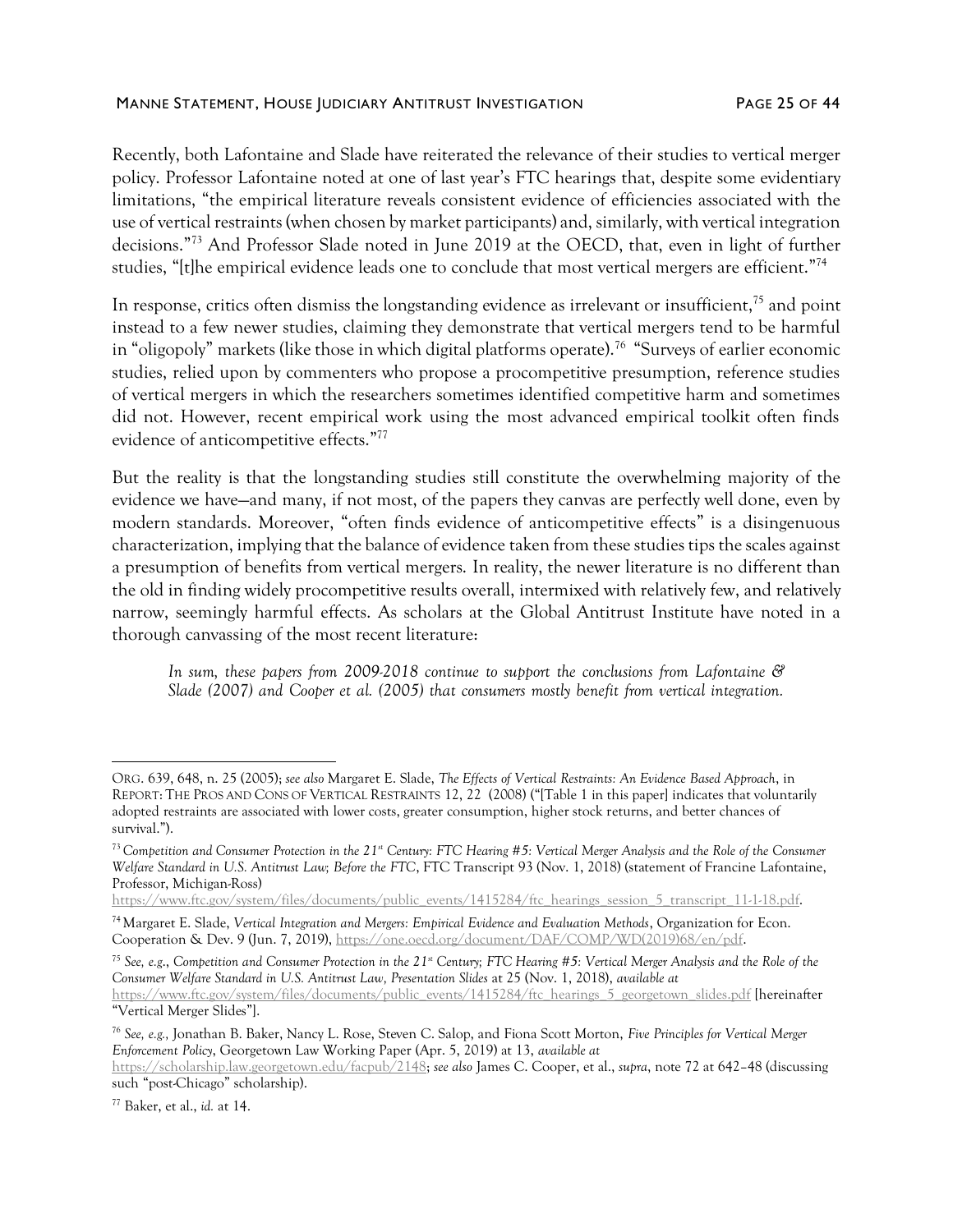#### MANNE STATEMENT, HOUSE JUDICIARY ANTITRUST INVESTIGATION FAGE 26 OF 44

While vertical integration can certainly foreclose rivals in theory, there is only limited empirical evidence supporting that finding in real markets.<sup>78</sup>

Moreover, as Professor Slade noted in her recent OECD remarks, reliably forecasting the likely effects of vertical mergers using tools from the "advanced empirical toolkit"—e.g., assessment of vertical upward pricing pressure—is actually a *more* fraught and unreliable endeavor. 79

From a more theoretical standpoint, the potential efficiencies associated with vertical integration (even with the potential elimination of downstream rivals) are significant. Vertical integration may help firms to internalize transaction costs,<sup>80</sup> prevent holdup<sup>81</sup> or moral hazard,<sup>82</sup> reduce double marginalization,<sup>83</sup> and create pro-consumer product innovations integrating products and features efficiently.<sup>84</sup> All of these ultimately benefit consumers. And these findings hold true in the digital economy: as the empirical evidence in the next section demonstrates, vertically integrated platforms tend to offer significant consumer benefits even when their conduct might lead to less consumer use of specific downstream competitors.<sup>85</sup> The fact that consumers purchased far fewer CDs after Apple vertically integrated iTunes and the iPod was, thankfully, never a reason to block Apple's historic innovation.

In short, there is a substantial body of both empirical and theoretical research showing that vertical integration (and the potential vertical discrimination and exclusion to which it might give rise) is generally beneficial to consumers. It is possible that vertical mergers *could* cause harm at times, but it is incumbent on critics of the current enforcement regime to empirically demonstrate when this actually occurs in light of the overwhelming evidence to the contrary. Under no legitimate interpretation of the literature is there any basis for imposing a presumption *against* vertical mergers.

Further, it is—or should be—unavailing to point to a platform's *intent* to foreclose competitors, where that might actually arise as evidence to justify enforcement. <sup>86</sup> Businesses act under conditions of uncertainty. This means that, even when they might *hope* that their actions will harm competitors (whether anticompetitively or not), there is frequently a tenuous connection (if any at all) between a firm's intent and the actual consequences of their actions. For antitrust analysis, all that matters is

<sup>78</sup> Tad Lipsky et al., The Federal Trade Commission's Hearings on Competition and Consumer Protection in the 21st Century, the Consumer Welfare Standard in Antitrust Law, Comment of the Global Antitrust Institute, Antonin Scalia Law School, George Mason U. 8 (Sep. 7, 2018), *available at* [https://gai.gmu.edu/wp-content/uploads/sites/27/2018/09/GAI-](https://gai.gmu.edu/wp-content/uploads/sites/27/2018/09/GAI-Comment-on-Vertical-Mergers.pdf)[Comment-on-Vertical-Mergers.pdf](https://gai.gmu.edu/wp-content/uploads/sites/27/2018/09/GAI-Comment-on-Vertical-Mergers.pdf) (emphasis added).

<sup>79</sup> Slade, *supra* note [72,](#page-23-0) at 9–13.

<sup>80</sup> *See* Ronald H. Coase, *The Nature of the Firm*, 4 ECONOMICA 386 (1937).

<sup>81</sup> *See* Benjamin Klein, Robert G. Crawford & Armen A. Alchian, *Vertical Integration, Appropriable Rents, and the Competitive Contracting Process*, 21 J. L. & ECON. 297 (1978); Benjamin Klein, *Vertical Integration as Organizational Ownership: The Fisher Body-General Motors Relationship Revisited*, 4 J. L. ECON. & ORG. 199 (1988).

<sup>82</sup> *See, e.g.,* Lafontaine & Slade, *supra* note [72,](#page-23-0) at 633.

<sup>83</sup> *See, e.g.,* Nicholas Economides, *Quality Choice and Vertical Integration*, 17 INT'L J. INDUS. ORG. 903 (1999).

<sup>84</sup> *See, e.g.,* Lafontaine & Slade, *supra* note [72,](#page-23-0) at 666.

<sup>85</sup> *See infra* Sectio[n III,](#page-27-0) especially notes [92](#page-27-1)—[96,](#page-28-0) and accompanying text.

<sup>86</sup> *See generally* Geoffrey A. Manne & E. Marcellus Williamson, *Hot Docs vs. Cold Economics: The Use and Misuse of Business Documents in Antitrust Enforcement and Adjudication*, 47 ARIZ. L. REV. 609 (2005).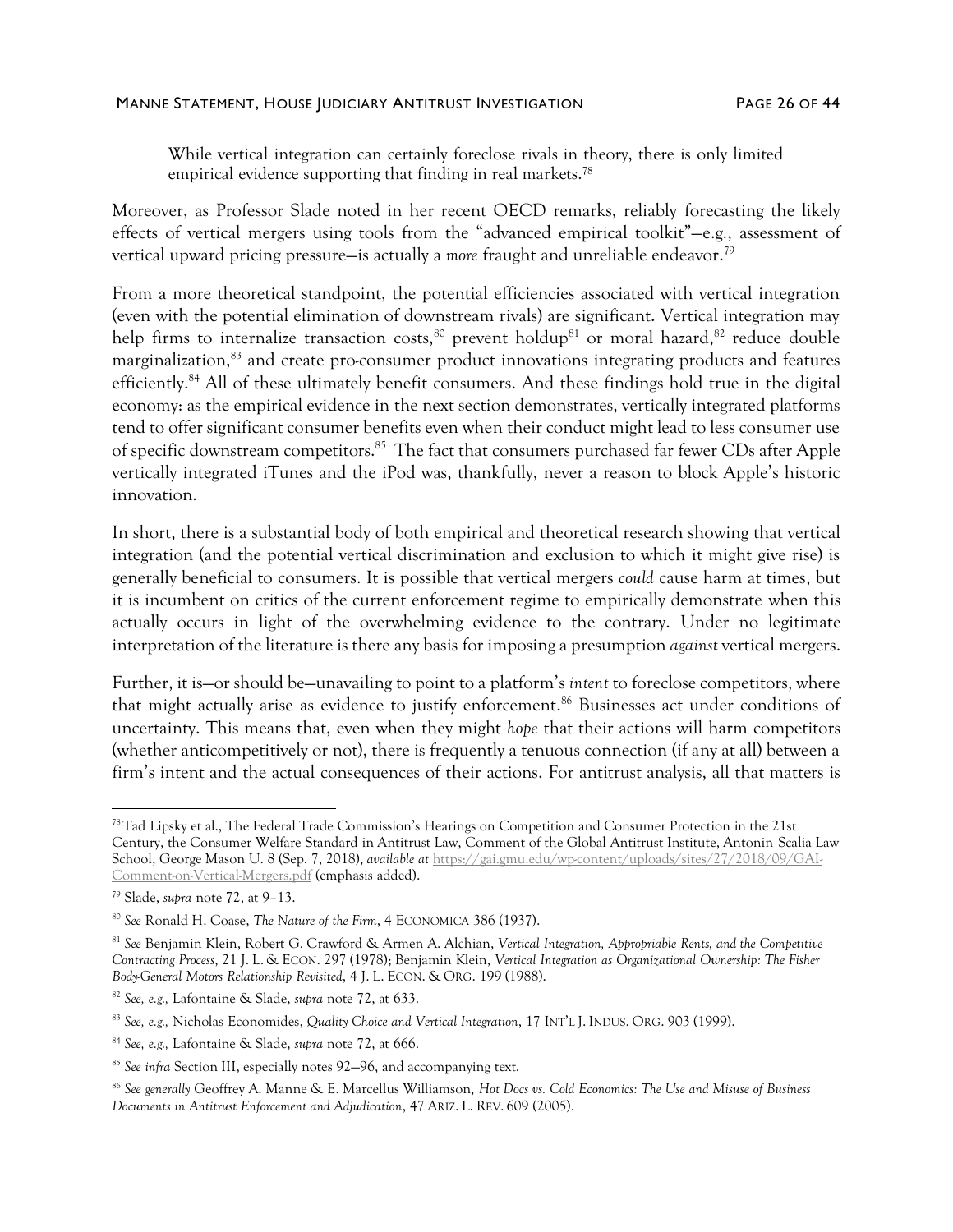#### MANNE STATEMENT, HOUSE JUDICIARY ANTITRUST INVESTIGATION FAGE 27 OF 44

the latter. Because the same economic activity can have desirable or undesirable consequences depending on the economic circumstances, by its nature antitrust analysis is constrained to outlaw not specific conduct, but rather conduct that has specific *economic characteristics*.

It is undoubtedly easier to "discover" anticompetitive behavior and relevant markets by inferences from business language than it is to deduce it from rigorous economic analysis. But typically this type of business rhetoric bears little relationship to economic reality. An "intention to limit competition will not make illegal conduct that we know to be pro-competitive or otherwise immune from antitrust control. . . . [I]ndications of intent do not help us 'predict [the] consequences [of a defendant's acts]'" and are therefore of no value . . . where the court's ultimate role is to determine the net effects of those acts." 87

Finally, there is a strong argument that we need not stop potentially problematic vertical mergers (and thus lose out on any efficiency benefits that may accompany even mergers that have some anticompetitive risk); rather, the problems can be readily addressed through the use of narrow conditions and standard vertical conduct (Section 2) enforcement.

Much of the literature on vertical mergers actually supports the imposition of behavioral conditions. Although some scholars believe that behavioral remedies are difficult to monitor and enforce,<sup>88</sup> the reality is that the costs of monitoring and enforcing behavioral remedies should be no higher than those required under the law anyway, if the agencies undertake enforcement and monitoring with the objective of deterring or halting anticompetitive conduct. Indeed, the enforcement of behavioral remedies should be *easier*, because, in that case the problematic conduct is defined in advance and direct reporting obligations are typically in place. By contrast, the generalized enforcement against exclusionary conduct of the sort behavioral remedies are aimed at is relatively more amorphous and costly. It doesn't matter that enforcing behavioral remedies is costlier than enforcing structural remedies (at least not if the alternative is to reject a merger). Rather, the imposition of behavioral conditions makes the agencies' job easier relative to the *appropriate* baseline of ongoing monitoring and enforcement against the now-non-merging firms.

Put simply, if an agency can properly identify what would be the harmful conduct to emerge from a merger, then the appropriate response is not to reject the merger; it is to prohibit the problematic conduct and allow the merger to proceed in order to realize any efficiency gains (while limiting or removing the risk of foreclosure). In this sense, vertical merger review would become something like an SEC no-action letter in which the parties effectively ask the agencies if a particular post-merger behavior is acceptable, and the agency either says "yes" (*i.e.*, approves the merger without conditions), or "no" (*i.e*., prohibits the specific conduct at issue, and approves the merger with conditions). Under this approach, specific, harmful forms of conduct can be policed ex post with behavioral remedies and procompetitive transactions can proceed.

<sup>87</sup> Cal. Dental Ass'n v. FTC, 224 F.3d 942, 948 (9th Cir. 2000) (citations omitted).

<sup>88</sup> *See, e.g., Vertical Merger Slides*, *supra* note [75,](#page-24-0) at 40.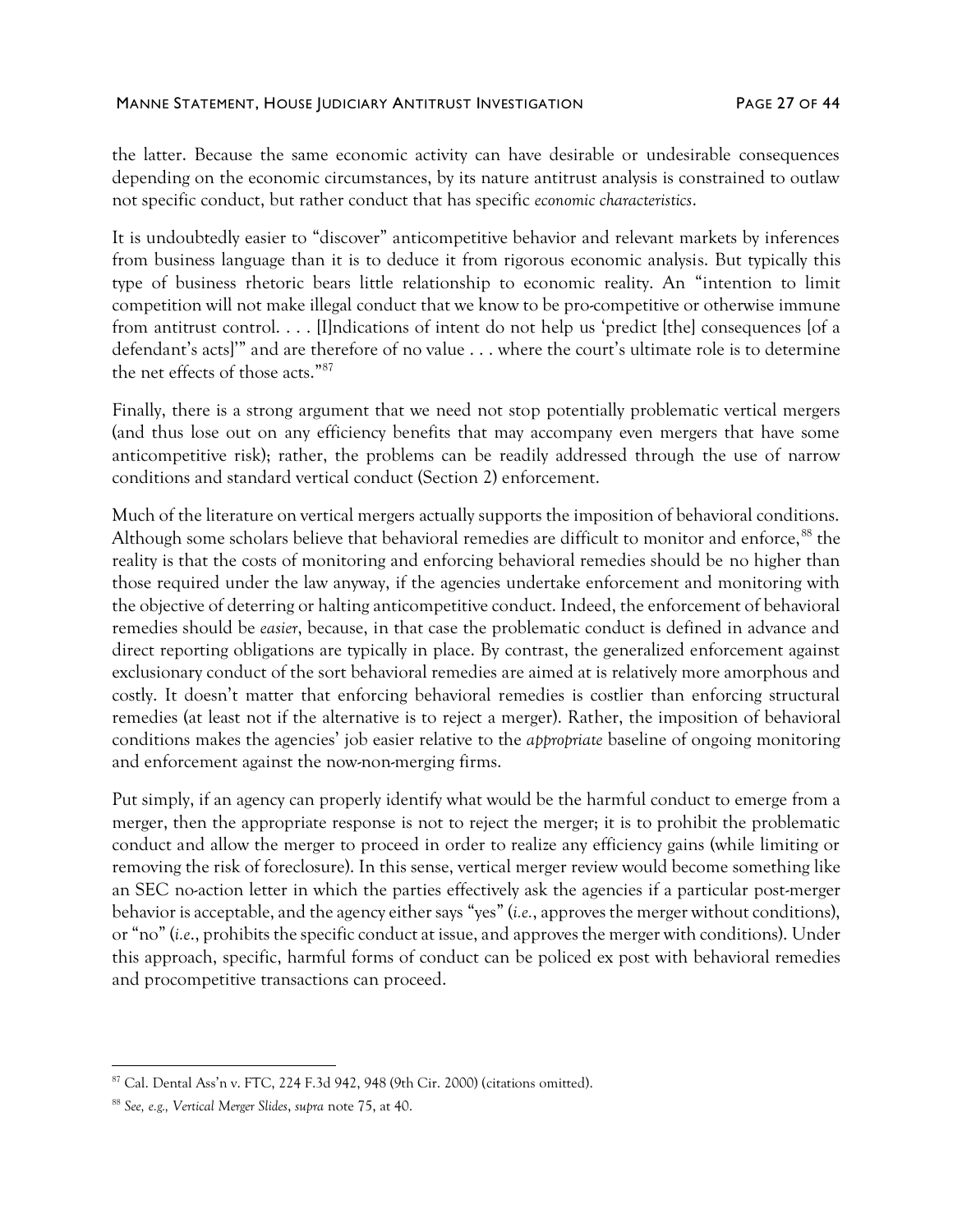# <span id="page-27-0"></span>**III. Misconception: Digital platforms inappropriately self-preference to the detriment of competition and consumers**

Over the past several years, a number of critics have argued that big tech platforms harm competition by favoring their own content over that of their complementors. According to this line of argument, complementors are "at the mercy" of tech platforms.<sup>89</sup> By discriminating in favor of their own content and against independent "edge providers," tech platforms cause "the rewards for edge innovation [to be] dampened by runaway appropriation," leading to "dismal" prospects "for independents in the internet economy—and edge innovation generally."<sup>90</sup>

The problem, however, is that the claims of presumptive harm from vertical discrimination are based neither on sound economics nor evidence.

The notion that platform entry into competition with edge providers is harmful to innovation is entirely speculative. Moreover, it is flatly contrary to a range of studies showing that the opposite is likely true. Platform competition is more complicated than simple theories of vertical discrimination would have it,<sup>91</sup> and there is certainly no basis for a *presumption* of harm. Consider a few examples from the empirical literature:

- <span id="page-27-2"></span><span id="page-27-1"></span>Li and Agarwal (2017)<sup>92</sup> finds that Facebook's integration of Instagram led to a significant increase in user demand for Instagram—*and for the entire category of photography apps*. The integration of Instagram increased consumer awareness of photography apps on Facebook, which benefited independent developers, as well as Facebook.
- Foerderer, et al. (2018)<sup>93</sup> finds that Google's 2015 entry into the market for photography apps on Android created additional user attention and demand for such apps generally. This had a positive spillover effect on complementors. Following Google's entry, complementors were more likely to innovate their photography apps and to release new apps in other categories, as well.
- Cennamo, et al. (2018)<sup>94</sup> finds that video games offered by console firms often become blockbusters and expand the installed base of the consoles. As a result, these games increase the potential for *all*

<sup>89</sup> Sally Hubbard, Testimony Before the Senate Judiciary Committee Subcommittee on Antitrust, Competition Policy and Consumer Rights on "Competition in Digital Technology Markets: Examining Self-Preferencing by Digital Platforms" (Mar. 10, 2020) at 4, [https://www.judiciary.senate.gov/download/hubbard-testimony.](https://www.judiciary.senate.gov/download/hubbard-testimony)

<sup>90</sup> Hal Singer, *How Big Tech Threatens Economic Liberty*, AM. CONSERV. (May 7, 2019), [https://www.theamericanconservative.com/articles/how-big-tech-threatens-economic-liberty/.](https://www.theamericanconservative.com/articles/how-big-tech-threatens-economic-liberty/)

<sup>91</sup> Virtually none of which address the relevant and copious strategy literature on the complexity of platform dynamics. *See, e.g.,* Jonathan M. Barnett, *The Host's Dilemma: Strategic Forfeiture in Platform Markets for Informational Goods*, 124 HARV. L. REV. 1861 (2011); David J. Teece, *Profiting from technological innovation: Implications for integration, collaboration, licensing and public policy*, 15 RES. POL'Y 285 (1986); Andrei Hagiu & Kevin Boudreau, *Platform Rules: Multi-Sided Platforms As Regulators*, in PLATFORMS, MARKETS AND INNOVATION (Annabelle Gawer, ed. 2009); Kevin Boudreau, *Open Platform Strategies and Innovation: Granting Access vs. Devolving Control*, 56 MGMT. SCI. 1849 (2010).

<sup>92</sup> Zhuoxin Li & Ashish Agarwal, *Platform Integration and Demand Spillovers in Complementary Markets: Evidence from Facebook's Integration of Instagram*, 63 MGMT. SCI. 3438 (2017).

<sup>93</sup> Jens Foerderer, et al., *Does Platform Owner's Entry Crowd Out Innovation? Evidence from Google Photos*, 29 INFO. SYS. RES. 444 (2018).

<sup>94</sup> Carmelo Cennamo, et al., *Value Co-Creation and Capture in the Creative Industry: The U.S. Home Video Game Market*, Working Paper (2016)[, http://questromworld.bu.edu/platformstrategy/files/2017/06/PlatStrat\\_2017\\_paper\\_21.pdf.](http://questromworld.bu.edu/platformstrategy/files/2017/06/PlatStrat_2017_paper_21.pdf)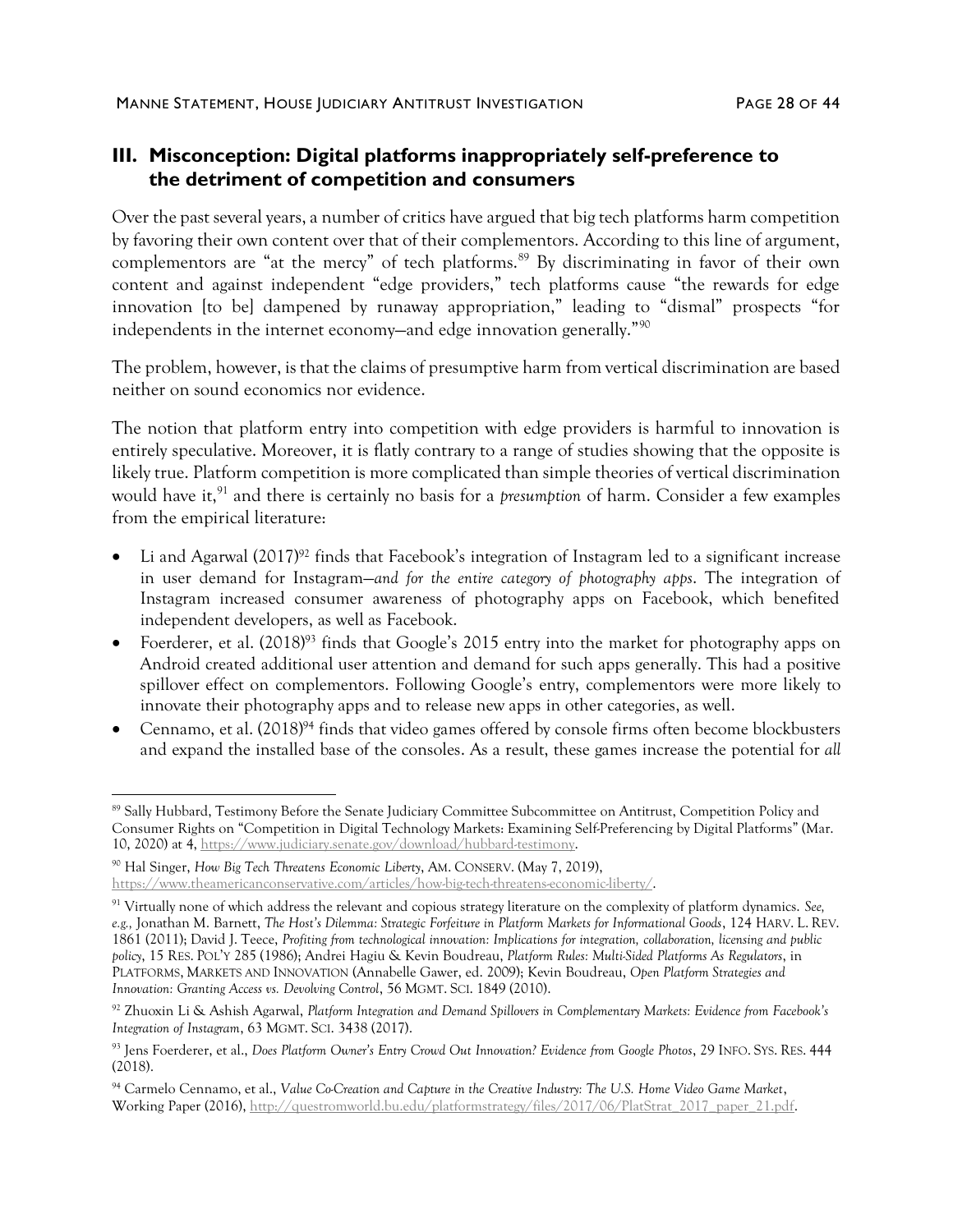#### MANNE STATEMENT, HOUSE JUDICIARY ANTITRUST INVESTIGATION FAGE 29 OF 44

independent game developers to profit from their games, even in the face of competition from firstparty games.

Finally, even though Zhu and Liu (2018)<sup>95</sup> is held up by vertical discrimination presumption proponents as demonstrating harm from Amazon's competition with third-party sellers on its platform, its findings are actually far from clear-cut. As one of the authors notes elsewhere: "[I]f Amazon's entries attract more consumers, the expanded customer base could incentivize more third‐ party sellers to join the platform. As a result, the long-term effects for consumers of Amazon's entry are not *clear.*" 96

<span id="page-28-0"></span>None of this should be surprising. The theory of vertical discrimination harm is at odds not only with this platform-specific empirical evidence, it is also contrary to the longstanding evidence on the welfare effects of vertical restraints more broadly.<sup>97</sup>

Proponents of the vertical discrimination presumption do sometimes begrudgingly acknowledge that only anecdotal evidence, at best, supports their claims.<sup>98</sup> But these begrudging acknowledgements don't dissuade them from proposing regulatory policies that would favor edge innovation over platform control, ostensibly rooted in "innovation literature [that] suggests that 'external' innovation is more valuable."<sup>99</sup> In fact, as suggested above, this is not what the literature holds. Rather, the relationship between platform control and edge innovation is far more nuanced.<sup>100</sup>

<span id="page-28-1"></span>Critics are mistaken when they suggest that platforms fail to attend to their ecosystems and work to harm complementors through self-preferencing behavior.<sup>101</sup> The reality is that this behavior is perfectly consistent with platform *optimization*—for the benefit of the platform, complementors, and users alike.

The notion that platforms should be forced to allow complementors to compete on their preferred terms, free of constraints or competition from platforms, is a species of the idea that platforms are most socially valuable when they are treated as "essential facilities." But such an approach is not without costs, most importantly in terms of the effective operation of the platform and its own incentives for innovation. Platforms have an incentive to optimize openness and to assure complementors of sufficient returns on their platform-specific investments. This doesn't mean that

<sup>95</sup> Feng Zhu & Quihong Liu, *Competing With Complementors: An Empirical Look at Amazon.com*, 39 STRAT. MGMT. J. 2618 (2018).

<sup>96</sup> Feng Zhu, *Friends or Foes? Examining Platform Owners' Entry Into Complementors' Spaces*, 28 J. ECON. & MGMT. STRAT. 23, 26 (2019) (emphasis added).

<sup>97</sup> *See* Lafontaine & Slade, *supra* note [72;](#page-23-0) James C. Cooper et al., *supra*, note [72.](#page-23-0)

<sup>98</sup> *See, e.g.,* Kevin Caves & Hal Singer, *When the Econometrician Shrugged: Identifying and Plugging Gaps in the Consumer-Welfare Standard*, 26 GEO. MASON L. REV. 395, 402 (2018).

<sup>99</sup> Lina M. Khan, *The Separation of Platforms and Commerce*, 119 COLUM. L. REV. 973, 1086 (2019) (*citing* Tim Wu, *Taking Innovation Seriously: Antitrust Enforcement if Innovation Mattered Most*, 78 ANTITRUST L. J. 313, 318 (2012)).

<sup>100</sup> *See, e.g.,* Kevin Boudreau, *Platform Boundary Choices and Governance: "Opening-Up" while Still Coordinating and Orchestrating*, in ADVANCES IN STRATEGIC MANAGEMENT: ENTREPRENEURSHIP, INNOVATION, AND PLATFORMS 227, 323 (Jason Furman, et al., eds. 2017).

<sup>101</sup> *See, e.g.,* Singer, *supra* note [31,](#page-12-0) at 2.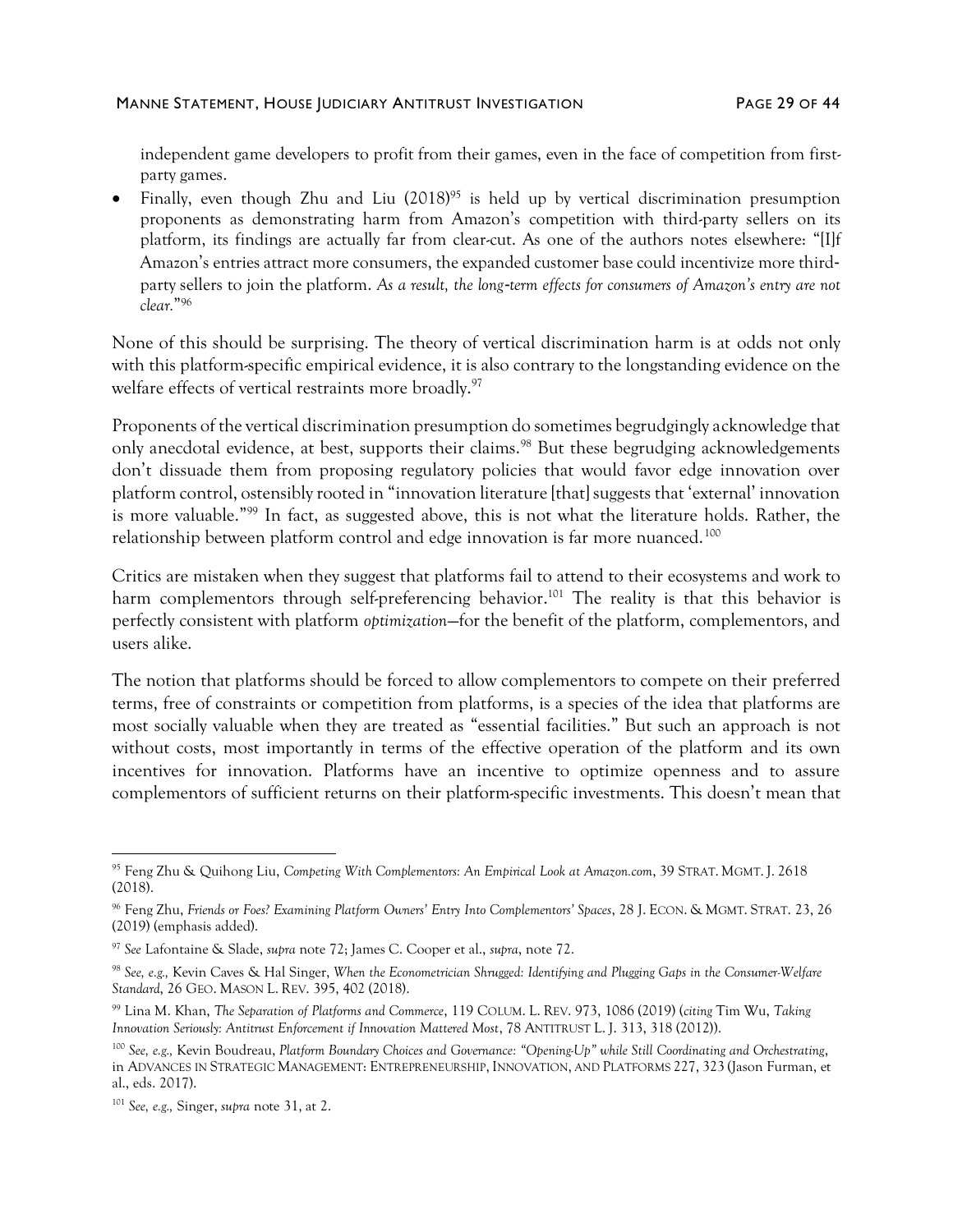maximum openness is optimal, however; in fact, typically a well-managed platform will exert some where doing so is most important, and openness where control is least meaningful.<sup>102</sup>

This is the state of affairs that leads to the indeterminate and complex structure of platform enterprises. Consider the big online platforms like Google and Facebook, for example. These entities elicit participation from users and complementors by making access to their platforms freely available for a wide range of uses, exerting control over access only in limited ways to ensure high quality and performance. At the same time, however, these platform operators also offer proprietary services in competition with complementors, or offer portions of the platform for sale or use only under more restrictive terms that facilitate a financial return to the platform. Thus, for example, Google makes Android freely available to device makers, but imposes contractual terms that require installation of certain Google services in order to ensure that it realizes a return sufficient to justify the maintenance and continued development of Android in the first place.

Or consider Apple. Apple operates an App Store to provide third-party services on its operating system and designs its operating system to enable these apps to perform a wide range of functions. At the same time, Apple invests in app and operating system development to provide its own services that compete with third parties, and it charges third-party developers a nominal fee for App Store access. In order to ensure security, privacy, and functionality on its devices, Apple institutes rules for the App Store that preclude access for some apps and impose limited constraints on others, but it ultimately decides whether and on what terms to provide access to other apps based upon its desire to maximize the value of its devices. Similarly, Apple regularly chooses to offer its own apps or to build services into its operating system in order to improve the product for users and sell more hardware. Often these apps and services compete with third-party apps; often the third-party apps are more successful than Apple's own offerings. But it would be absurd to claim that Apple's decisions decrease the value of its devices for consumers, even (or especially) when they increase competition for particular independent app developers.

To be sure, edge providers will invest less in their businesses if their returns will be diminished by platform expropriation. But the massive size and enormous success of such platforms should allay any fears that this is actually happening. The number of apps on Apple's App Store has grown from some 800 in July 2008 to over 2 million in January 2017, for example.<sup>103</sup> Why would so many complementors continue to develop businesses in reliance on platforms like Apple's if doing so entails a substantial risk of foreclosure and financial ruin? It can hardly be the case that a few competition policy advocates and scholars have divined the "true" business realities of app development or online retailing that were otherwise invisible to the businesses, consultants, and analysts steeped in the industry.

<sup>102</sup> *See generally,* Hagiu & Boudreau, *Platform Rules: Multi-Sided Platforms As Regulators*, *supra* note [91;](#page-27-2) Barnett, *The Host's Dilemma*, *supra* note [91.](#page-27-2)

<sup>103</sup> *See* J. Clement, *Number of Available Apps in the Apple App Store from July 2008 to January 2017*, STATISTA (Sep. 12, 2018), [https://www.statista.com/statistics/263795/number-of-available-apps-in-the-apple-app-store/.](https://www.statista.com/statistics/263795/number-of-available-apps-in-the-apple-app-store/) The cumulative downloads of App Store apps has grown from an estimated 10 million in July 2008 to 180 billion in June 2017. *See* J. Clement, *Cumulative Number of Apps Downloaded from the Apple App Store from July 2008 to June 2017*, STATISTA (Feb 7, 2019), [https://www.statista.com/statistics/263794/number-of-downloads-from-the-apple-app-store/.](https://www.statista.com/statistics/263794/number-of-downloads-from-the-apple-app-store/)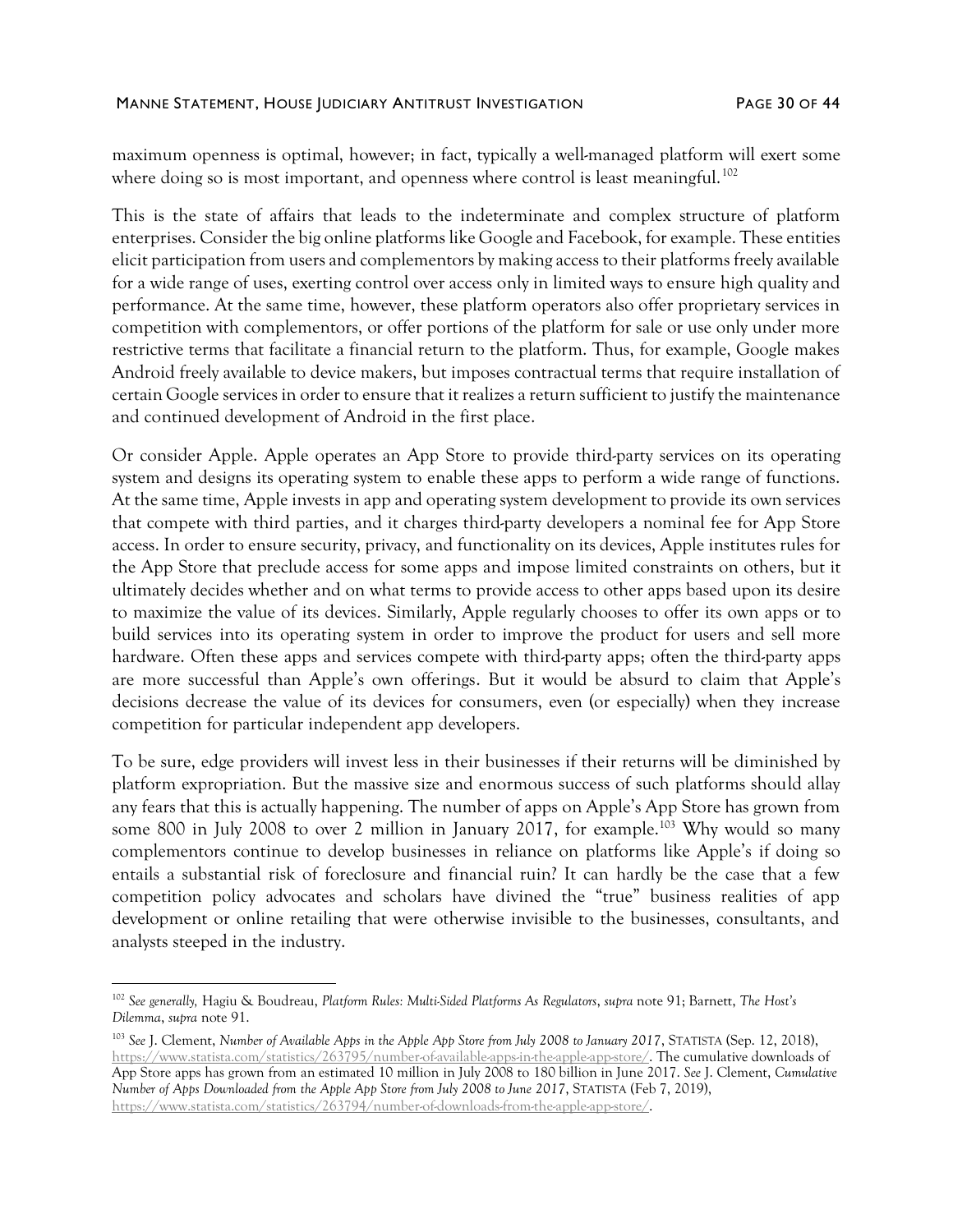#### MANNE STATEMENT, HOUSE JUDICIARY ANTITRUST INVESTIGATION FAGE 31 OF 44

This does not mean there is *no* risk that a platform will choose to compete with an edge provider and capture some of its return (just as there is always a risk that effective and well-funded third parties may do so). But unless the argument is that independent complementors and their investors are improbably ignorant or repeatedly deceived, it must be the case that they develop their businesses models and operate their businesses in recognition of the risk involved. This implies either that the risk is not as substantial as critics contend (either because platforms are not likely to expropriate value or because complementors can protect themselves from it) or else that complementors are sufficiently compensated for it. In either case, the fact that platform ecosystems are so vast suggests that we should hesitate before assuming that incentives to invest are inefficiently reduced by foreclosure or expropriation risks.

A complementor that makes itself dependent upon a platform for distribution of its content does take a risk. Although it may benefit from greater access to users, it places itself at the mercy of the other—or at least faces great difficulty (and great cost) adapting to unanticipated platform changes over which it has no control. This is a species of the "asset specificity" problem that animates much of the Transaction Cost Economics literature. 104

But the risk may be a calculated one. Firms occupy specialized positions in supply chains throughout the economy, and they make risky, asset-specific investments all the time. In most circumstances, firms use contracts to allocate both risk and responsibility in a way that makes the relationship viable.<sup>105</sup> When it is too difficult to manage risk by contract, firms may vertically integrate (thus aligning their incentives) or simply go their separate ways.<sup>106</sup>

In some cases, however—as for Google and the sites linked in its organic results—the parties don't have a direct commercial relationship. This means that contractual risk allocation or compensation is unavailable.

This latter state of affairs is the one at issue in the European Commission's *Google Shopping* case. In its decision, the Commission asserts that Google's prioritization of its own shopping results harms competition because it reduces traffic to comparison shopping sites, potentially foreclosing them from minimum viable scale and causing them to under-innovate.<sup>107</sup> The decision does not identify actual consumer harm; it *infers* it from the reduction in traffic to comparison shopping sites, constituting an alleged impairment of an "effective competition structure." 108

But the fact that Google creates an opportunity for complementors to rely upon it doesn't mean that a firm's decision to do so—and to do so without a viable contingency plan—makes good business sense. In the case of comparison shopping sites, it was entirely predictable that Google's algorithm

<sup>104</sup> *See* Oliver E. Williamson, *The Vertical Integration of Production: Market Failure Considerations,* 61 AM. ECON. REV. 112 (1971); Benjamin Klein, *Asset Specificity and Holdups* in THE ELGAR COMPANION TO TRANSACTION COST ECONOMICS 120-26 (Peter G. Klein & Michael Sykuta, eds., 2010).

<sup>105</sup> Klein, *id.* at 121.

<sup>106</sup> *Id*. at 123-24.

<sup>107</sup> Commission Decision No. AT.39740 (*Google Search (Shopping)*) at ¶¶ 591-607.

<sup>108</sup> *Id*. at ¶ 332.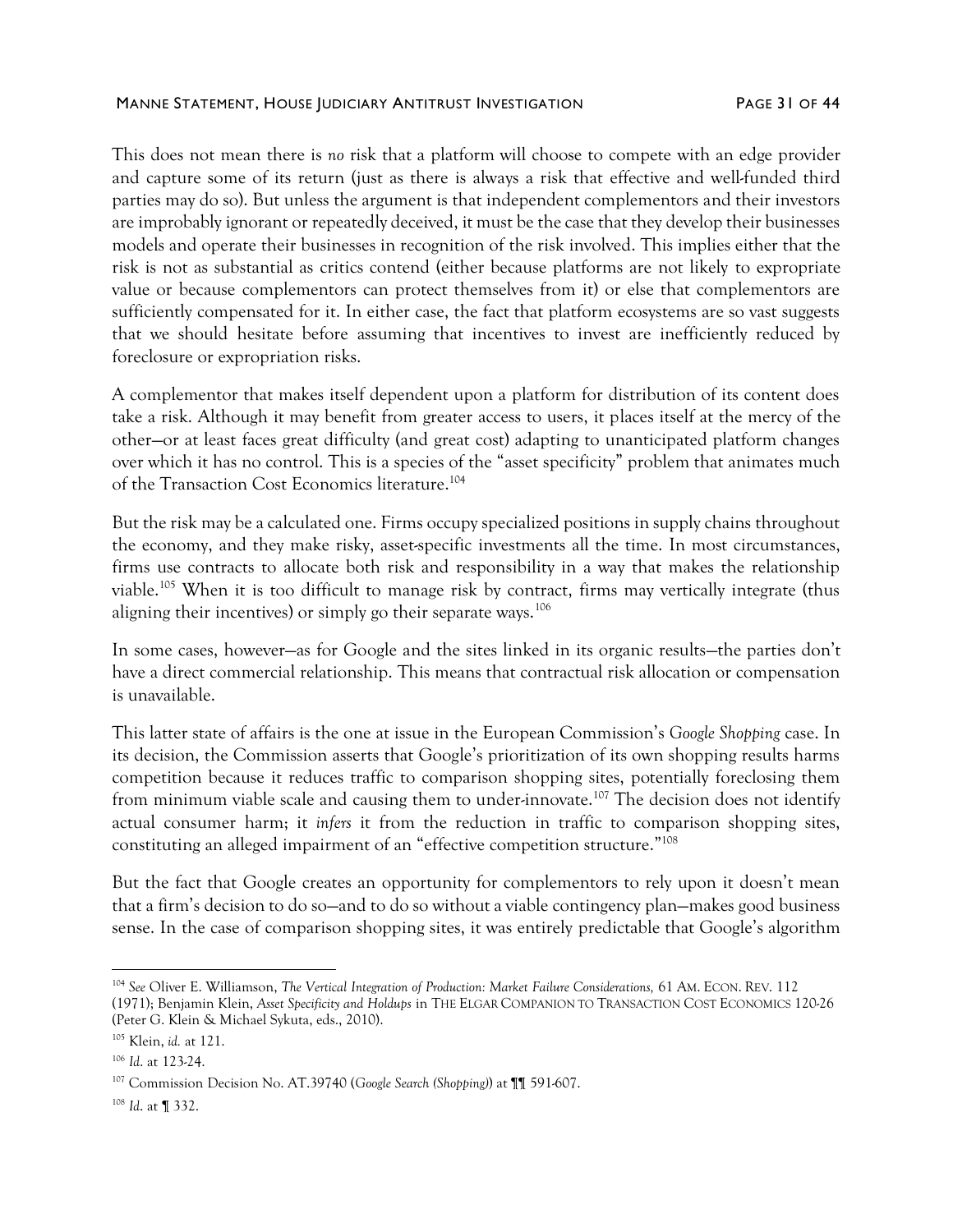would change over time. It was also entirely predictable that it would change in ways that could diminish or even eviscerate their traffic. As one online marketing/SEO expert put it: "counting on search engine traffic as your primary traffic source is a bit foolish to say the least. . . ." $^{109}$ 

The problem with the superficial analysis that assumes harm from the diminution of traffic to independent competitors is this: Protecting complementors from the inherent risk in a business model in which they are entirely dependent upon another company with which they have no contractual relationship is at least as likely to encourage *excessive* risk taking and inefficient *over*investment as it is to ensure that investment and innovation aren't too low.

That any given complementor succeeded in the past is no reason to assume it "should" succeed in the future, especially against competition from a platform's own, integrated product. Nor is it any reason to assume that, freed from the constraints of platform self-preferencing, it would provide any measure of innovation in the future. Indeed, the argument contains the seeds of its own demise: If platform discrimination is rampant, the fact that a complementor previously succeeded under *different* discriminatory conditions offers no reason to think that that there was an "effective competition structure" in the first place and thus that its *previous* success was in any way "merited." Rather, under the terms of this argument, a complementor's previous success was just a byproduct of the platform's previous efforts to structure its ecosystem to advantage itself, and there is no basis for inferring a loss of competition simply because previously successful edge providers under one set of platform rules are later harmed under another.

What critics of so-called "self-preferencing" miss is that, while constraints on complementors' access and use may look restrictive compared to an imaginary world where such restrictions were not allowed, *in such a world the platform would not be built in the first place* because it would not ensure enough revenue. Similarly, if platforms ever operated at the other extreme—full appropriation—the platform *also* would not be built because it would attract no complementors. Thus, platforms operate in a delicate middle ground in which some edge appropriation is, in fact, desirable. As Jonathan Barnett aptly sums it up:

The [platform] therefore faces a basic trade-off. On the one hand, it must forfeit control over a portion of the platform in order to elicit user adoption. On the other hand, it must exert control over some other portion of the platform, or some set of complementary goods or services, in order to accrue revenues to cover development and maintenance costs (and, in the case of a for-profit entity, in order to capture any remaining profits). 110

Thus, for example, Amazon's access to third-party seller data—which may be useful information for finding product categories characterized by supranormal returns—is contingent on Amazon maintaining a healthy pool of competitive third-party sellers from which to derive this data. If thirdparty sellers cease to serve as an effective information discovery tool, Amazon loses this competitive

<sup>&</sup>lt;sup>109</sup> Ana Hoffman, Where Does Website Traffic Come From: Search Engine and Referral Traffic, TRAFFIC GENERATION CAFÉ (Mar. 12, 2018), *available at* [https://trafficgenerationcafe.com/website-traffic-source-search-engine-referral/.](https://trafficgenerationcafe.com/website-traffic-source-search-engine-referral/)

<sup>110</sup> Barnett, *The Host's Dilemma*, *supra* not[e 9191,](#page-27-2) at 1890.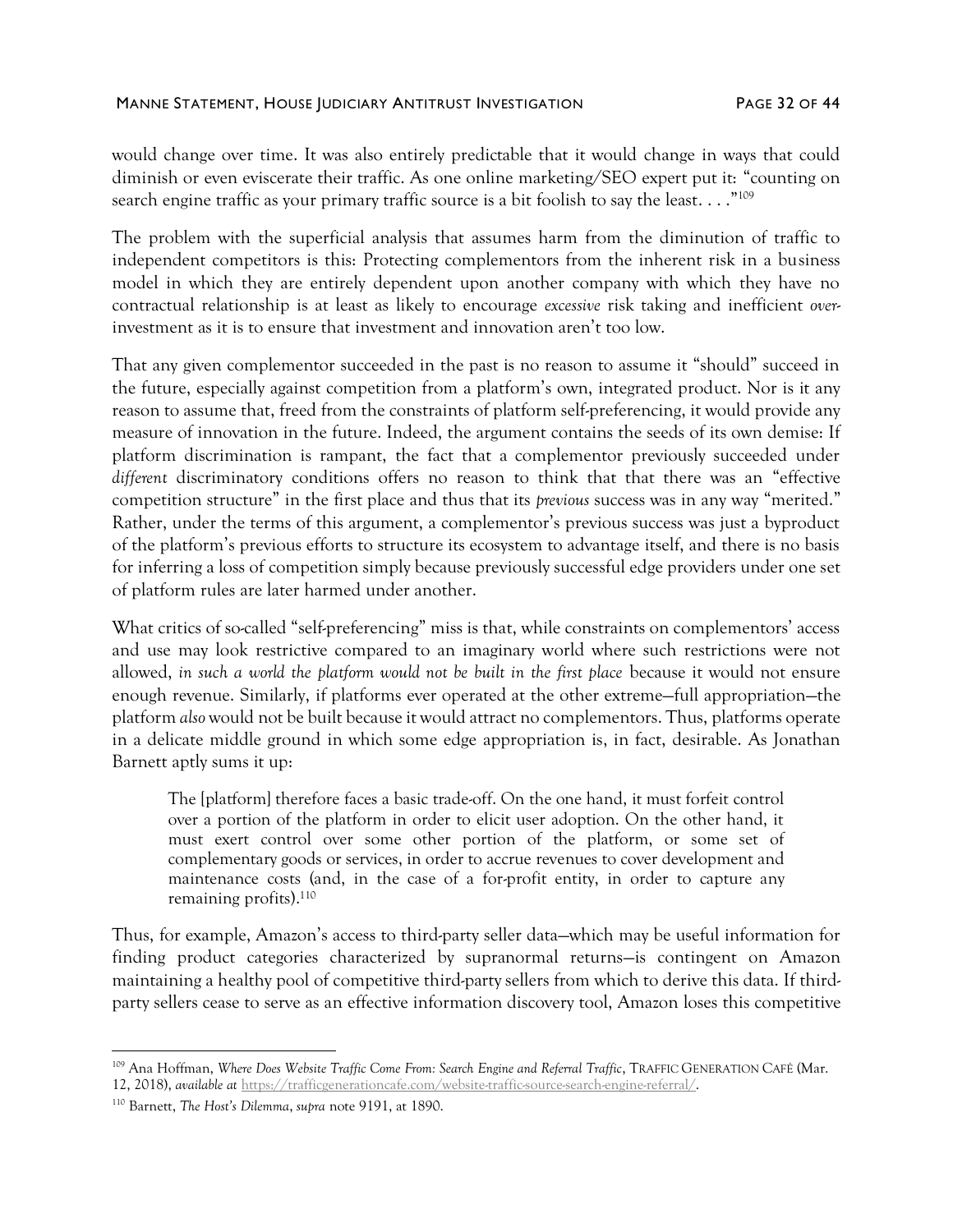#### MANNE STATEMENT, HOUSE JUDICIARY ANTITRUST INVESTIGATION FAGE 33 OF 44

advantage. Thus, in order to attract and keep quality third-party sellers, Amazon must refrain from appropriating value beyond what would be available to them elsewhere.

Again, the truly telling piece of information that undermines the strength of the self-preferencing claims lies in the immense growth and success of the platform's third-party users. Between 1999 and 2019 the share of Amazon's gross revenue attributable to third-party sellers increased by 55 percentage points.<sup>111</sup> Put differently, third-party sales revenues increased from \$.1 billion in 1999 to \$160 billion in 2018, a *1600-fold* increase; over the same period Amazon's first party sales revenues increased from \$1.6 billion to \$117 billion, only a 73-fold increase. It is hard to square this growth with the claim that Amazon is simultaneously working to stifle third-party competitors on its platform.



## Share Of Physical Gross Merchandise Sales On Amazon

Indeed, Amazon likely must offer third parties some of the advantages Amazon itself derives from its platform. And so it does: While there may be some difference between the data that Amazon itself has access to and the data it makes available to third-parties sellers, Amazon does, in fact, make data available to third parties both gratis and (in even greater detail) for a fee.<sup>113</sup> Meanwhile, last year

- Track category performance in general or per title and over time
- See your share of each category and its subcategories and track growth

<sup>111</sup> *See* Daniel Keyes, *3rd-party Sellers are Thriving on Amazon*, BUSINESS INSIDER (May 13, 2019), [https://www.businessinsider.com/amazon-third-party-sellers-record-high-sales-2019-5.](https://www.businessinsider.com/amazon-third-party-sellers-record-high-sales-2019-5) 

<sup>112</sup> *Id.*

<sup>113</sup> *See What is Amazon Retail Analytics Premium?*, AMZ BLOG (Apr. 26, 2017)[, https://amzadvisers.com/amazon-retail-analytics](https://amzadvisers.com/amazon-retail-analytics-premium/)[premium/.](https://amzadvisers.com/amazon-retail-analytics-premium/) Among other things, the premium tool apparently allows sellers to: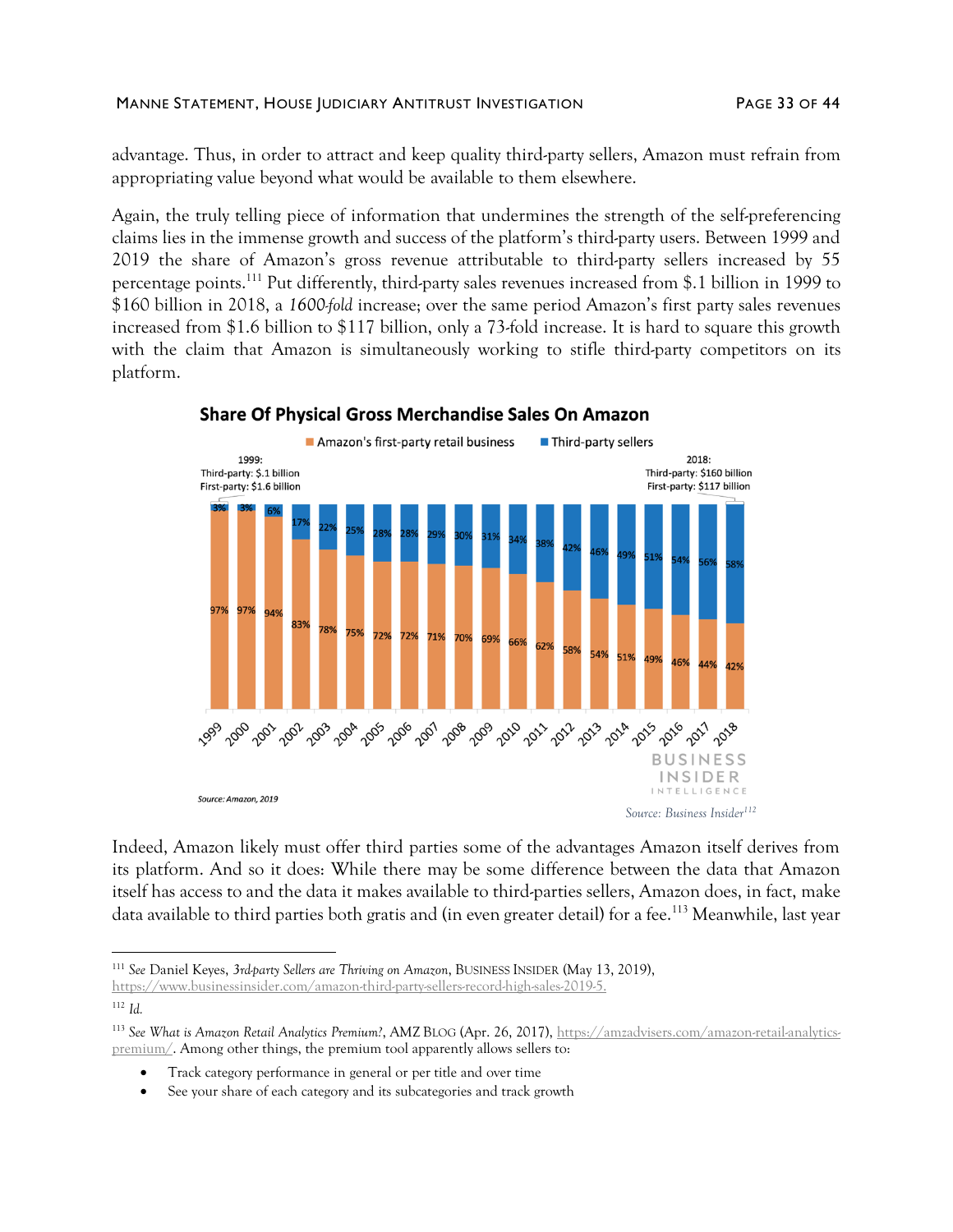alone, Amazon invested \$15 billion in 150 different tools and services aimed at enhancing sales by third-party sellers.<sup>114</sup> And all of these sellers benefit from the massive reach and large pool of shoppers Amazon's platform provides them, transforming many small, local businesses otherwise at the mercy of shifting local fortunes into international retailers.

Whether or not Amazon relies on third-party sales data to plan its own retail strategy, the relationship with third-party sellers remains a significant benefit for both parties. As Amazon seeks new products to bring into one of its private label brands, into its FBA program, or to purchase directly at wholesale, it may make it harder for some, specific third-party merchants. But more importantly, in doing so, Amazon confers significant benefit on *manufacturers*, encouraging and facilitating more product innovation, more efficient (scale) production, more product familiarity and marketing, and more output overall. These, in turn, benefit all third-party sellers. Whether the result is a net negative for any particular third-party seller is unclear. But what is not unclear is that such activities benefit third-party sellers as a whole as well as consumers.

Finally, concerns about platform appropriation of edge innovations (or other advantages) like those offered by Hal Singer in his statement to this Committee,<sup>115</sup> simply discount to zero the benefits of *platform* innovation. But the consequence of policy based on such arguments would almost certainly be a reduction in overall innovation of the ecosystem, much to the cost of consumers and edge providers alike.

It is important to note that the appropriation of edge innovation and its incorporation into the platform (a commonly decried form of platform self-preferencing) greatly enhances the innovation's value by sharing it more broadly, ensuring its coherence with the platform, incentivizing optimal marketing and promotion, and the like. Consumers benefit when platforms innovate, at least as much as they benefit from edge innovation. And when a platform implements a new technology or business process, those benefits are conferred on *all* platform users; when an edge company does so the benefits are conferred only on the subset of platform users who interact with the particular edge provider. In other words, even if there *is* a cost in terms of reduced edge innovation, the immediate consumer welfare gains from platform appropriation may well outweigh those (speculative) losses.

Consider the familiar refrain that Facebook appropriates Snapchat's best innovations, undermining its ability to compete to the detriment of consumers.<sup>116</sup> If Snapchat implements a feature it potentially reaches 382 million users; when Facebook implements the same feature it potentially

- Spot growing categories that you can leverage
- See your top 100 products per category by sales and units
- Track the products that drive performance
- Analyze marketing campaigns from performance data over time.

<sup>•</sup> Compare your products' rank and unit growth against Amazon's fastest selling products

<sup>114</sup> *Press Release: Amazon Announces 150 New Tools and Services Have Launched in 2019 to Help Small and Medium-Sized Businesses Grow Their Online Sales* (Aug. 22, 2019), *available at* [https://press.aboutamazon.com/news-releases/news-release](https://press.aboutamazon.com/news-releases/news-release-details/amazon-announces-150-new-tools-and-services-have-launched-2019)[details/amazon-announces-150-new-tools-and-services-have-launched-2019.](https://press.aboutamazon.com/news-releases/news-release-details/amazon-announces-150-new-tools-and-services-have-launched-2019) 

<sup>115</sup> *See, e.g.,* Singer, *supra*, not[e 101](#page-28-1) at 2.

<sup>116</sup> *See, e.g.,* Rani Molla, *Microsoft Might Crush Slack like Facebook Crushed Snapchat*, VOX.COM (Jul. 9, 2019), [https://www.vox.com/2019/7/9/20686206/microsoft-teams-slack-facebook-snapchat-copy.](https://www.vox.com/2019/7/9/20686206/microsoft-teams-slack-facebook-snapchat-copy)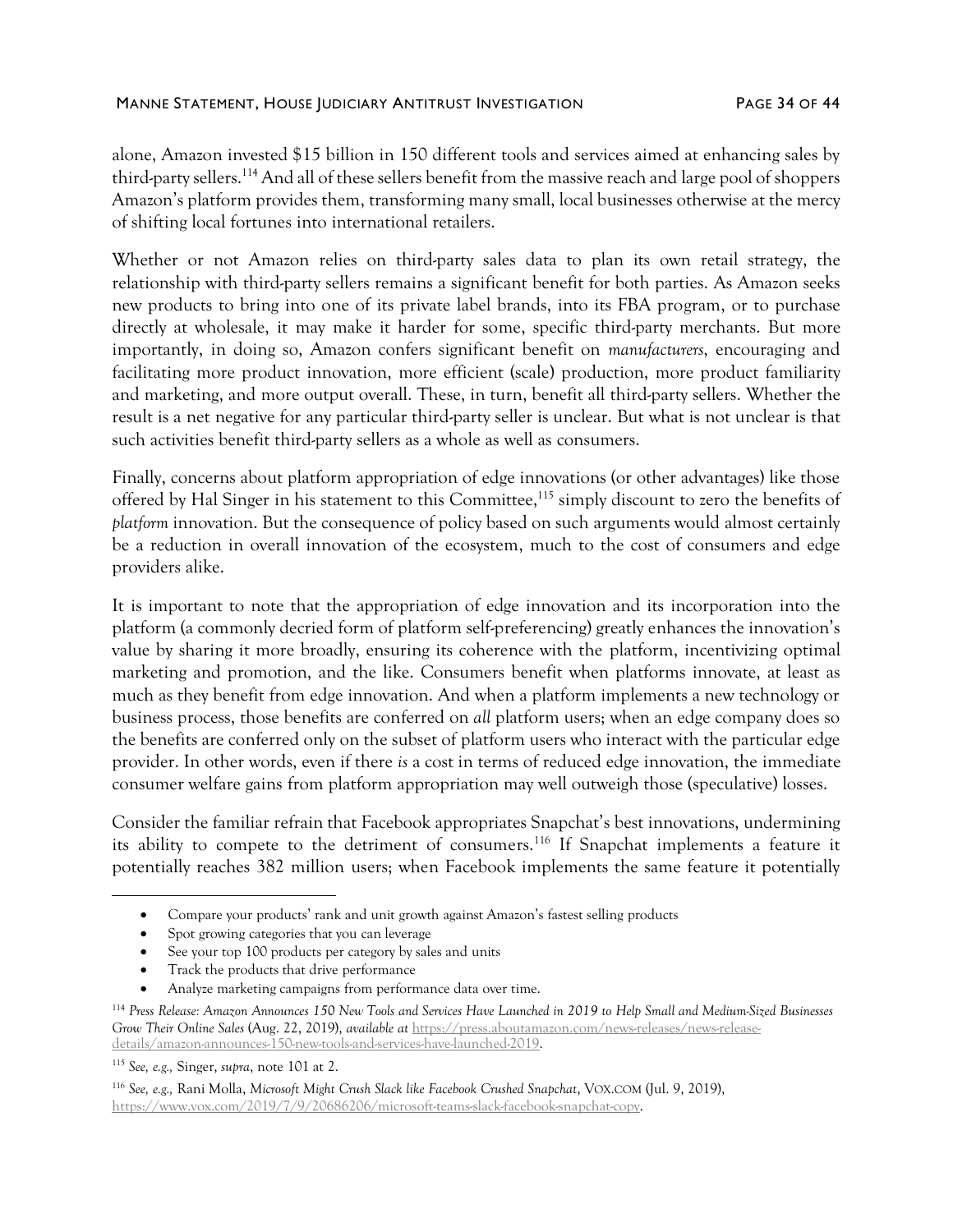reaches 2.5 *billion* users.<sup>117</sup> Facebook is therefore capable of immediately reaching over 2 billion more users, thus leading to a significantly larger immediate increase in social welfare.

This does not mean that Facebook should be immune from antitrust laws, or that its behavior with respect to all smaller competitors is necessarily procompetitive. It does mean, however, that its "appropriation" has immediate and substantial procompetitive benefits, and these must be weighed against the alleged, speculative, future harms. Ultimately, without evidence or even rigorous theory demonstrating that the latter is substantially greater than the former (and neither has ever been offered), there is no valid basis for adopting an inhospitable stance toward such conduct.

# **IV. Misconception: Dominant tech platforms engage in "killer acquisitions" to stave off potential competitors before they grow too large**

Concerns are often raised about the possibility of incumbent firms engaging in so-called "killer acquisitions"—the acquisition of nascent or potential competitors in order to thwart any competitive effect these rivals may exert before it grows too large.<sup>118</sup> The stated concern is that such mergers are difficult, if not impossible, to address under current antitrust laws, and that this failure leads to significant competitive harm. A number of critics have proposed expanding merger review standards in order to make all mergers by large incumbent firms more difficult in order to increase the ability of enforcers to stop these costly "killer acquisitions." <sup>119</sup> Most recently, an article in the New York Times suggested that Covidien's 2008 purchase of Newport Medical was such an acquisition, the effect of which was to curtail the supply of mechanical ventilators sufficient to deal with the current Covid-19 pandemic.<sup>120</sup>

But, as with the Covidien/Newport merger,<sup>121</sup> there is virtually no empirical basis to believe that killer acquisitions are a significant problem, or that, even if they are, they would be effectively thwarted by enhanced merger standards.

Potential competition is always an important consideration in antitrust analysis. But an enhanced nascent or potential competition merger doctrine would entail thinking that deterring mergers, on balance, would thwart more of these harmful mergers than procompetitive ones. But if this is the argument, and there is a systematic problem with large tech firms routinely purchasing future rivals, then the inconvenient implication is that there is actually *far more* competition and potential entry

<sup>117</sup> J. Clement, *Most Popular Social Networks Worldwide as of January 2020, Ranked by Number of Active Users*, STATISTA (Feb. 14, 2020)[, https://www.statista.com/statistics/272014/global-social-networks-ranked-by-number-of-users/.](https://www.statista.com/statistics/272014/global-social-networks-ranked-by-number-of-users/)

<sup>118</sup> *See, e.g.,* Shapiro, *Antitrust in the Time of Populism, supra* note [45.](#page-15-1)

<sup>119</sup> *See, e.g.,* id. at 740 (advocating tougher merger enforcement standards in order to avoid the "loss of future competition" when "a large incumbent firm acquires a highly capable firm operating in an adjacent space").

<sup>120</sup> *See* Nicholas Kulish, Sarah Kliff & Jessica Silver-Greenberg, *The U.S. Tried to Build a New Fleet of Ventilators. The Mission Failed*, NEW YORK TIMES (Mar. 29, 2020), [https://www.nytimes.com/2020/03/29/business/coronavirus-us-ventilator](https://www.nytimes.com/2020/03/29/business/coronavirus-us-ventilator-shortage.html)[shortage.html.](https://www.nytimes.com/2020/03/29/business/coronavirus-us-ventilator-shortage.html)

<sup>121</sup> For a thorough rebuttal of the claim, *see* Geoffrey A. Manne & Dirk Auer, *The Covidien/Newport Merger: Killer Acquisition or Just a Killer Story?*, TRUTH ON THE MARKET (Apr. 3, 2020)[, https://truthonthemarket.com/2020/04/03/the-covidien](https://truthonthemarket.com/2020/04/03/the-covidien-newport-merger-killer-acquisition-or-just-a-killer-story/)[newport-merger-killer-acquisition-or-just-a-killer-story/.](https://truthonthemarket.com/2020/04/03/the-covidien-newport-merger-killer-acquisition-or-just-a-killer-story/)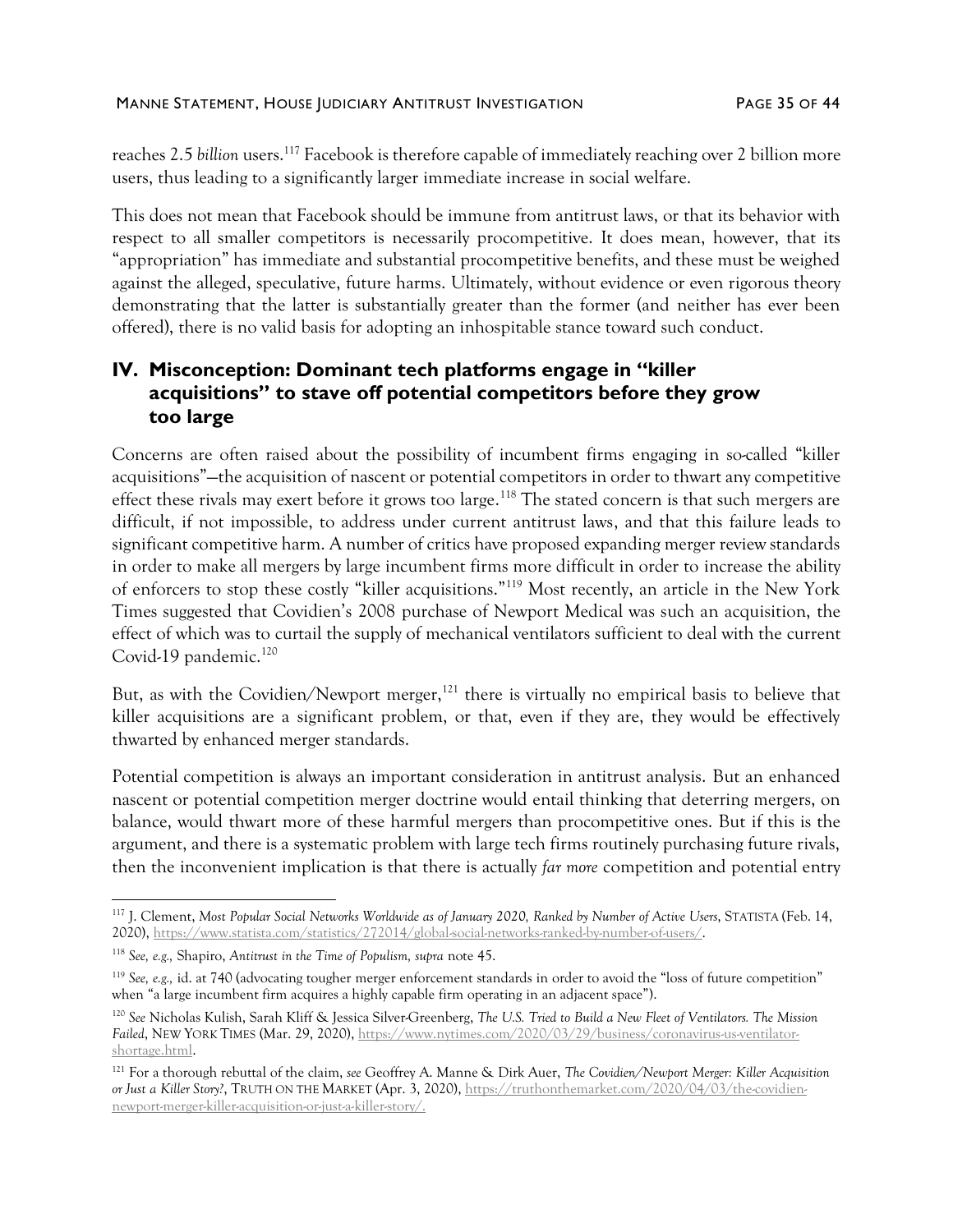in digital markets than is credited by critics—thus undermining the assumption of market power that would be required to bring an action in the first place.

<span id="page-35-0"></span>Indeed, if, as is often claimed, Instagram's product represented a future or potential constraint on Facebook when Facebook purchased it in 2012, "then what makes other differentiated social networks such as LinkedIn, Pinterest, Snapchat, Twitter, TikTok, and YouTube different from Instagram? They must also be considered actual, potential, or nascent competitors to Facebook." 122 Yet this is not what is meant when critics declare that Facebook faces no competitive constraints.<sup>123</sup> The two positions are mutually exclusive, however.

Furthermore, the argument is even more problematic for the basic claim of dominance that underlies all arguments for stepped up antitrust in digital markets. For the mere threat of potential competition to restrain an incumbent, not even a single actual firm need be identified, or acquired, of course. The theory that underpins the killer acquisition story is inherently one of easily contestable markets, which, it is well-known, act as a powerful constraint on superficially dominant firms.<sup>124</sup> On the other hand, the *benefit* a firm in such a market realizes from removing any one such identified potential competitor is potentially trivial: there will, by implication, be another new entrant around the corner.

The upshot of all of which is that the killer acquisition theory actually does more to suggest that markets are *competitive*, than that they are anticompetitive

Frequently, fears about killer acquisitions are rooted in hindsight bias. Most small acquisitions either fail outright or have a negligible impact on the acquirer's business. In the small minority of cases where the acquisition becomes hugely successful, it is almost impossible to know whether the acquired company could have achieved the same level of success in the counterfactual scenario. For example, Instagram arguably lacked a meaningful revenue-building business model before its acquisition, so it is not obvious that the company would have succeeded without Facebook's advertising expertise. Asserting that enforcers have missed one or two anticompetitive mergers in the tech market is insufficient evidence for severely altering the doctrinal balance of the current system.

For example, according to Carl Shapiro, "Google's acquisition of YouTube in 2006 and DoubleClick in 2007, Facebook's acquisition of Instagram in 2012 and of the virtual reality firm Oculus VR in 2014, and Microsoft's acquisition of LinkedIn in 2016<sup>"125</sup> were all potentially anticompetitive acquisitions.

<sup>&</sup>lt;sup>122</sup> Prepared Statement of John M. Yun, Associate Professor Antonin Scalia Law School at Geo. Mason U., Before the U.S. Senate Committee on the Judiciary Subcommittee on Antitrust, Competition Policy, and Consumer Rights, Hearing on "Competition in Digital Technology Markets: Examining Acquisitions of Nascent or Potential Competitors by Digital Platforms" 9 (Sep. 24, 2019).

<sup>123</sup> *See* Dina Srinivasan, *The Antitrust Case Against Facebook: A Monopolist's Journey Towards Pervasive Surveillance in Spite of Consumers' Preference for Privacy*, 16 BERKELEY BUS. L. J. 39, 81-89 (2019).

<sup>124</sup> *See generally* Baumol, *supra*, note [67.](#page-22-0)

<sup>125</sup> Shapiro, *Antitrust in the Time of Populism, supra* not[e 45,](#page-15-1) at 740.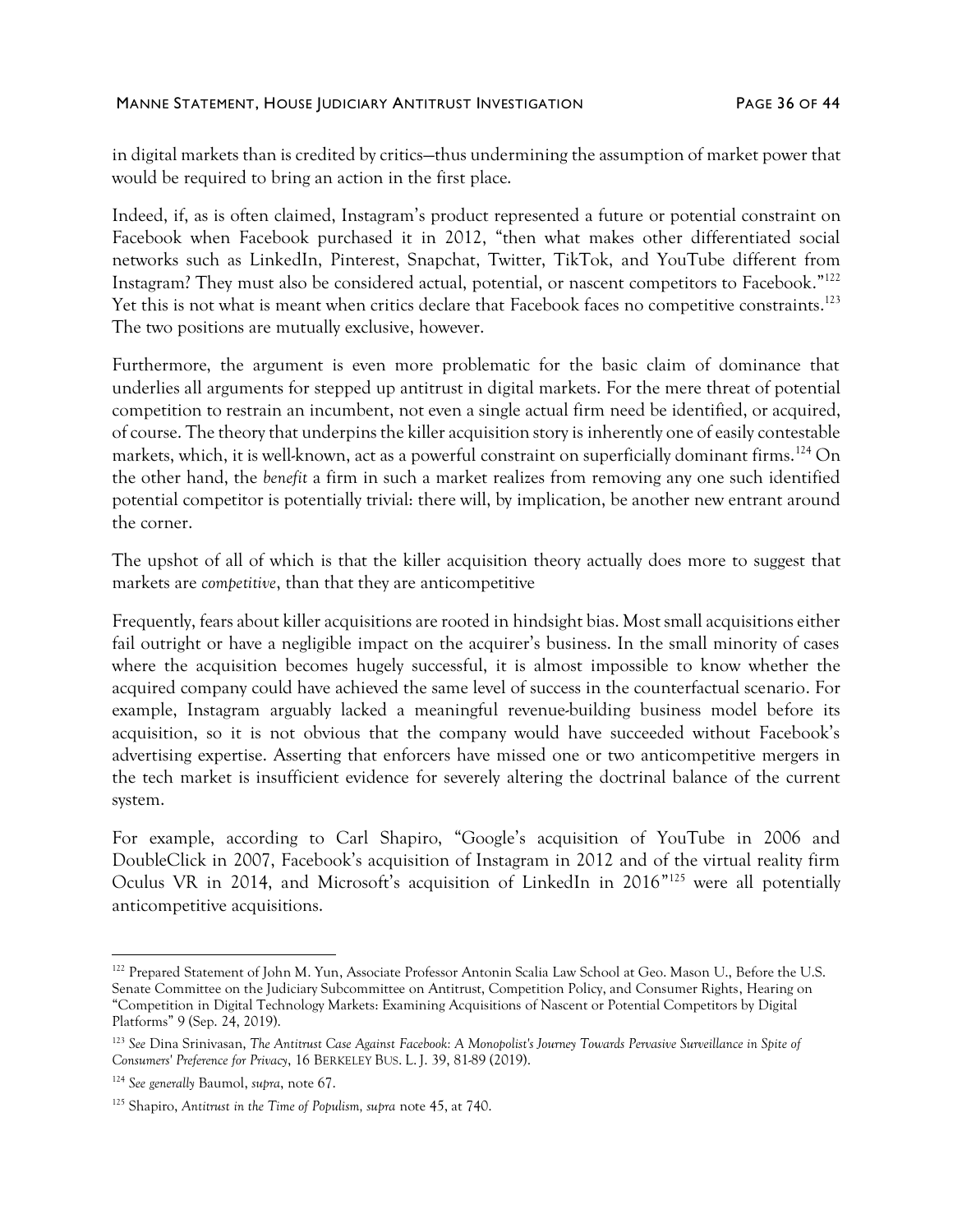But consider Google's YouTube acquisition. How would anyone in 2006 have seen video streaming as competitively adjacent to web searches? If anything, Google popularized the concept of stored and easily searchable videos, and only later included that material in its own search engine. It seems obvious from our contemporary perspective that web searches and online video are natural complements—but that's only because of Google's work in developing a generalized approach to information retrieval. It is by no means clear that forcing YouTube to remain independent of Google would have increased the extent of competition.

Other versions of this theory are even more speculative and even less reliably identifiable. Lina Khan, for example, has opined that sometimes when a large platform merely acquires relevant knowledge about a market opportunity, although not directly affecting actual competition, it is cause for concern about potential competition:

<span id="page-36-1"></span>[T]here may be acquisitions that don't significantly undermine competition in the relevant market but that do structurally position the incumbent to detect nascent rivals much earlier, information that they can then go out and use to make early acquisitions. And so I think these acquisitions that don't affect the relevant market but do structurally improve the position of an incumbent to make early acquisitions is something that should also be relevant to the agencies.<sup>126</sup>

Of course, it would be virtually impossible to accurately identify such indirect, "informational" mergers when they happen.

The real test for regulators is whether they could identify, for example, the two potentially anticompetitive mergers out of Google's 270 acquisitions and, under an error cost analysis,<sup>127</sup> do less harm to consumers with false positives than false negatives. If the anticompetitive mergers are such a tiny percentage of the total mergers—and identifying them *a priori* is difficult—then a precautionary principle strategy that results in many false positives for enforcement would likely not merit the benefits from blocking one or two anticompetitive mergers. Furthermore, but for Google and Facebook's investments in YouTube and Instagram, it is far from clear that a mere "video-hosting service" or "photo-sharing app" would have grown into the competitor that advocates assume.

<span id="page-36-0"></span>Proponents of the "killer acquisition" argument generally cite to a single paper to support their claims: Cunningham, Ederer, and Ma's *Killer Acquisitions*, first posted as a working paper in 2018. 128

But that research—focused on particular sorts of acquisitions in the *pharmaceutical* industry—is arguably inapplicable to digital platforms. Some of the top-line findings in the Cunningham, et al. paper do seem alarming: "[W]e find projects acquired by an incumbent with an overlapping drug

<sup>126</sup> *Competition and Consumer Protection in the 21st Century: FTC Hearing #3 Day 3: Multi-Sided Platforms, Labor Markets, and Potential Competition; Before the FTC*, FTC Transcript 208 (Oct. 17, 2018) (statement of Lina M. Khan).

<sup>127</sup> *See* Easterbrook, *The Limits of Antitrust*, *supra* note [2.](#page-1-0)

<sup>128</sup> Colleen Cunningham, Florian Ederer & Song Ma, *Killer Acquisitions*, Working Paper (2019), *available at* [https://papers.ssrn.com/sol3/papers.cfm?abstract\\_id=3241707.](https://papers.ssrn.com/sol3/papers.cfm?abstract_id=3241707)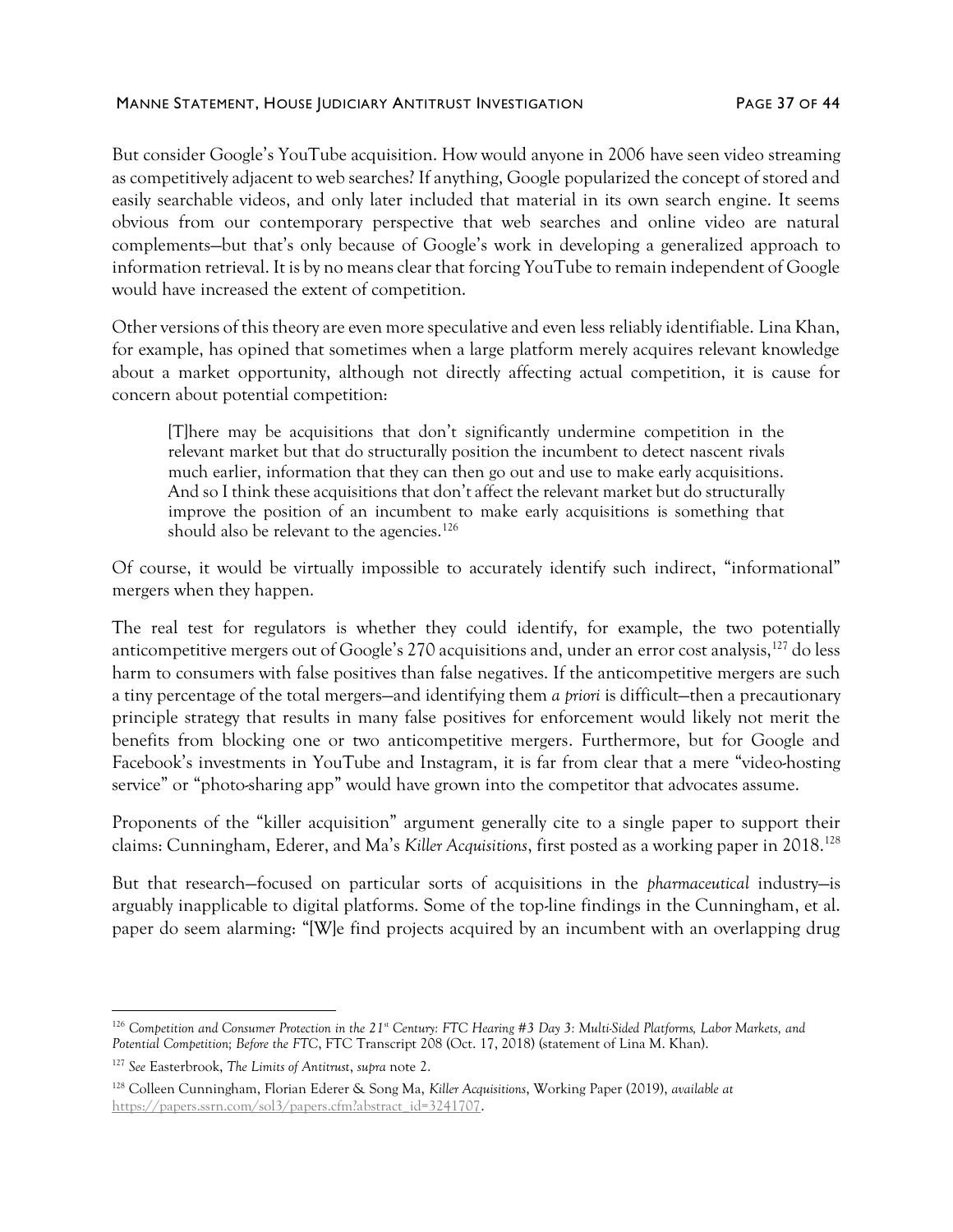#### MANNE STATEMENT, HOUSE JUDICIARY ANTITRUST INVESTIGATION FAGE 38 OF 44

are 28.6% less likely to be continued in the development process compared to drugs that are not acquired."<sup>129</sup>

However, the study's industry-specific methodology means it is not a useful guide to understand tech platforms. Drug patent protections may incentivise acquisition strategies that are not viable in other markets. As the paper demonstrates, decreases in development rates are a feature of acquisitions where the acquiring company holds a patent for a similar product that is far from expiry, and the closer a patent is to expiry, the less likely an associated "killer acquisition" is. But patent protections are usually not a feature of the acquisitions pointed to as examples of "killer acquisitions" in digital markets.

It's also often straightforward to identify substitute products in drug markets. "Drug development is highly regulated, standardized, documented, with set milestones. . . . Additionally, for drugs, it is relatively straightforward to determine market substitutes based on functionality—which is not a luxury for digital markets where products are generally highly differentiated." <sup>130</sup> Again: how straightforward would it have been in 2006 to identify YouTube as a competitor to Google Search?

And even in the Cunningham, et al. paper, the authors were able to identify only a small share—six percent—of pharmaceutical industry transactions as "killer acquisitions," and that was with the benefit of hindsight. Enhancing merger enforcement presupposes that enforcers can identify which digital industry mergers constitute that six percent *ex ante*. Shifting the burden of proof for enjoining such mergers (as has been proposed) would do more harm than good unless regulators (and courts) could reliably identify the tiny fraction of problematic mergers from among the vast number neutral or procompetitive ones. This is extremely unlikely in even the easiest cases, but *especially* in digital markets.

In fact, as the EC study on digital markets concludes, in digital markets this is "not the typical scenario." Rather, "[f]requently, the project of the bought-up start-up is integrated into the 'ecosystem' of the acquirer or into one of their existing products. Such acquisitions are different from killer acquisitions as the integration of innovative complementary services often has a plausible efficiency rationale." 131

Even where an acquired innovation is *not* incorporated into the acquirer's "ecosystem," it is impossible to conclude that the merger was a "killer acquisition" because we do not know the direction of causation. Was R&D discontinued after a more knowledgeable purchaser made a more reliable prediction of negative return on investment in a research steam—an efficient and desirable outcome—or was a company purchased in the first place in order to stop a reliably positive competing

<sup>129</sup> *Id*. at 3.

<sup>130</sup> Yun, *supra* not[e 122,](#page-35-0) at 9.

<sup>131</sup> JACQUES CRÉMER, YVES-ALEXANDRE DE MONTJOYE & HEIKE SCHWEITZER, EUROPEAN COMMISSION: COMPETITION POLICY FOR THE DIGITAL AGE 118 (2019), *available at*

<http://ec.europa.eu/competition/publications/reports/kd0419345enn.pdf> .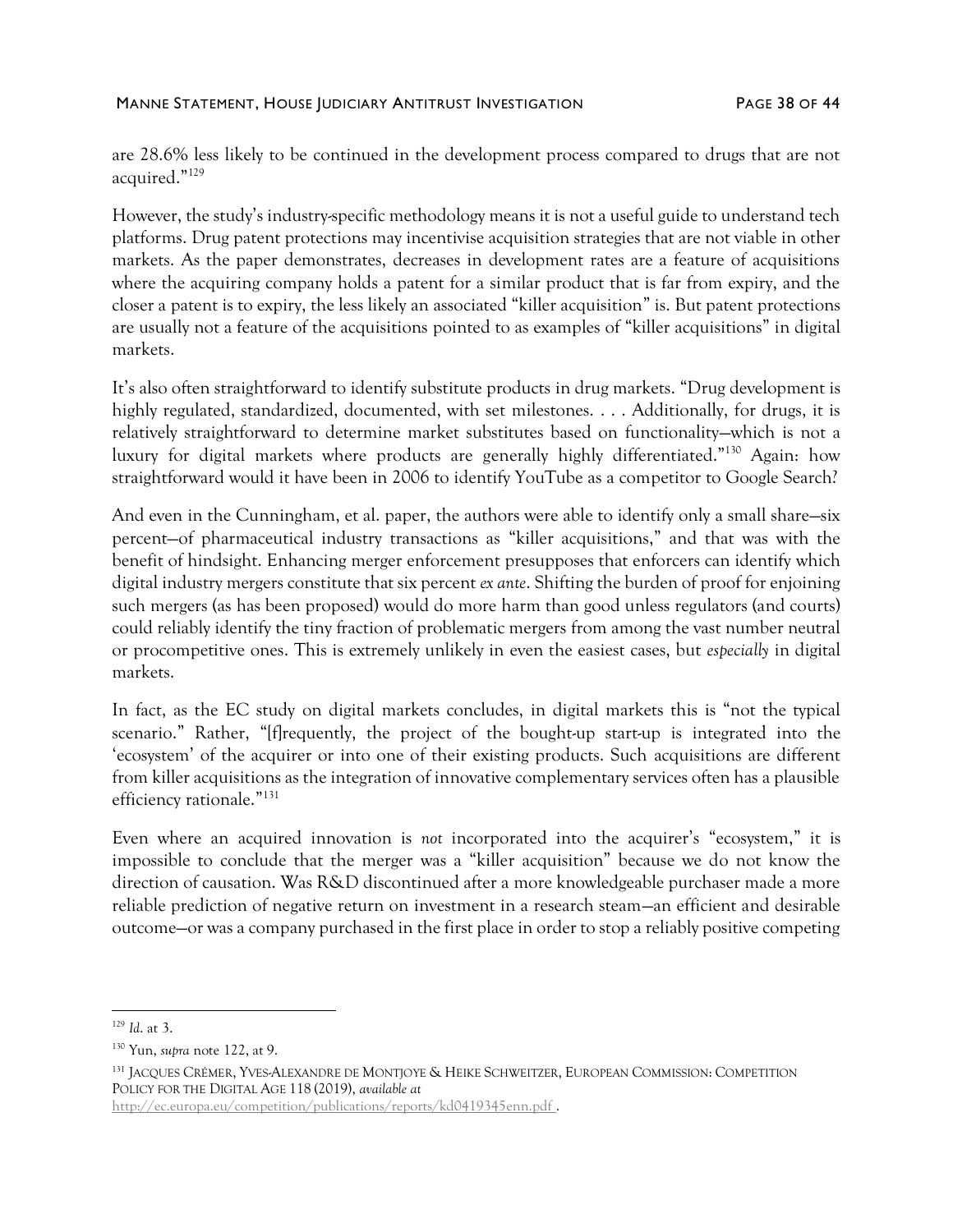stream of research? At the margin, the former seems far more likely than the latter, given that the decision made *after* purchase would be inherently better informed than the decision made *beforehand*.

Assertions that more mergers by digital platforms should be stopped ignore these efficiencies. And to the extent they are based on a single study of the pharmaceutical industry, they are not based on reliable countervailing evidence of potential harms. This is the case in the UK's Furman Report, for example, which cites the Cunningham, et al. paper as the sole basis for its conclusion that "killer acquisitions" are a problem in digital markets. That paper goes on to recommend reforms that would make it significantly more difficult for mergers to take place in digital markets, on the basis of a study that, as discussed above, is only tangentially relevant to digital markets.<sup>132</sup>

As for public policy implications, even the authors of *Killer Acquisitions* are reluctant to draw any firm conclusions: "[T]he overall effect on social welfare is ambiguous because these acquisitions may also increase ex-ante incentives for the creation of new drug projects."<sup>133</sup>

But at least one unfortunate implication of enhanced antitrust enforcement against purchases of startups by large firms is likely: the curtailment of the a key source of liquidity and exit for start-ups. "[L]arge players play a significant role as acquirers of venture-backed startup companies, which is an important part of the overall health of the venture ecosystem." <sup>134</sup> Curtailing that dynamic could significantly deter startup investment. As one prominent investor and serial entrepreneur notes, "[i]f the DOJ starts going after tech companies for making acquisitions, venture investors will be much less likely to invest in new startups, thereby reducing competition in a far more harmful way."<sup>135</sup>

Regulatory intervention that reduces the likelihood of reaching a profitable exit could reduce the incentive for venture capitalists to invest in startups and may inhibit new business formation. A research paper by Gordon Phillips and Alexei Zhdanov analyzed data on venture capital investments and mergers and acquisitions activity to study this relationship rigorously. They found that "the number of [VC] deals scaled by the number of public firms . . . declines by about 27% in . . . states that enact an antitakeover law relative to those that do not enact such a law."<sup>136</sup> As the authors conclude, "an active M&A market is important for encouraging venture capital investments, entrepreneurship and growth." 137

[https://assets.publishing.service.gov.uk/government/uploads/system/uploads/attachment\\_data/file/785547/unlocking\\_dig](https://assets.publishing.service.gov.uk/government/uploads/system/uploads/attachment_data/file/785547/unlocking_digital_competition_furman_review_web.pdf) [ital\\_competition\\_furman\\_review\\_web.pdf.](https://assets.publishing.service.gov.uk/government/uploads/system/uploads/attachment_data/file/785547/unlocking_digital_competition_furman_review_web.pdf)

<sup>135</sup> Leonard Speiser (@leonardspeiser), Twitter (Jun. 11, 2019, 2:59 PM), [https://twitter.com/leonardspeiser/status/1138566502250999809.](https://twitter.com/leonardspeiser/status/1138566502250999809)

<sup>132</sup> JASON FURMAN, ET AL., UNLOCKING DIGITAL COMPETITION: REPORT OF THE DIGITAL COMPETITION EXPERT PANEL 49 (2019), *available at*

<sup>133</sup> Cunningham, et al., *supra* not[e 128,](#page-36-0) at 6.

<sup>134</sup> *Competition and Consumer Protection in the 21st Century: FTC Hearing #3 Day 1: Multi-Sided Platforms, Labor Markets, and Potential Competition; Before the FTC*, FTC Transcript 183 (Oct. 15, 2018) (statement of Scott Kupor, Managing Partner, Andreesen Horowitz).

<sup>136</sup> Gordon M. Phillips & Alexei Zhdanov, *Venture Capital Investments and Merger and Acquisition Activity Around the World*, Tuck Sch. of Bus. Working Paper 27 (2017), *available at* [https://papers.ssrn.com/sol3/papers.cfm?abstract\\_id=3072665.](https://papers.ssrn.com/sol3/papers.cfm?abstract_id=3072665) <sup>137</sup> *Id.* at 32.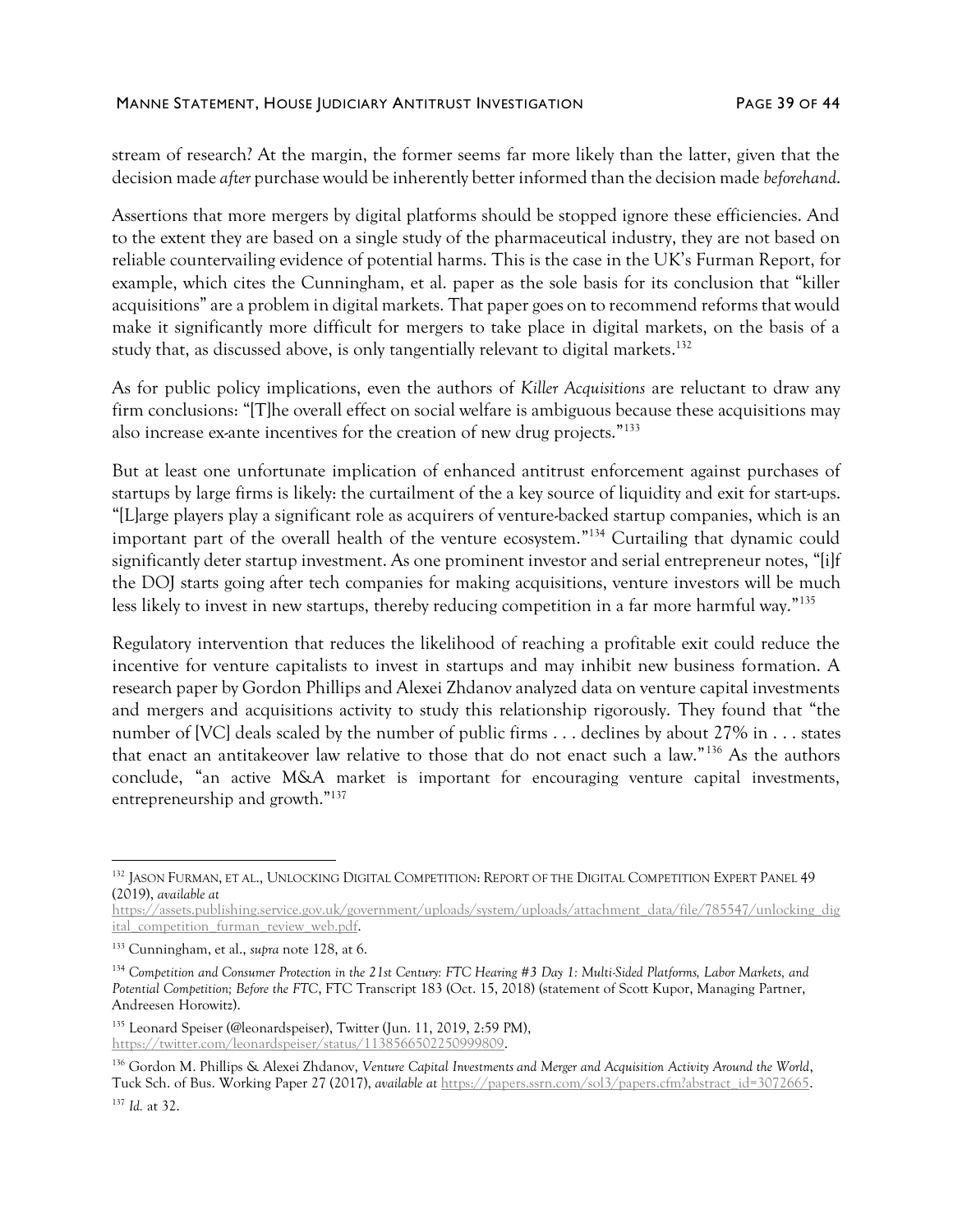In recent years, about 60 percent of all IPOs were VC-backed companies.<sup>138</sup> A research paper from Stanford University found "public companies with venture capital backing employ four million people and account for one-fifth of the market capitalization and 44% of the research and development spending of U.S. public companies."<sup>139</sup> Changing competition standards with the intention of reducing the number of tech acquisitions would therefore risk disabling the mechanism that currently provides roughly two-thirds of the liquidity for startups and one-fifth of GDP. *Perhaps* some other set of market conditions might provide a more optimal set of incentives for entrepreneurs, but the burden should certainly be on the advocates to compellingly demonstrate why their preferred vision for the economy is superior to the status quo.

# **V. Misconception: Access to user data confers a competitive advantage on incumbents and creates an important barrier to entry**

Claims that data creates special concerns meriting enhanced antitrust rules and enforcement are equally dubious. Among other thing, critics have argued that "big data" inevitably constitutes a barrier to entry, that mergers should be scrutinized for their effects on agglomerations of data, and, generally, that large data holdings can cause antitrust-relevant harms.

Properly considered, access to large amounts of data does not, by itself, constitute an anticompetitive barrier to entry. Data is simply one input in a panoply of inputs necessary for a firm to compete effectively.<sup>140</sup> "[B]ig data does not represent a barrier to entry but rather a factor of production much like any other input. It should therefore be treated as such."<sup>141</sup>

Of course, as with all economic inputs (e.g., capital, labor, intellectual property, etc.), access to data may represent a significant cost of doing business. But this does not render it special. And such costs are (properly) never treated as antitrust barriers to entry. The crucial question is whether the cost of accessing data reduces social welfare by *artificially* limiting entry; the presence of a cost borne by *all* entrants is not an artificial limitation. 142

The case for data as a barrier to entry (and as a cause of concern generally) is extremely thin, and wildly disproportionate to the amount of popular hand-wringing over the issue.<sup>143</sup> It is, of course, difficult to know whether there are innovations or new entrants we haven't seen because of a data

<sup>138</sup> Jay R. Ritter, *Initial Public Offerings: Technology Stock IPOs* (Dec. 31, 2018), *available at*  [https://site.warrington.ufl.edu/ritter/files/2019/04/IPOs2018Tech-Stock.pdf.](https://site.warrington.ufl.edu/ritter/files/2019/04/IPOs2018Tech-Stock.pdf)

<sup>139</sup> Will Gornall & Ilya A. Strebulaev, *The Economic Impact of Venture Capital: Evidence from Public Companies*, Stan. U. Grad. Sch. Of Bus. Research Paper No. 15-55 (2015), *available at* [https://papers.ssrn.com/sol3/papers.cfm?abstract\\_id=2681841.](https://papers.ssrn.com/sol3/papers.cfm?abstract_id=2681841)

<sup>140</sup> *See* Geoffrey Manne & Ben Sperry, *The Problems and Perils of Bootstrapping Privacy and Data into an Antitrust Framework*, CPI ANTITRUST CHRONICLE 9 (May 2015), *available at* [https://ssrn.com/abstract=2617685.](https://ssrn.com/abstract=2617685) 

<sup>&</sup>lt;sup>141</sup> Comment of the Global Antitrust Institute, Antonin Scalia Law School, George Mason University, The Federal Trade Commission's Hearings on Competition and Consumer Protection in the 21<sup>st</sup> Century, Privacy, Big Data, and Competition 7-9 (Nov. 5, 2018).

<sup>142</sup> *See* GEORGE STIGLER, THE ORGANIZATION OF INDUSTRY 67 (1968).

<sup>143</sup> See, e.g., Natasha Lomas, *Don't Break Up Big Tech — Regulate Data Access, Says EU Antitrust Chief*, TECHCRUNCH (Mar. 11, 2019)[, https://techcrunch.com/2019/03/11/dont-break-up-big-tech-regulate-data-access-says-eu-antitrust-chief/.](https://techcrunch.com/2019/03/11/dont-break-up-big-tech-regulate-data-access-says-eu-antitrust-chief/)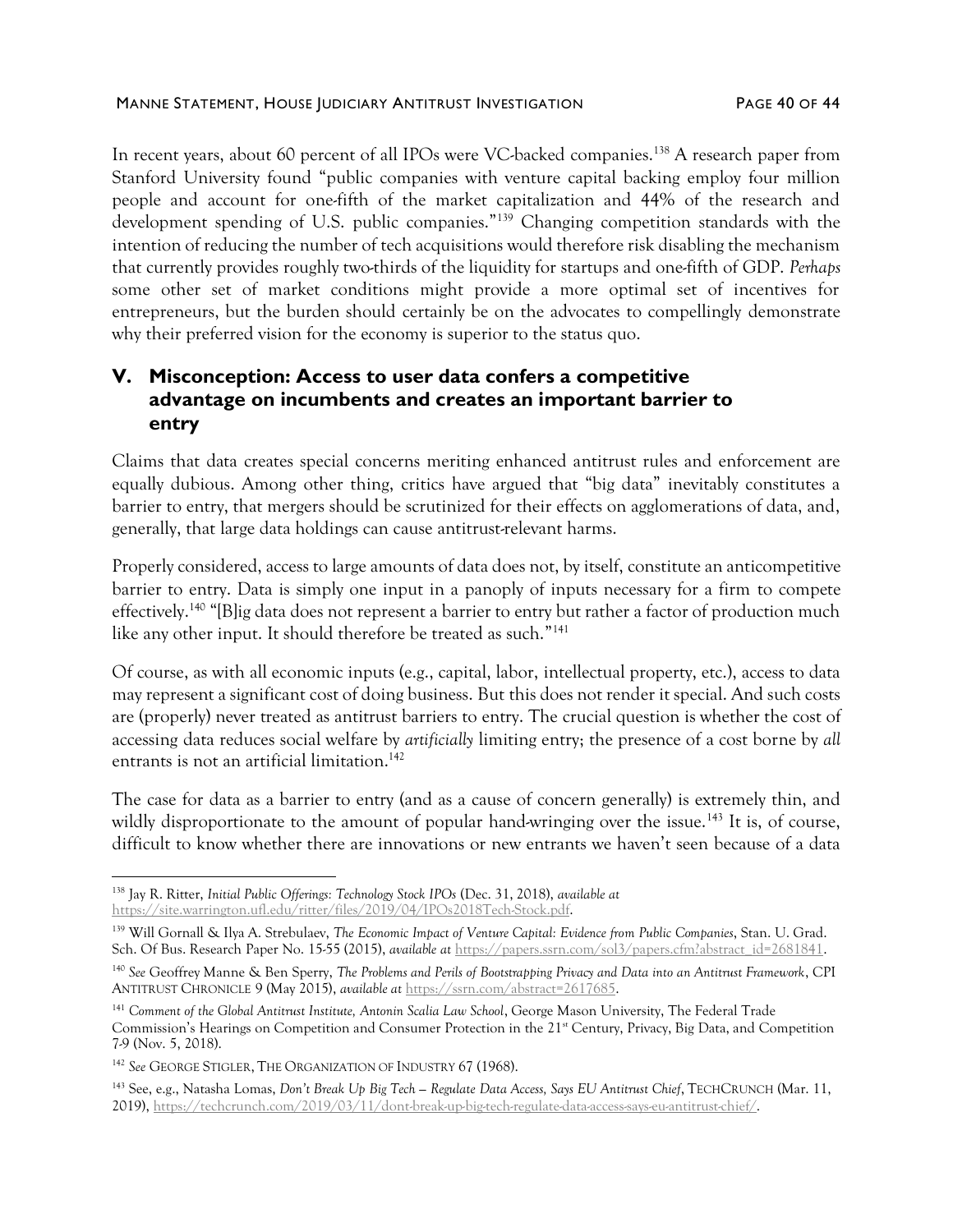barrier. But what we do know is that entry (and success) in data-intensive markets is rampant, among startups and established companies alike.

There are many well-known cases where new entrants have broken into markets where big data was supposed to have created an impenetrable moat, including WhatsApp in the communications market, King Digital Entertainment in the online gaming market, and Tinder in the online dating market.<sup>144</sup> Even Google itself is a prime example. As Joshua Gans noted at a recent FTC hearing:

So just to put this in a historical context, we've had already a situation of significant entry by a startup into the search space starting from no data or market share, and that was Google. Google did it. And it did it because it scraped the web itself for information and was able to, you know, through page rank and other means, contextualize it.<sup>145</sup>

Indeed, data is typically generated by companies *after* they enter markets, as a by-product (or intended consequence) of their operations, or else in some case it is purchased beforehand.<sup>146</sup>

It cannot be the case that doing so in the abstract creates an entry barrier, or else every market would be marked by entry barriers and the risk of antitrust liability for incumbents—including offline markets. By definition, data produced as a consequence of ongoing market operations is something only incumbents will have—and incumbents will *always* have. Defining the possession of data in this context as an entry barrier would be tantamount to inviting antitrust challenges on the basis of a company's mere existence (and even more so, success).

Data in this respect is like reputation. Nearly all new entrants suffer reputational disadvantages. And yet new entry happens all the time. Likewise, the more successful the incumbent—the larger its network, the stronger its reputation, the better its product—the more difficult is new entry. And yet this *is* competition.<sup>147</sup>

A key aspect of the mistake here is a sort of availability heuristic: It is often assumed that the successful way something has been done, and is done today, is the only way to do it, or the only way new entrants can do it and be competitive. Thus it is assumed that because incumbents generate and use big data, challengers must do so, as well. But the reality is that incumbents entered without data and produced it subsequent to entry, sometimes creating entirely new businesses and business models around it. Facebook is an obvious example of this dynamic, but so are Uber and Google and many others.

<sup>144</sup> *FTC Hearing #3 Day 1*, *supra* note [126](#page-36-1) at 65 (statement of Rohit Chopra, Comm'r, FTC).

<sup>&</sup>lt;sup>145</sup> Competition and Consumer Protection in the 21<sup>st</sup> Century: FTC Hearing #7 Day 1: Competition and Consumer Protection Issues of *Algorithms, Artificial Intelligence and Predictive Analytics; Before the FTC*, FTC Transcript 159 (Nov. 13, 2018) (statement of Joshua Gans, Professor, University of Toronto).

<sup>146</sup> *See, e.g.,* Daniel L. Rubinfeld & Michal S. Gal, *Access Barriers to Big Data*, 59 ARIZ. L. REV. 339, 357 (2017) ("More commonly, data are collected as a (valuable) side-effect of other productive activities.").

<sup>147</sup> US courts have consistently rejected the idea that reputation operates as a barrier to entry. *See, e.g.,* Omega Environmental, Inc. v. Gilbarco, Inc., 127 F.3d 1157, 1164 (9th Cir. 1997) ("We agree with the unremarkable proposition that a competitor with a proven product and strong reputation is likely to enjoy success in the marketplace, but reject the notion that this is anticompetitive. It is the essence of competition.").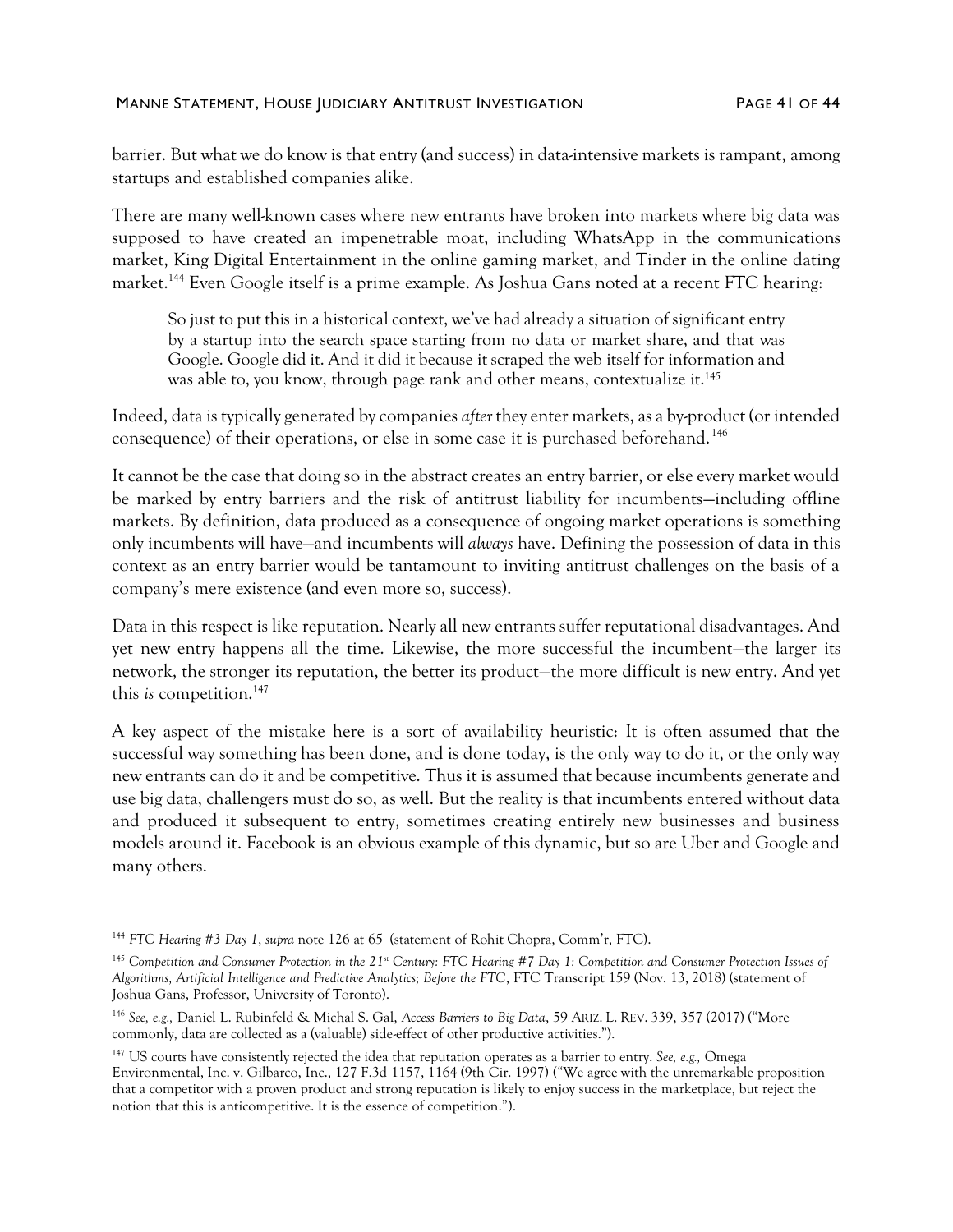#### MANNE STATEMENT, HOUSE JUDICIARY ANTITRUST INVESTIGATION FAGE 42 OF 44

Facebook uses a very different method and different data than does Google to match advertisers and users—and yet it entered the online advertising/matchmaking market and became enormously successful without adopting Google's model (and without obtaining Google's (or anyone else's) existing data). Uber entered the transportation network market with a business model that didn't require capital outlay on a large fleet of vehicles. Digital cameras made film irrelevant and didn't need to rely on suppliers of film to enter. Fax machines went through a series of improvements until email and cloud services completely replaced them.

The examples are endless. But they are key to understanding the non-essentiality of data: For some entrants—those adopting incumbents' business models, minimizing their own innovations, or even piggy-backing on incumbents—it *seems* indispensable. But innovation has never required implementation of the same business model as incumbents, and especially not access to the particular, proprietary inputs incumbents have created. It would be harmful to adopt policies that assumed otherwise.

And to the extent that data is an essential input for a new entrant challenging an incumbent in digital markets, it is rare that access to the relevant data is unavailable because of an incumbent's own data holdings. Data is not like oil; it is not a scarce resource. Information about people and their preferences is available from myriad sources, and one firm's use of such data does not in any way reduce its availability for another's use. In most markets—even those characterized by network effects—consumers can and do regularly provide data to alternative services and new competitors: multi-homing is a rampant reality for online services.

Notably, many online and digital markets are, in relevant part, advertising markets. And it is surely the case that a successful incumbent that has amassed advertising-relevant data may be able to offer a better advertising product than a start-up competitor. But it is also the case that the underlying information relevant to advertising—consumer preferences—is ascertainable from a plethora of sources. As noted, Facebook and Google both vie for the same advertising dollars, and both are hugely successful—and yet neither relies on the other's data in order to power its advertising service. Amazon, meanwhile, has enormous potential for advertising success because it has access to still another source of data regarding people's preferences—and it is arguably the most valuable: consumer's actual consumption history.

But, of course, that data is also held by myriad payment card networks, retailers, data brokers, and the like, as well. And still other relevant sources of data abound. Furthermore, just as not having access to user data does not prevent businesses from succeeding, having access to it does not guarantee success, either—what matters is how the data is used. It is difficult to distinguish between lack of access to "essential" data that might impede new entry and harm competition, and entry with an insufficiently innovative or low-quality product that would not succeed regardless of the data.

Finally, it must be noted that arguments that "we pay for online services with our data" and that large platforms impose supracompetitive "prices" on us by taking so much of our data, are faulty. In truth, much of the information we share is shared because it is only by doing so that its value can be realized. Indeed, much of the data we share with platforms does not even exist (or is not known) separately from our interactions with these platforms. In this sense it is not *data* that is the "price"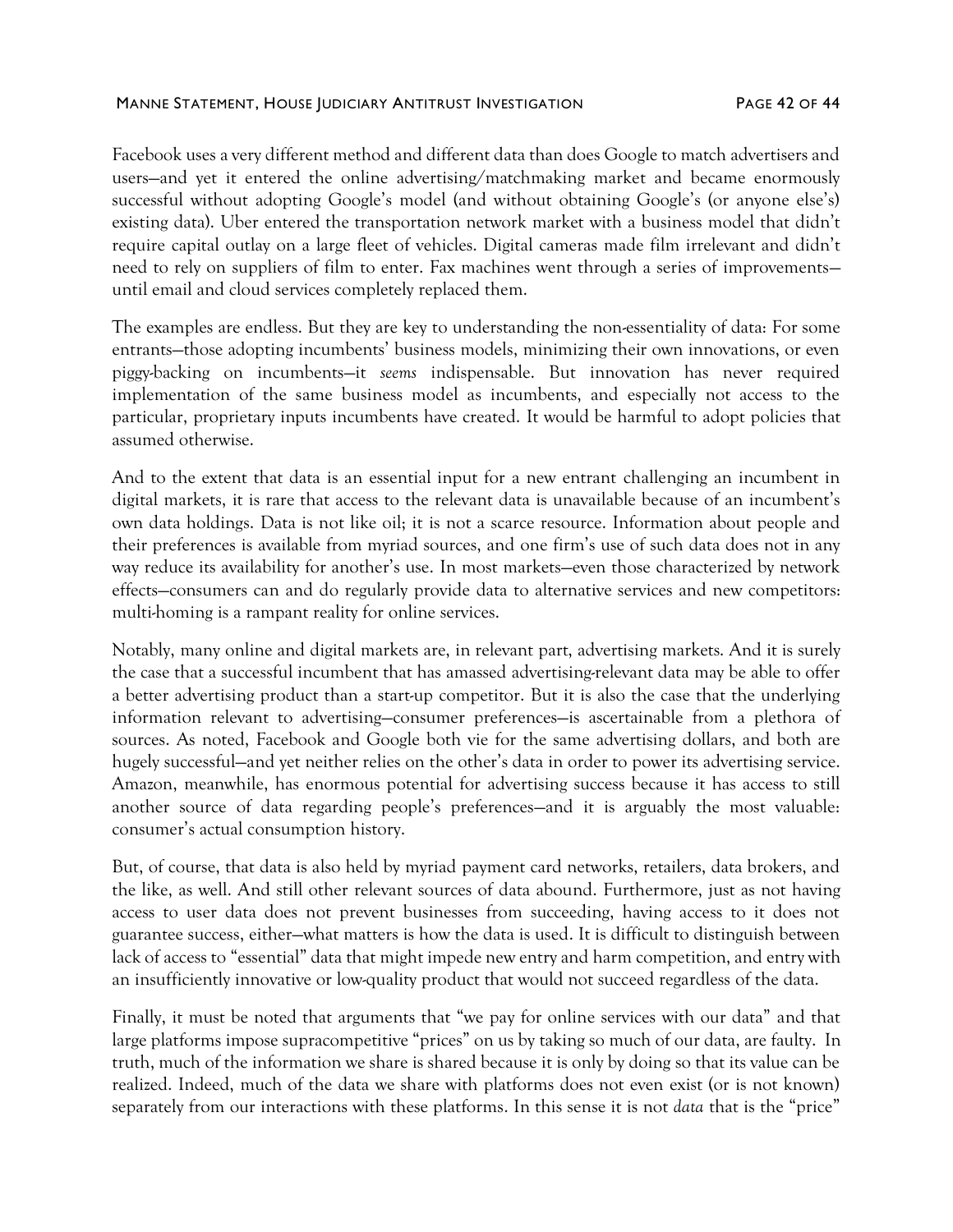users pay for platform services; it is *platform services* that are the "price" platforms pay for data. Looked at this way, it seems unsupportable to argue that the services we receive in exchange for our data are of anticompetitively low quality or in anticompetitively low supply—i.e., that we receive anticompetitively low compensation for the data we share. There is, in other words, no harm in the first place.

It is similarly unhelpful to try to generalize from this to argue that large agglomerations of data are concerning in and of themselves. Even if it were true that large online platforms collect "too much" data from each individual, the aggregation of those data do not inherently render them *more*  problematic. This applies to concerns over data mergers, as well.

Just because something (data, or privacy) is a characteristic of a product doesn't mean that less of it (or more, if it's a "bad" thing) is a problem for consumers, or for antitrust. Consider the manufacturer who exercises market power by skimping on quality in order to increase profits. Profits increase when an automobile manufacturer uses low quality paint or parts, for example, because, all else equal, inferior inputs tend to cost less. This reduction in quality (assuming price is held constant) is equivalent to an increase in price for consumers. Contrast this with an Internet platform that decides to collect and use additional consumer data. The platform does not profit automatically by reducing consumer privacy because collecting, storing, and analyzing data is an additional cost, not a cost reduction. Moreover, the platform hopes to better compete by using the additional data to improve the quality of its content and by selling more finely targeted ads. The net effect may, ultimately, be increased profits, but these would come, if they do at all, not as a direct result of the increase in data collected, but as a result of more effective competition enabled by the data.

Some consumers may prefer not to share more data, but that is actually an implicit way of saying that the free service offered in exchange isn't valuable enough to the consumer to do so. But this isn't an antitrust problem. And, for consumers overall, if they do share more data and the data do enable the product to be improved, there is an *increase* in consumer welfare.

Unlike a merger that creates market power exercised through higher prices that harm all consumers, the decision to collect more consumer data comes with both benefits and costs. And these vary among consumers depending on their idiosyncratic preferences. "More" privacy is not something all consumers want: many prefer a better algorithm for search and social networks, and targeted ads with free content, for instance. The research in this area suggests both that many consumers *say* they want more privacy, but in practice give it up for a trivial payment,<sup>148</sup> and also that there is a huge variation across people, context, type of data, and use of data with respect to their privacy preferences.<sup>149</sup>

But, notably, this is not the same for price: Everyone prefers to pay as little as possible. But because data translates into higher quality products (or, in some cases, because of simple indifference), many

<sup>148</sup> *See generally* Patricia A. Norberg, Daniel R. Horne & David A. Horne, *The Privacy Paradox: Personal Information Disclosure Intentions Versus Behaviors*, 41 J. CONSUMER AFFAIRS 100 (2007).

<sup>149</sup> *See generally* Spyros Kokolakis, *Privacy Attitudes and Privacy Behaviour: A Review of Current Research on the Privacy Paradox Phenomenon*, 64 COMPUTERS & SECURITY 122 (2017).